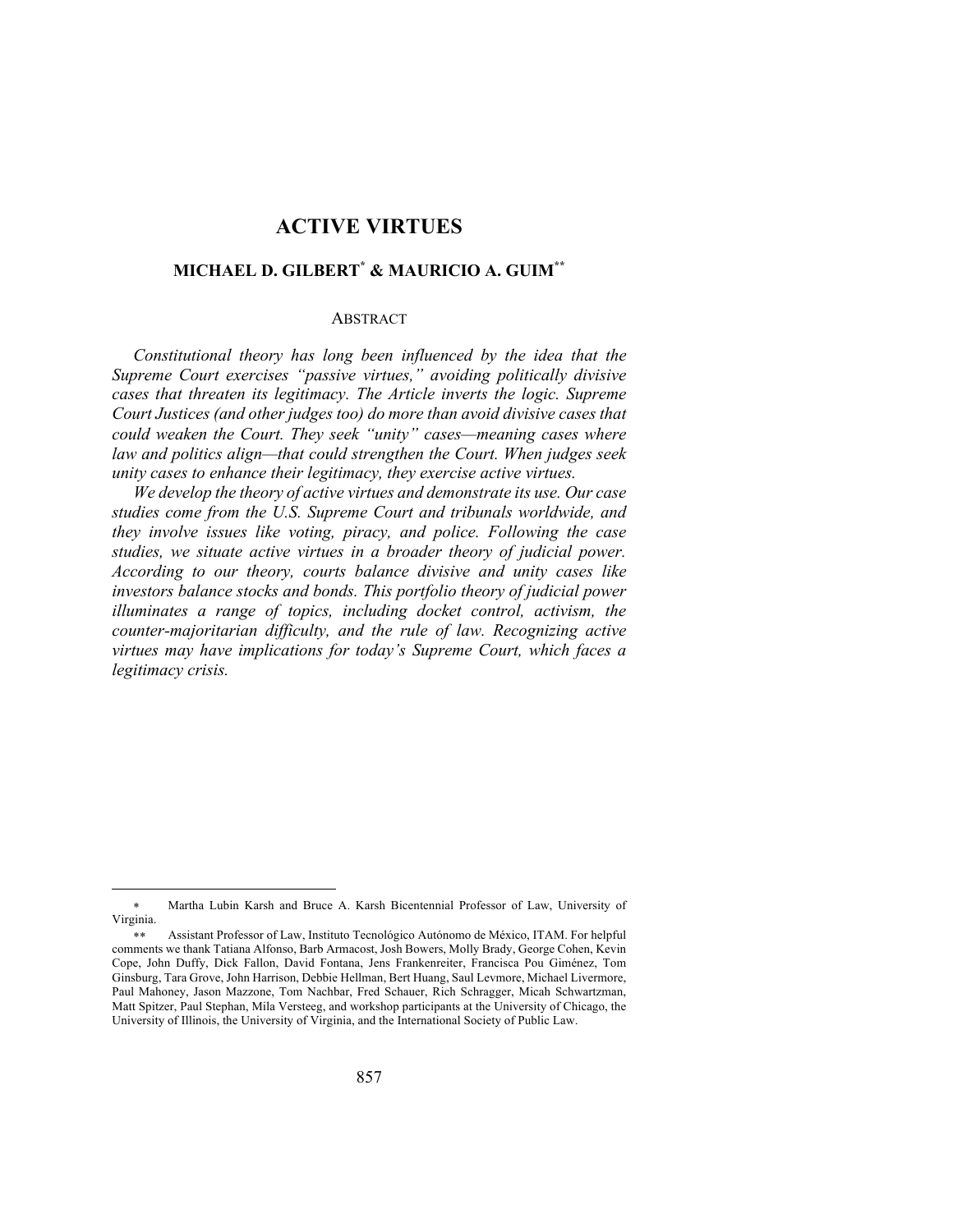#### TABLE OF CONTENTS

| 1. Certificate of Division in the U.S. Supreme Court  882 |  |
|-----------------------------------------------------------|--|
|                                                           |  |
|                                                           |  |
|                                                           |  |
|                                                           |  |
|                                                           |  |
|                                                           |  |
|                                                           |  |
|                                                           |  |
|                                                           |  |
|                                                           |  |
|                                                           |  |

#### **INTRODUCTION**

The Supreme Court is mired in controversy. According to critics, Justice Gorsuch occupies a "stolen" seat,<sup>1</sup> Justice Kavanaugh's testimony was "nakedly partisan,"<sup>2</sup> and Justice Barrett was confirmed only eight days before a presidential election.<sup>3</sup> Commentators have advocated

<sup>1.</sup> *See* Editorial, *The Stolen Supreme Court Seat*, N.Y. TIMES (Dec. 24, 2016), https://www.nyti mes.com/2016/12/24/opinion/sunday/the-stolen-supreme-court-seat.html [https://perma.cc/HB7L-634 D].

<sup>2.</sup> Matt Ford, *Brett Kavanaugh Is the Point of No Return*, NEW REPUBLIC (Oct. 6, 2018), https:// newrepublic.com/article/151597/brett-kavanaugh-confirmed-supreme-court-point-no-return [https://per ma.cc/XXG3-DWVK].

<sup>3.</sup> *See* Morgan Chalfant, *Barrett Sworn in as Supreme Court Justice by Thomas*, THE HILL (Oct. 26, 2020, 9:48 PM), https://thehill.com/homenews/administration/522889-barrett-sworn-in-as-su preme-court-justice-by-thomas [https://perma.cc/SYJ7-2TVH].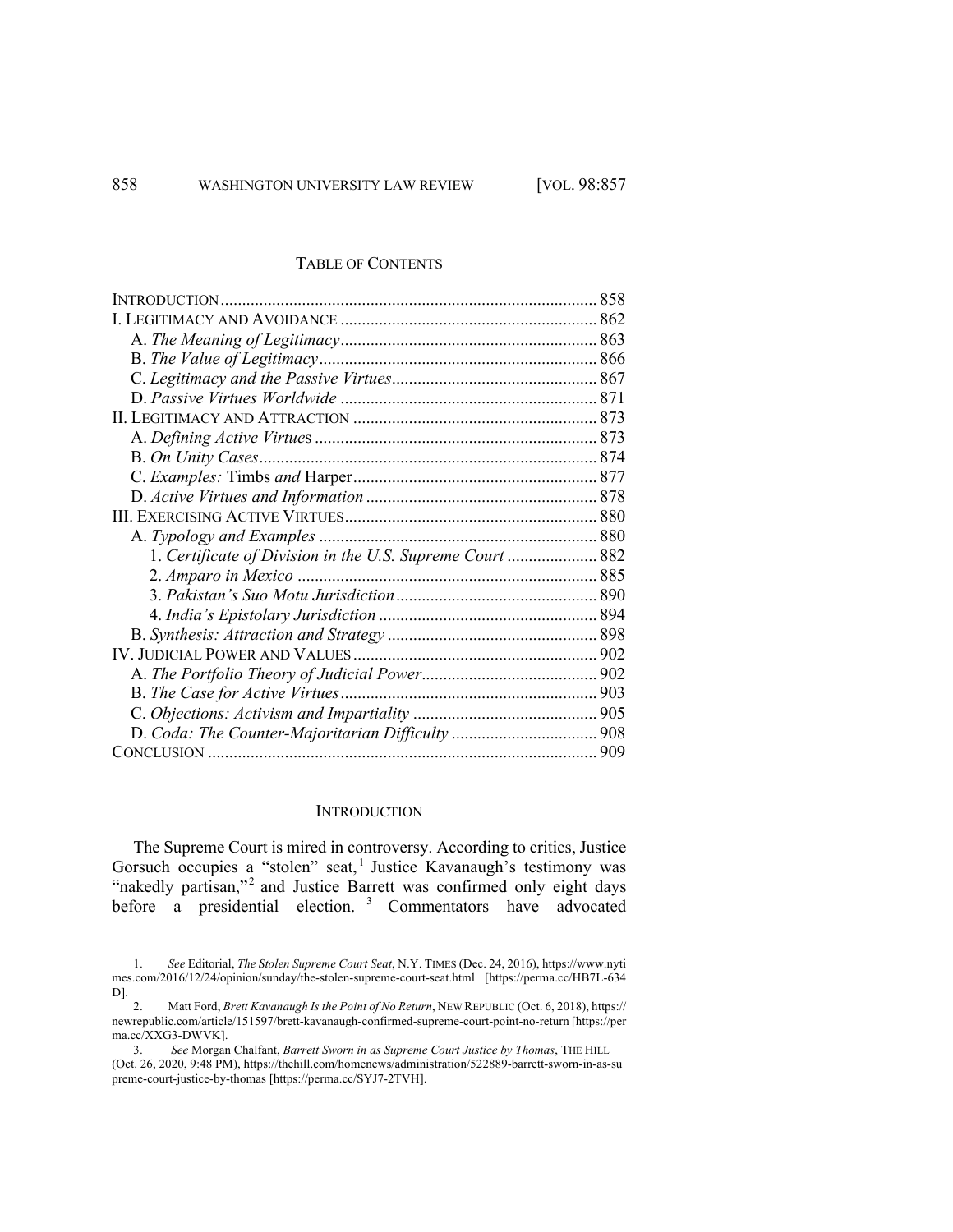impeachment, court packing, term limits, and other reforms.<sup>4</sup> Chief Justice Roberts defended the judiciary, stating, "We do not have Obama judges or Trump judges, Bush judges or Clinton judges."5 But that did not stop the bleeding. President Trump fired back: "Sorry Chief Justice John Roberts, but you do indeed have 'Obama judges[.]'<sup>"6</sup> The Court's approval ratings have dropped,<sup>7</sup> Justices fret,<sup>8</sup> and the controversial cases keep coming.<sup>9</sup>

But not every case divides the Justices or inflames politics. Consider *Timbs v. Indiana*. <sup>10</sup> Decided in 2019, *Timbs* involved the constitutionality of some asset forfeitures. In brief, states had been seizing valuable, personal property that was connected, sometimes only tangentially, to relatively minor crimes.<sup>11</sup> In a unanimous decision, the Supreme Court invalidated this state practice and issued an opinion grounded in law and popular among politicians, interest groups, and the public. $^{12}$ 

What explains the persistence of cases like *Timbs* on the Court's small and often-acrimonious docket? One possibility is that these cases are leftovers. The Court practices "passive virtues," avoiding cases (or at least some cases) that are especially politically fraught.<sup>13</sup> If the Justices screen out enough controversial cases, there are bound to be some uncontroversial ones left in the stack. But this may not be the whole story. We offer a

<sup>4.</sup> *See* Tara Leigh Grove, *The Supreme Court's Legitimacy Dilemma*, 132 HARV. L. REV. 2240, 2240–41 (2019) (book review) (describing recent criticisms of the Court and proposals for reform).

<sup>5.</sup> Robert Barnes, *Rebuking Trump's Criticism of 'Obama Judge,' Chief Justice Roberts Defends Judiciary as 'Independent'*, WASH. POST (Nov. 21, 2018, 5:21 PM) https://www.washingtonpos t.com/politics/rebuking-trumps-criticism-of-obama-judge-chief-justice-roberts-defends-judiciary-as-in dependent/2018/11/21/6383c7b2-edb7-11e8-96d4-0d23f2aaad09\_story.html [https://perma.cc/WV5J-D2NR].

<sup>6.</sup> Matthew Choi, *Trump Hits Back at Chief Justice Roberts, Escalating an Extraordinary Exchange*, POLITICO (Nov. 21, 2018, 7:29 PM), https://www.politico.com/story/2018/11/21/supreme-c ourt-chief-justice-john-roberts-calls-out-trump-for-his-attack-on-a-judge-1011203 [https://perma.cc/6X RV-EU7U].

<sup>7.</sup> *See* Grove, *supra* note 4, at 2251 n.43 (reporting an 11-point drop in the Court's approval since 2001).

<sup>8.</sup> At a public event, Justice Kagan wondered if people "realize how precious the [C]ourt's legitimacy is" and worried that the Court fails to "look . . . impartial and neutral and fair." Daniel Politi, *Justice Kagan Fears Supreme Court Could Lose Legitimacy Without a Swing Justice*, SLATE (Oct. 6, 2018, 11:08 AM), https://slate.com/news-and-politics/2018/10/justice-elena-kagan-fears-supreme-court -could-lose-legitimacy-without-a-swing-justice.html [https://perma.cc/G5SV-X9Y5].

<sup>9.</sup> *See, e.g.*, Janus v. AFSCME, Council 31, 138 S. Ct. 2448 (2018) (prohibiting by a 5–4 vote public sector unions from requiring non-union members to pay fees); Trump v. Hawaii, 138 S. Ct. 2392 (2018) (upholding by a 5–4 vote the travel ban); Rucho v. Common Cause, 139 S. Ct. 2484 (2019) (holding by a 5–4 vote that partisan gerrymandering claims are non-justiciable).

<sup>10.</sup> Timbs v. Louisiana, 139 S. Ct. 682 (2019).

<sup>11.</sup> *See generally id.*

<sup>12.</sup> *See infra* Section II.C.

<sup>13.</sup> *See generally* ALEXANDER BICKEL, THE LEAST DANGEROUS BRANCH (2d ed. 1986) (developing the theory of passive virtues). For examples of the Court avoiding cases, see *infra* notes 80– 94 and accompanying text.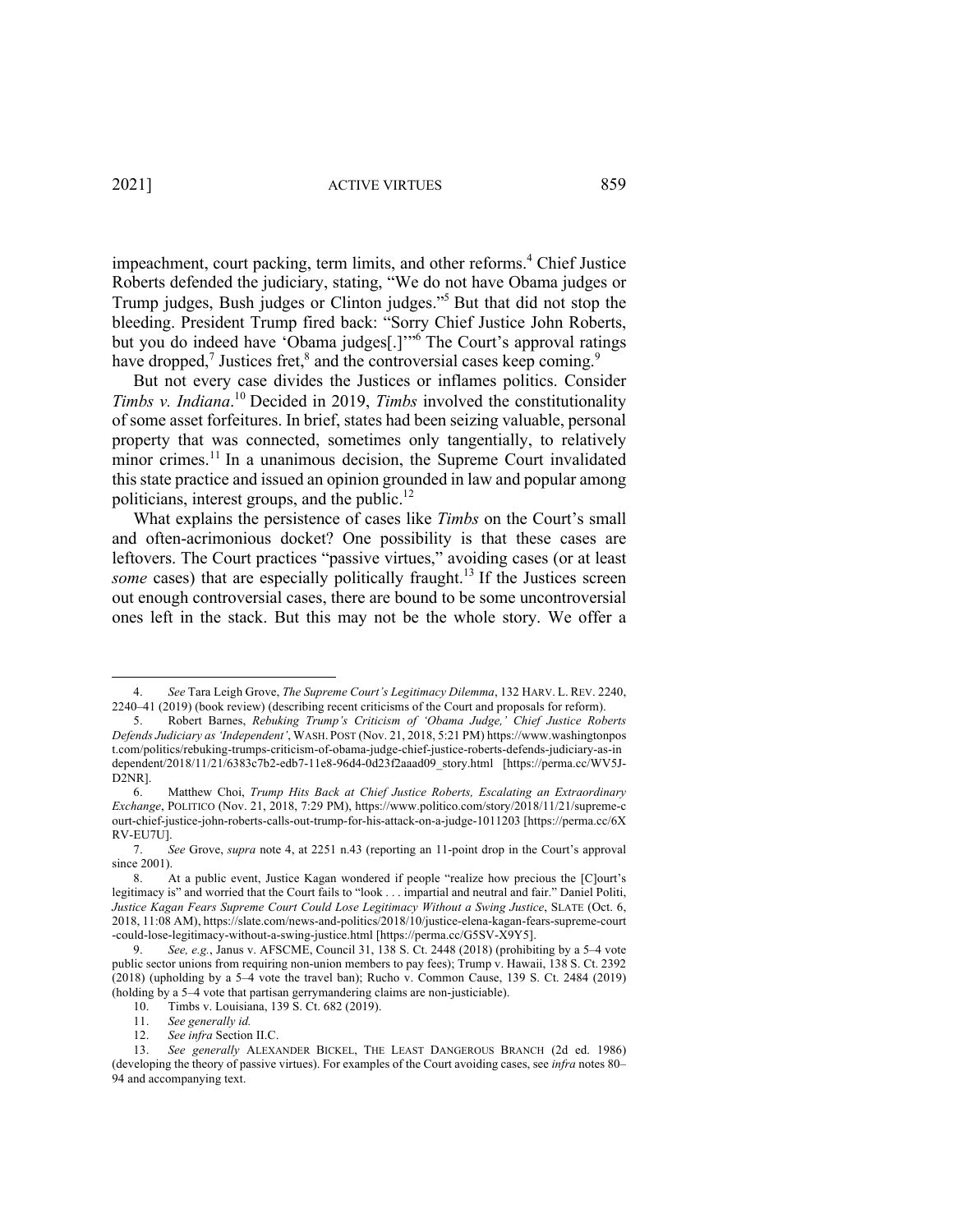different account of *Timbs*, one that transforms it and similar disputes from leftovers to crucial players in the judicial enterprise.

Legitimacy is central to courts' power. Judges rely on other actors to comply, often voluntarily, with their decisions. Nebulous though it may seem, legitimacy drives that compliance.<sup>14</sup> To build and sustain their legitimacy, courts exercise passive virtues, avoiding some "divisive" cases where law and politics collide.<sup>15</sup> But they do not stop there. Courts also *attract* "unity" cases, meaning cases where law and politics align. When courts seek unity cases to enhance judicial legitimacy, they exercise *active virtues*. 16

*Timbs* is a recent example of a unity case. The Justices resolved a dispute about an unpopular state practice in a way that cast the Court in a positive light. Now consider a second unity case, *Harper v. Virginia Board of Elections*. <sup>17</sup> Decided in 1966, *Harper* involved the constitutionality of state poll taxes. By the time of the case, federal poll taxes had been banned, most state poll taxes had been eliminated, and Congress had indicated its opposition to those that remained.<sup>18</sup> Yet a few recalcitrant states refused to give. The Supreme Court invalidated all poll taxes, issuing (as in *Timbs*) an opinion grounded in law and popular among officials and voters.<sup>19</sup>

*Timbs* and *Harper* are unity cases, and we believe deciding them grew the Court's legitimacy. However, we are not certain the Court took them for that reason.<sup>20</sup> Recent controversies notwithstanding, the modern Supreme Court may have enough legitimacy that deliberately practicing active virtues is unnecessary. But things were different for the early Supreme Court. While riding circuit in the 1800s, Justice Story manufactured

<sup>14.</sup> *See infra* Part I.

<sup>15.</sup> *See generally* BICKEL, *supra* note 13.

<sup>16.</sup> Other scholars have used this term, but not with this meaning. *See, e.g*., Richard A. Epstein, *The Active Virtues*, REGULATION (Jan. 1985) at 14, 18 (endorsing judicial activism to protect economic interests); Eric A. Posner & Adrian Vermeule, *Constitutional Showdowns*, 156 U. PA. L. REV. 991, 1043 (2008) (arguing that courts should exercise "active virtues" and engage in constitutional showdowns when the gains from clarifying law outweigh the losses from institutional conflict); David M. Driesen, *Standing for Nothing: The Paradox of Demanding Concrete Context for Formalist Adjudication*, 89 CORNELL L. REV. 808, 890 (2004) (labeling efforts to address the merits of a case "active virtues"); Benjamin Ewing & Douglas A. Kysar, *Prods and Pleas: Limited Government in an Era of Unlimited Harm*, 121 YALE L.J. 350, 358 (2011) (labeling as "active virtues" the "forthright confrontation of merits issues raised by common law litigation"); Thomas Healy, *The Rise of Unnecessary Constitutional Rulings*, 83 N.C. L. REV. 847, 927–35 (2005) (labeling the unnecessary resolution of constitutional questions "active virtues"); Ruti Teitel, *Post-Communist Constitutionalism: A Transitional Perspective*, 26 COLUM. HUM. RTS. L. REV. 167, 185 (1994) (describing as "active virtues" quick, pre-enactment judicial review in countries undergoing political transitions).

<sup>17.</sup> Harper v. Va. Bd. of Elections, 383 U.S. 663 (1966).

<sup>18.</sup> *See infra* Section II.C.

<sup>19.</sup> *See infra* Section II.C.

<sup>20.</sup> In fact, the Court had mandatory jurisdiction in *Harper*, so it had no choice in taking the case. For a discussion, see *infra* Section II.C.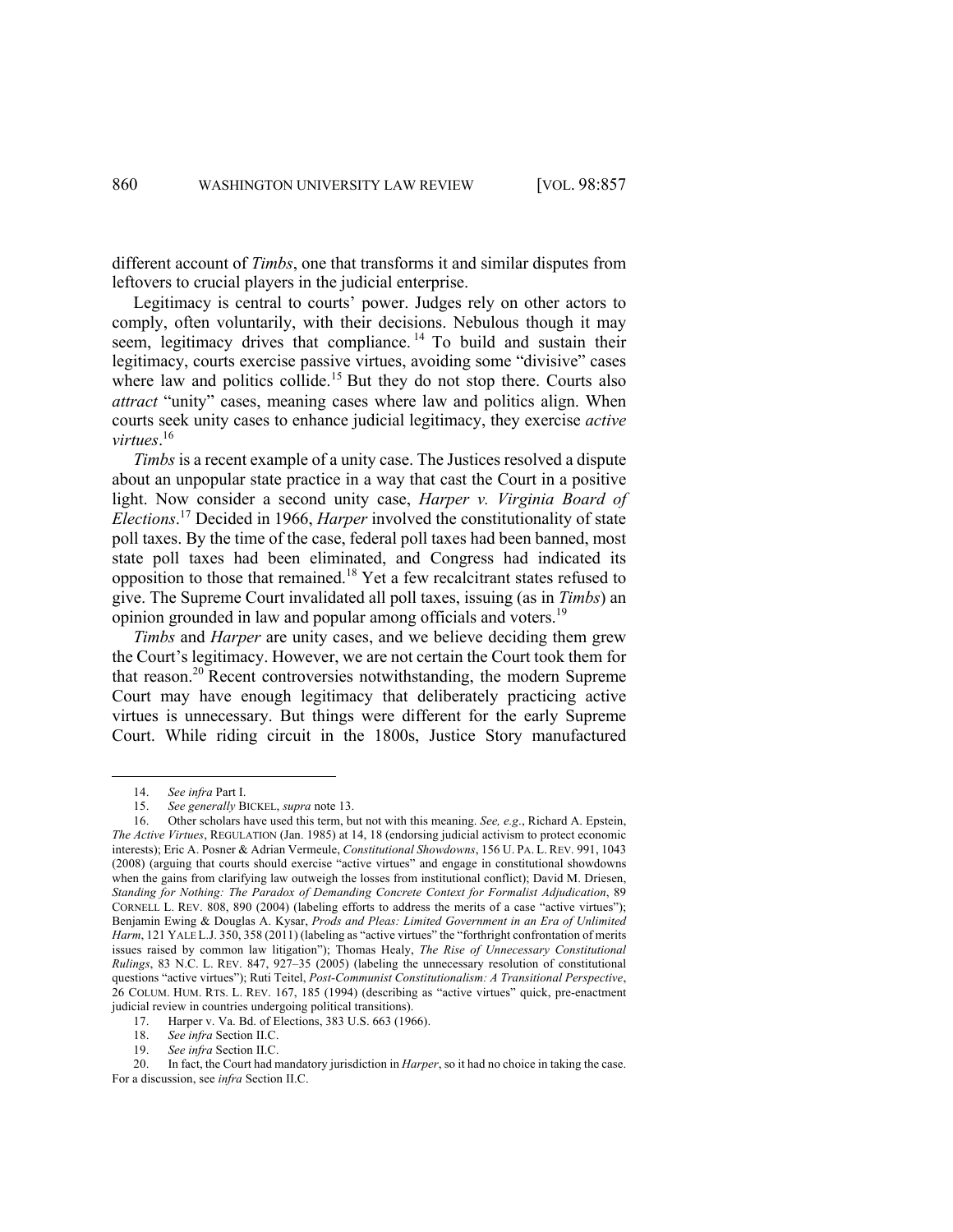disagreements in lower courts to push cases to the Supreme Court.<sup>21</sup> We will argue that some of these were unity cases and that Justice Story deliberately practiced active virtues.

Active virtues are not confined to the United States. This strategy of legitimation is a global phenomenon. The Supreme Court of India converted a newspaper article into a petition and a popular decision on bonded labor.<sup>22</sup> In Mexico, the Supreme Court bypassed an intermediate court and seized a high-profile case involving women mistreated by police.<sup>23</sup> We present these case studies and others, categorizing and uniting seemingly disparate court practices under the heading of active virtues.

In addition to describing active virtues, we situate their exercise in a theory of judicial power. Legitimacy depends on how courts decide cases.<sup>24</sup> Judges' decisions can be faithful or unfaithful to law, popular or unpopular with the public, acceptable or repugnant to state actors, and so on. Alexander Bickel argued that courts avoid cases that poison the mixture—cases like *Naim v. Naim*, which involved miscegenation in 1950s Virginia and pit law against politics.<sup>25</sup> We argue that courts attract cases that get the mixture right. Under our theory, judges balance divisive and unity cases like investors balance stocks and bonds. Thus, we call this the *portfolio theory* of judicial power. A good portfolio preserves the court's legitimacy by offsetting divisive cases with unity cases.

These ideas may have implications for today's Supreme Court. They point to a strategy that the Justices could follow (and, perhaps, that they are trying to follow already) to promote the institution's reputation. But the ideas have broader reach. The legitimacy problem is not limited to Roberts's Court—lower courts and state courts struggle with it too—and nor is it confined to the United States. Courts everywhere struggle to establish their legitimacy.<sup>26</sup> Scholars have shown that foreign courts practice the passive virtues.<sup>27</sup> Similarly, we show that foreign courts—in India, Mexico, and elsewhere—practice active virtues.28 Thus, active virtues and the portfolio theory are not idiosyncratic features of the U.S. Supreme Court. They are general strategies of judicial power.

The idea of passive virtues is old and influential. Why did it take decades to develop its inverse and combine the two halves into a comprehensive

<sup>21.</sup> *See infra* Section III.A.1.

<sup>22.</sup> *See infra* Section III.A.4.

<sup>23.</sup> *See infra* Section III.A.2.

<sup>24.</sup> For a discussion, see NUNO GAROUPA & TOM GINSBURG, JUDICIAL REPUTATION: A COMPARATIVE THEORY 14–49 (2015) (arguing that compliance depends on judges' reputations, which depend in part on judicial decisions). Legitimacy depends on other factors too. *See infra* Part I.

<sup>25.</sup> *See* Naim v. Naim, 350 U.S. 891 (1955) (per curiam). *See generally* BICKEL, *supra* note 13.

<sup>26.</sup> *See infra* Section I.D.

<sup>27.</sup> *See infra* Section I.D.

<sup>28.</sup> *See infra* Section III.A.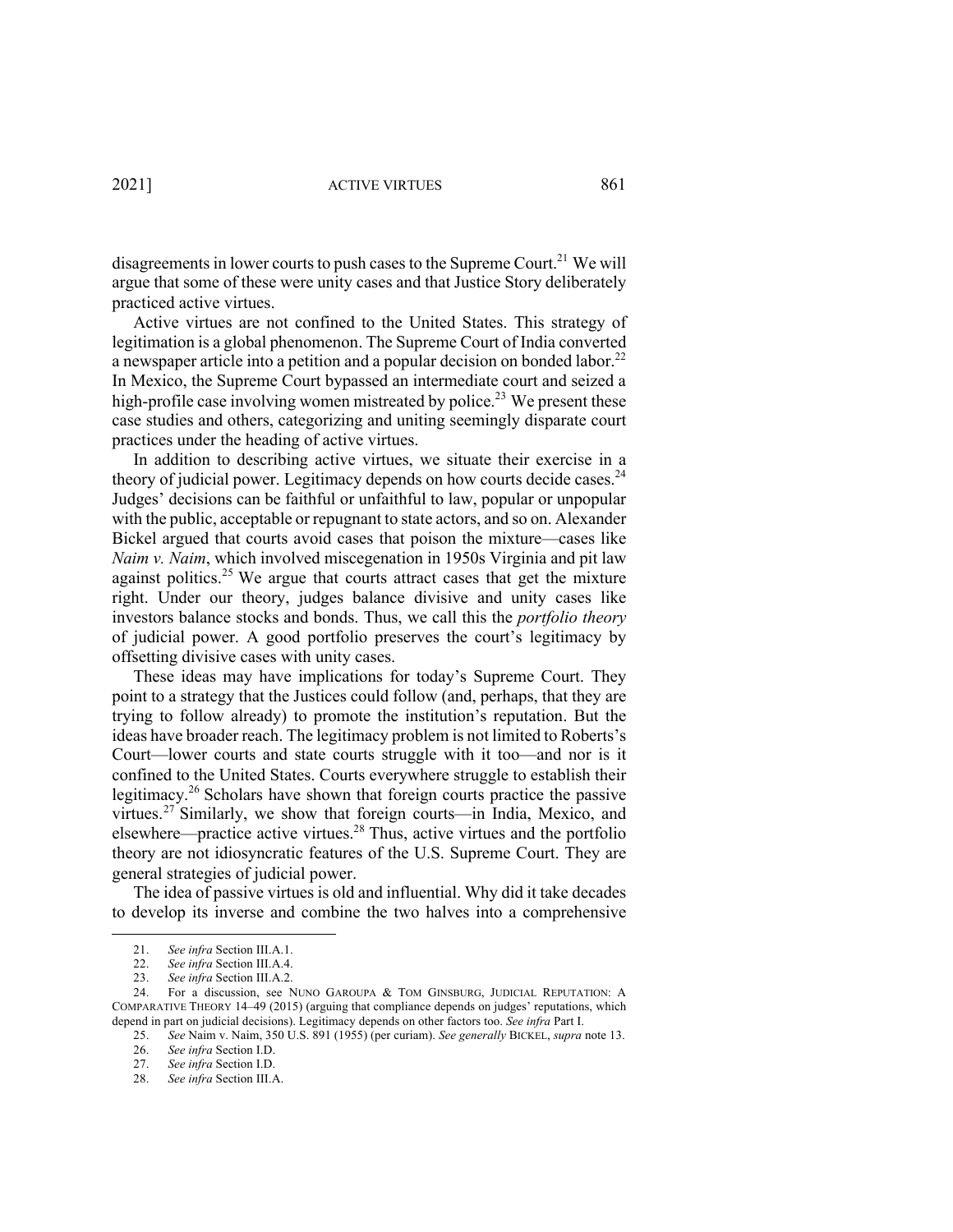theory of judicial legitimation? We believe the explanation lies in rushed logic. Bickel concluded that passivity promotes legitimacy, so scholars have concluded that behaving actively must undermine legitimacy. But that is not necessarily true. Scholars have held the mirror to Bickel at the wrong angle. We changed the tilt to reflect Bickel's *premise*, not his conclusion. His premise was that cases in the stormy seas of law and politics weaken courts. The inverse is that cases in calm waters empower courts.

The Article proceeds as follows. Part I reviews literature on judicial legitimacy and connects it to avoidance. Part II presents the theory of active virtues. Part III develops a typology of case attraction strategies and provides examples from the United States, Mexico, and elsewhere. Part IV situates active virtues in a broader conceptual and normative theory of courts.

#### I. LEGITIMACY AND AVOIDANCE

"The judiciary," Hamilton wrote, "has no influence over either the sword or the purse."<sup>29</sup> Thus, it "depend[s] upon the aid of the executive arm even for the efficacy of its judgments."<sup>30</sup> Hamilton's short phrase identifies a deep predicament. Courts act in the name of the law. They tell others, including powerful presidents and legislators, what they can and cannot do. Yet courts have no mechanism for actuating their decisions. They cannot arrest, imprison, or collect fines. President Jackson captured it with a famous quip about Chief Justice Marshall: "[he] has made his decision; now let him enforce it!"<sup>31</sup>

Notwithstanding President Jackson, many officials in many contexts comply with judges' orders. Why? Under what conditions will "people with money and guns ever submit to people armed only with gavels?"<sup>32</sup> Scholars have offered many answers.<sup>33</sup> We focus on one theme from this literature:

<sup>29.</sup> THE FEDERALIST NO. 78, at 392 (Alexander Hamilton) (Ian Shapiro ed., 2009).

<sup>30.</sup> *Id.*

<sup>31.</sup> *See, e.g.*, Edwin A. Miles, *After John Marshall's Decision:* Worcester v. Georgia *and the Nullification Crisis*, 39 J.S. HIST. 519, 519 (1973) (emphasis omitted).

<sup>32.</sup> Matthew C. Stephenson, *"When the Devil Turns . . . ": The Political Foundations of Independent Judicial Review*, 32 J. LEGAL STUD. 59, 60 (2003).

<sup>33.</sup> *See generally id.*; ALEC STONE SWEET, GOVERNING WITH JUDGES 139–50 (2000); TOM GINSBURG,JUDICIAL REVIEW IN NEW DEMOCRACIES (2003); MARTIN SHAPIRO & ALEC STONE SWEET, ON LAW, POLITICS, AND JUDICIALIZATION 149–83 (2002); MARTIN SHAPIRO, COURTS: A COMPARATIVE AND POLITICAL ANALYSIS (1981); THE POLITICS OF JUDICIAL INDEPENDENCE: COURTS, POLITICS, AND THE PUBLIC (Bruce Peabody ed., 2011); DEMOCRATIZATION AND THE JUDICIARY: THE ACCOUNTABILITY FUNCTION OF COURTS IN NEW DEMOCRACIES (Siri Gloppen, Roberto Gargarella & Elin Skaar eds., 2004); RAN HIRSCHL, TOWARDS JURISTOCRACY (2004); JODI S. FINKEL, JUDICIAL REFORM AS POLITICAL INSURANCE: ARGENTINA, PERU, AND MEXICO IN THE 1990S (2008); REBECCA BILL CHAVEZ, THE RULE OF LAW IN NASCENT DEMOCRACIES: JUDICIAL POLITICS IN ARGENTINA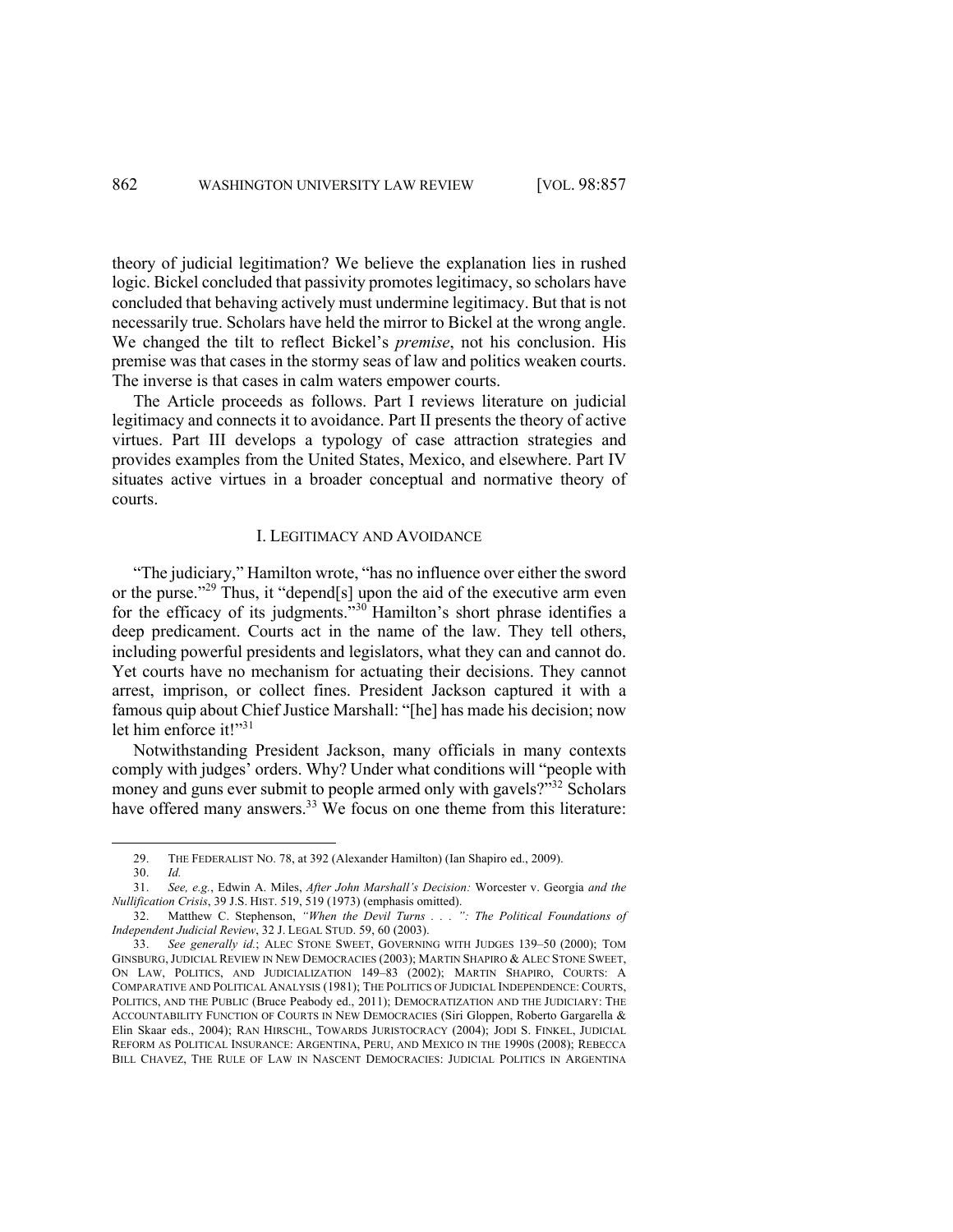judicial legitimacy. This concept underpins our original claims, which we develop beginning in Part II.

# *A. The Meaning of Legitimacy*

What is legitimacy? The term is loaded, and scholars use it in different ways.<sup>34</sup> We focus on one particular form of legitimacy: sociological.<sup>35</sup> Institutions have sociological legitimacy when people accept them and obey their decisions.<sup>36</sup> Sociological legitimacy is closely tied to public support.<sup>37</sup>

34. In brief, "legal" legitimacy means an institution makes decisions grounded in law, while "moral" legitimacy means an institution makes morally correct decisions. *See* Richard H. Fallon, Jr., *Legitimacy and the Constitution*, 118 HARV. L. REV. 1787, 1794–1800 (2005) (contrasting legal and moral legitimacy). Fallon also distinguishes sociological legitimacy. *See id. See generally* RICHARD H. FALLON, JR., LAW AND LEGITIMACY IN THE SUPREME COURT (2018).

35. *See* Fallon, *supra* note 34, at 1794–1800 (distinguishing sociological legitimacy from other forms of legitimacy). Sociological legitimacy traces to Weber. *See generally* MAX WEBER, THE THEORY OF SOCIAL AND ECONOMIC ORGANIZATION (Talcott Parsons ed., A.M Henderson & Talcott Parsons trans., 1964).

36. *See* Fallon, *supra* note 34, at 1795–96 (defining sociological legitimacy)*.*

37. *Id.* at 1795 ("[Sociological] legitimacy signifies an active belief by citizens . . . that particular claims to authority deserve respect or obedience . . . ."). *Cf.* Robert Post & Reva Siegel, Roe *Rage*: *Democratic Constitutionalism and Backlash*, 42 HARV. C.R.-C.L.L. REV. 373, 374 (2007) (warning against interpretations of the Constitution that diverge from convictions of the public).

<sup>(2004);</sup> CHARLES R. EPP, THE RIGHTS REVOLUTION: LAWYERS, ACTIVISTS, AND SUPREME COURTS IN COMPARATIVE PERSPECTIVE (1998); Pierre Landry, *The Institutional Diffusion of Courts in China: Evidence from Survey Data*, *in* RULE BY LAW: THE POLITICS OF COURTS IN AUTHORITARIAN REGIMES 207 (Tom Ginsburg & Tamir Moustafa eds., 2008); Beatriz Magaloni, *Enforcing the Autocratic Political Order and the Role of Courts: The Case of Mexico*, *in* RULE BY LAW, *supra*, at 180; Silvia Inclán Oseguera, *Judicial Reform in Mexico: Political Insurance or the Search for Political Legitimacy?* 62 POL. RSCH. Q. 753 (2009); Tom Ginsburg & Mila Versteeg, *Why Do Countries Adopt Judicial Review?*, 30 J.L. ECON. ORG. 587 (2014); F. Andrew Hanssen, *Is There a Politically Optimal Level of Judicial Independence?*, 94 AM. ECON. REV. 712 (2004); Ran Hirschl, *The Political Origins of Judicial Empowerment Through Constitutionalization: Lessons from Four Constitutional Revolutions*, 25 LAW & SOC. INQUIRY 91 (2000); William M. Landes & Richard A. Posner, *The Independent Judiciary in an Interest-Group Perspective*, 18 J.L. & ECON. 875 (1975); J. Mark Ramseyer, *The Puzzling (In)Dependence of Courts: A Comparative Approach*, 23 J. LEGAL STUD. 721 (1994); Keith E. Whittington, "*Interpose Your Friendly Hand": Political Supports for the Exercise of Judicial Review by the United States Supreme Court*, 99 AM. POL. SCI. REV. 583 (2005); James R. Rogers, *Information and Judicial Review: A Signaling Game of Legislative-Judicial Interaction*, 45 AM. J. POL. SCI. 84 (2001); Stefan Voigt & Eli M. Salzberger, *Choosing Not to Choose: When Politicians Choose to Delegate Powers*, 55 KYKLOS 289 (2002); Eli M. Salzberger, *A Positive Analysis of the Doctrine of Separation of Powers, or: Why Do We Have an Independent Judiciary?*, 13 INT'L REV. L. & ECON. 349 (1993); Jeffrey K. Staton & Will H. Moore, *Judicial Power in Domestic and International Politics*, 65 INT'L ORG. 553 (2011); Juan F. González-Bertomeu, *Judicial Politics in Latin America*, *in* ROUTLEDGE HANDBOOK OF LAW AND SOCIETY IN LATIN AMERICA (Rachel Sieder, Karina Ansolabehere & Tatiana Alfonso eds., 2019); Georg Vanberg, *Legislative-Judicial Relations: A Game-Theoretic Approach to Constitutional Review*, 45 AM. J. POL. SCI. 346 (2001); KEITH E. WHITTINGTON, POLITICAL FOUNDATIONS OF JUDICIAL SUPREMACY: THE PRESIDENT, THE SUPREME COURT, AND CONSTITUTIONAL LEADERSHIP IN U.S. HISTORY (2007).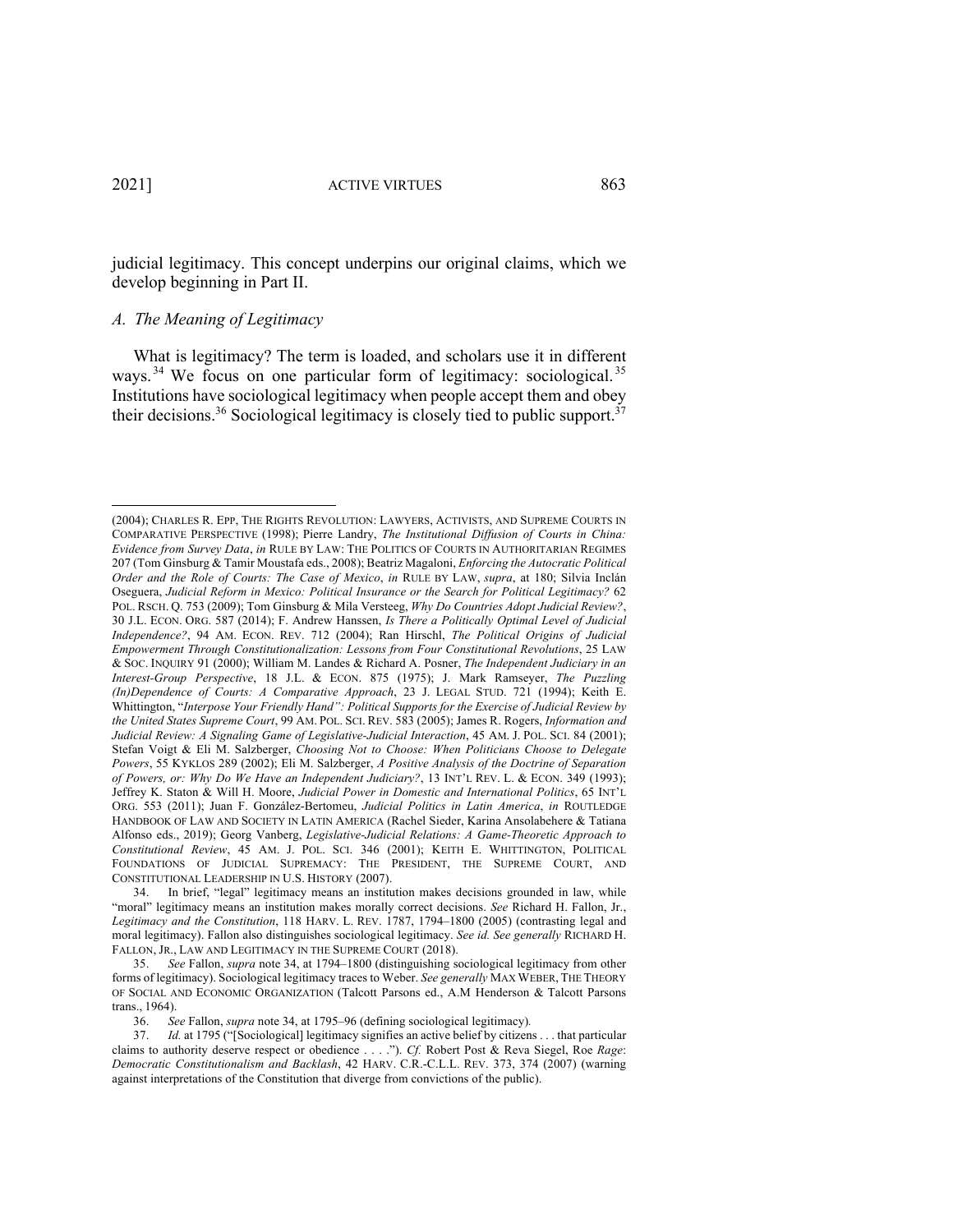Political scientists divide the sociological legitimacy of courts into two parts, "diffuse" and "specific."<sup>38</sup> Courts enjoy diffuse legitimacy when citizens have a "reservoir of favorable attitudes or good will" towards them. <sup>39</sup> That reservoir is the product of fundamental values, like citizens' commitments to democracy, judicial independence, and the separation of powers. <sup>40</sup> Courts also enjoy diffuse legitimacy when citizens perceive their judgments to be sincere and principled. $41$  Courts enjoy specific legitimacy when citizens are satisfied with their performance.<sup>42</sup> Specific legitimacy depends on the fit between case outputs and public opinion.<sup>43</sup>

Some research suggests that diffuse and specific legitimacy are independent. If citizens value democracy, then courts enjoy diffuse legitimacy—even if they make unpopular decisions that undercut their specific legitimacy.<sup>44</sup> Other research finds connections between these forms of legitimacy. On one account, people keep a "running tally" of judicial decisions.<sup>45</sup> Popular decisions generate specific legitimacy that translates gradually into diffuse legitimacy.46 On another account, the translation is immediate. Ideological disagreement with court decisions translates directly into lower diffuse legitimacy. <sup>47</sup> To illustrate, when the Supreme Court

<sup>38.</sup> *See, e.g.*, James L. Gibson & Michael J. Nelson, *The Legitimacy of the US Supreme Court: Conventional Wisdoms and Recent Challenges Thereto*, 10 ANN. REV. L. & SOC. SCI. 201, 204–05 (2014).

<sup>39.</sup> *Id.* at 204.

See id. at 206 ("[F]undamental political values—particularly support for democratic institutions and processes—serve as the most important predictors of diffuse support . . . ."); Gregory A. Caldeira & James L. Gibson, *The Etiology of Public Support for the Supreme Court*, 36 AM.J. POL. SCI. 635, 636 (1992) ("[B]road political values—commitment to social order and support for democratic norms—do a good job of predicting attitudes toward the Supreme Court.").

<sup>41.</sup> James L. Gibson & Gregory A. Caldeira, *Has Legal Realism Damaged the Legitimacy of the U.S. Supreme Court*, 45 LAW & SOC'Y REV. 195, 213 (2011) (arguing that a court's legitimacy is not undermined if citizens believe that judges exercise their discretion in a principled manner).

<sup>42.</sup> *See* Gibson & Nelson, *supra* note 38, at 205 (defining specific legitimacy as "satisfaction with the performance of a political institution").

<sup>43.</sup> *See id.*

<sup>44.</sup> *See* Caldeira & Gibson, *supra* note 40, at 636 ("[W]e find *no* connection between support for specific policies and diffuse support for the Supreme Court.").

<sup>45.</sup> Gibson & Nelson, *supra* note 38, at 206.

<sup>46.</sup> For a summary, see *id.* at 206–07. *See also* Vanessa A. Baird, *Building Institutional Legitimacy: The Role of Procedural Justice*, 54 POL. RSCH. Q. 333 (2001) (developing this theory); James L. Gibson, Gregory A. Caldeira & Vanessa A. Baird, *On the Legitimacy of National High Courts*, 92 AM. POL. SCI. REV. 343, 356 (1998) (studying judicial legitimacy worldwide and observing that "satisfaction [with individual decisions] slowly evolves into institutional legitimacy"); James W. Stoutenborough & Donald P. Haider-Markel, *Public Confidence in the U.S. Supreme Court: A New Look at the Impact of Court Decisions*, 45 SOC. SCI. J. 28, 29 (2008) (finding that individual decisions can impact confidence in the Supreme Court).

<sup>47.</sup> Brandon L. Bartels & Christopher D. Johnston, *On the Ideological Foundations of Supreme Court Legitimacy in the American Public*, 57 AM. J. POL. SCI. 184, 197 (2013) ("[T]he Court's legitimacy is significantly influenced by what the Court does in policymaking terms and whether individuals believe that what the Court is doing diverges from their own ideological preferences.").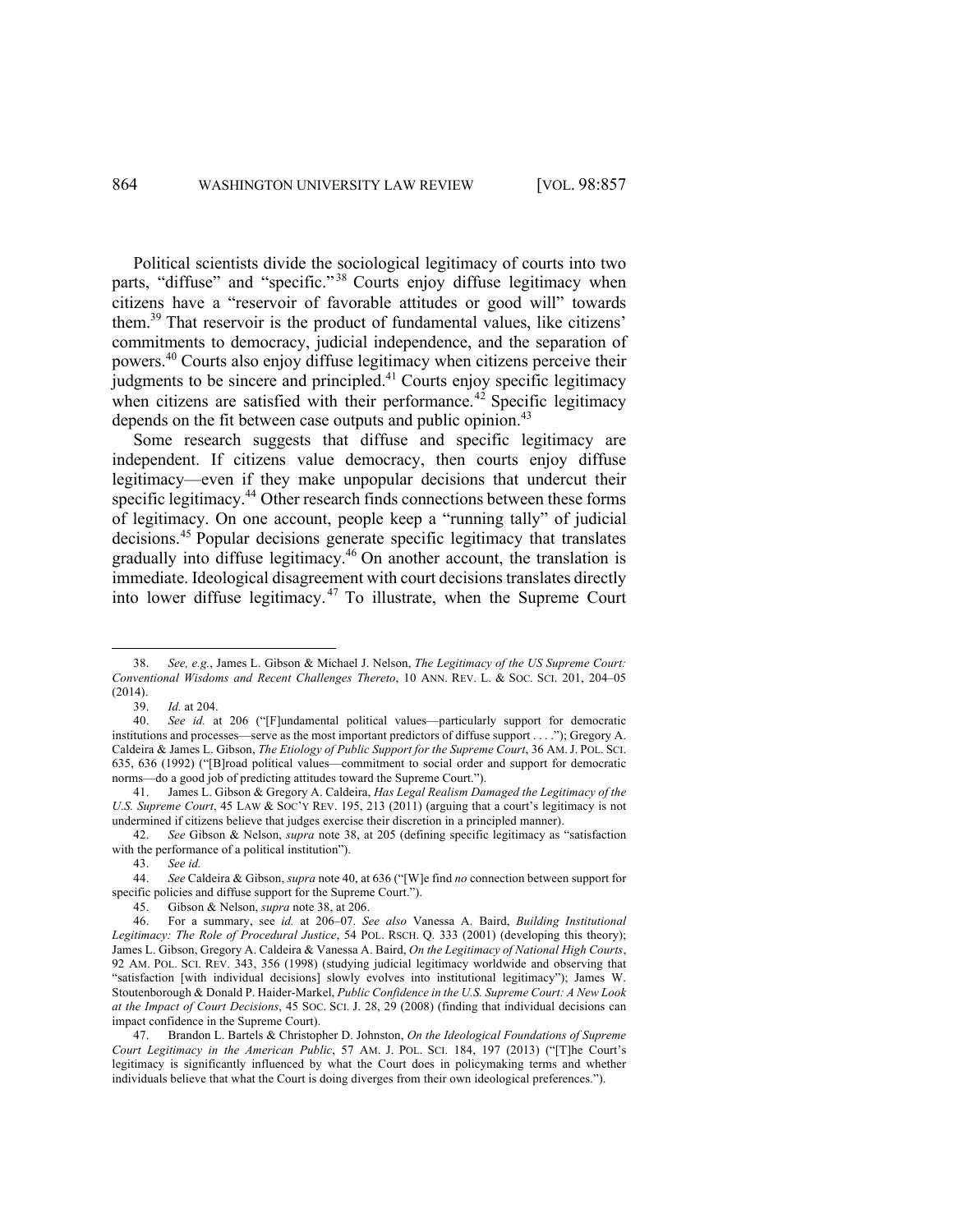2021] ACTIVE VIRTUES 865

upheld the individual mandate in the Affordable Care Act, its diffuse legitimacy suffered among conservatives and grew among liberals.<sup>48</sup>

Judges sympathize with the latter view. They worry that individual decisions can affect their public standing. Consider *Bush v. Gore*. <sup>49</sup> Five conservative Justices—who tend to interpret the Fourteenth Amendment narrowly and defer to states—found an equal protection violation in Florida's vote counting procedures.<sup>50</sup> They refused to give the state a chance to remedy the problem.<sup>51</sup> Their decision made Bush, a conservative, the next President.<sup>52</sup> In dissent, four liberal Justices waffled on the equal protection violation and would have given Florida flexibility—in other words, they would have given the liberal candidate Gore another chance. <sup>53</sup> Justice Stevens feared the decision would undercut "the Nation's confidence in the judge as an impartial guardian of the rule of law."54 According to Justice Breyer, the decision "runs the risk of undermining the public's confidence in the Court."<sup>55</sup>

For a more recent example, consider again the Affordable Care Act. In *National Federation of Independent Business v. Sebelius*, <sup>56</sup> Chief Justice Roberts apparently switched his vote and upheld the individual mandate out of fear for the Court's reputation.<sup>57</sup> In the Court's most recent term, Roberts repeatedly forged bipartisan opinions on LGBTQ rights, DACA, abortion,

<sup>48.</sup> *See* Dino P. Christenson & David M. Glick, *Chief Justice Roberts's Health Care Decision Disrobed: The Microfoundations of the Supreme Court's Legitimacy*, 59 AM. J. POL. SCI. 403, 415–16 (2015). For an opposing view, see James L. Gibson, Miguel M. Pereira & Jeffrey Ziegler, *Updating Supreme Court Legitimacy: Testing the "Rule, Learn, Update" Model of Political Communication*, 45 AM. POL. RSCH. 980 (2017).

<sup>49.</sup> Bush v. Gore, 531 U.S. 98 (2000) (per curiam). For analysis of *Bush v. Gore* and judicial legitimacy, see Jack M. Balkin, Bush v. Gore *and the Boundary Between Law and Politics*, 110 YALE. L.J. 1407, 1450–58 (2001).

<sup>50.</sup> *Bush*, 531 U.S. at 100–11. The opinion is per curiam, but all four liberal Justices dissented. *See id.* at 123–58.

<sup>51.</sup> *See id.* at 110–11.

<sup>52.</sup> The Justices halted the recount while Bush was ahead. If they had permitted the recount, Bush likely would have won. *See* Wade Payson-Denney, *So, Who Really Won? What the* Bush v. Gore *Studies Showed*, CNN (Oct. 31, 2015, 10:06 AM), https://www.cnn.com/2015/10/31/politics/bush-gore-2000-election-results-studies/index.html [https://perma.cc/G3DH-JB6V].

<sup>53.</sup> *See Bush*, 531 U.S. at 123–58.

<sup>54.</sup> *Id.* at 129 (Stevens, J., dissenting).

<sup>55.</sup> *Id.* at 157 (Breyer, J., dissenting). Justice Breyer continued: "That confidence is a public treasure. It has been built slowly over many years . . . . It is a vitally necessary ingredient of any successful effort to protect basic liberty and, indeed, the rule of law itself." *Id.* at 157–58. According to one study, *Bush v. Gore* did not affect the Court's legitimacy. *See* James L. Gibson, Gregory A. Caldeira & Lester Kenyatta Spence, *The Supreme Court and the US Presidential Election of 2000: Wounds, Self-Inflicted or Otherwise?*, 33 BRIT. J. POL. SCI. 535, 535 (2003) ("Evidence from our survey, conducted in early 2001, suggests little if any diminution of the Court's legitimacy in the aftermath of *Bush* v. *Gore*  . . . .").

<sup>56.</sup> Nat'l Fed'n of Indep. Bus. v. Sebelius, 567 U.S. 519 (2012).

<sup>57.</sup> *See, e.g.*, Grove, *supra* note 4, at 2243 (describing a common view of Roberts's vote).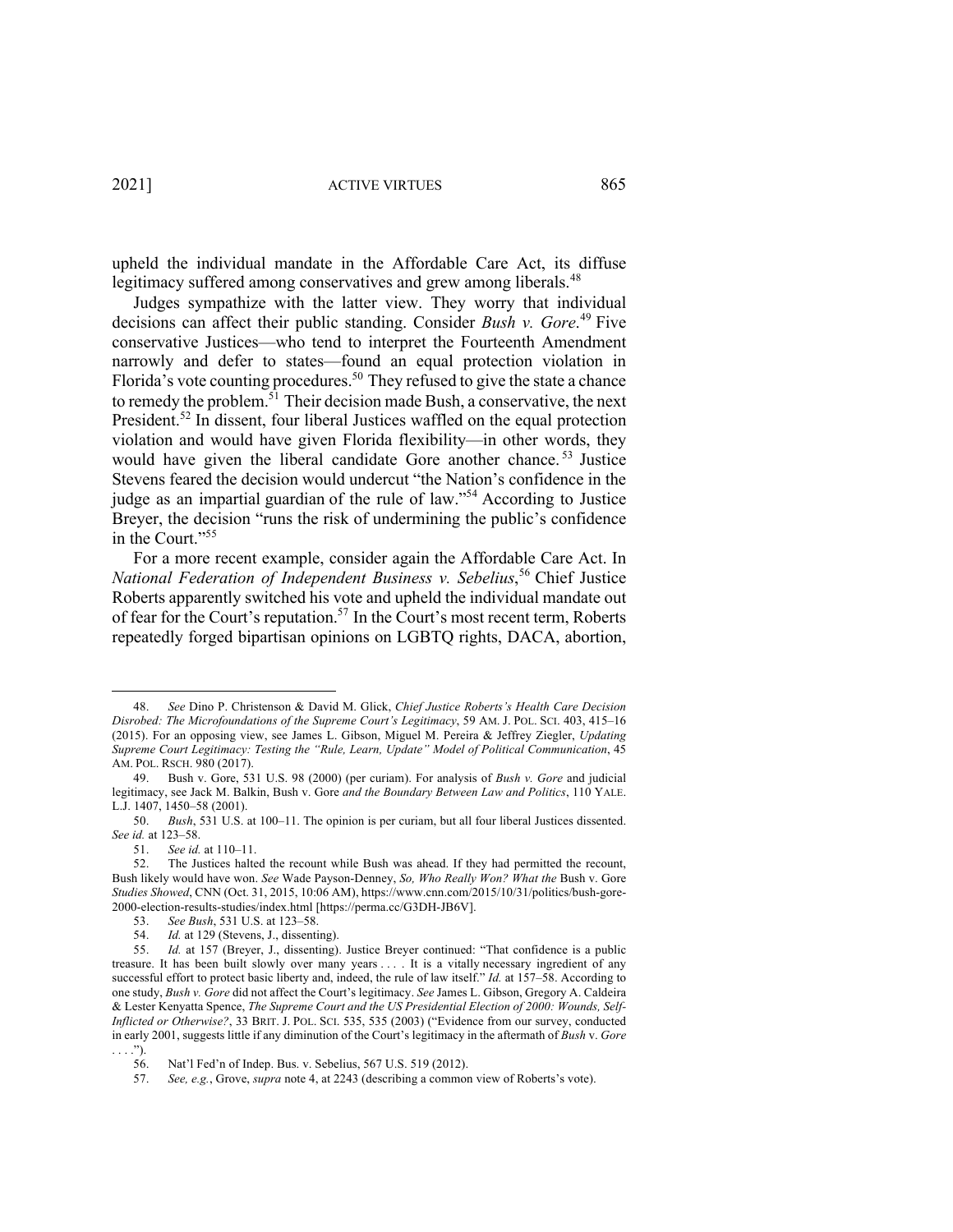and presidential subpoenas.<sup>58</sup> According to one observer, the Chief Justice "work[ed] with his colleagues to maintain the Court's bipartisan legitimacy at a time when the other branches have lost their own."59

We adopt the judges' view. We assume that courts' diffuse legitimacy depends in part on their individual decisions in individual cases.<sup>60</sup> To simplify language, we will henceforth use the term "legitimacy" to mean courts' diffuse legitimacy.<sup>61</sup>

# *B. The Value of Legitimacy*

Justice O'Connor in *Planned Parenthood v. Casey* wrote that the "Court's power lies . . . in its legitimacy, a product of substance and perception that shows itself in the people's acceptance of the Judiciary."<sup>62</sup> To translate, legitimacy breeds respect. People are more likely to comply with judicial decisions, including unpopular ones, when they consider the court legitimate. <sup>63</sup> Thus, legitimacy substitutes for the purse and the sword. $64$ 

The value of legitimacy is highest for courts that routinely hear cases against the most powerful authorities of a state. But legitimacy can also be an important asset for lower courts. Because supreme and constitutional courts hear a small fraction of filed petitions, most cases end in the lower courts. Operating as *de facto* courts of last resort, these courts face the same challenges that supreme and constitutional courts confront—including the challenge of securing compliance with their decisions. Thus, although most

<sup>58.</sup> *See* Jeffrey Rosen, *John Roberts Is Just Who the Supreme Court Needed*, THE ATLANTIC (July 13, 2020), https://www.theatlantic.com/ideas/archive/2020/07/john-roberts-just-who-supreme-co urt-needed/614053/ [https://perma.cc/W4LF-SPJP].

<sup>59.</sup> *Id.*

<sup>60.</sup> The language "in part" matters. We do not claim that judicial decisions explain diffuse legitimacy *in toto*. Factors like citizens' commitment to democracy might matter, as might judicial elections. *See, e.g.*, JAMES L. GIBSON, ELECTING JUDGES: THE SURPRISING EFFECTS OF CAMPAIGNING ON JUDICIAL LEGITIMACY (2012) (connecting elections to legitimacy). Our claim is that judicial decisions matter *some* for legitimacy. The opposing view—judicial decisions, however bad, do not affect legitimacy—seems implausible.

<sup>61.</sup> Legitimacy in our sense relates to what others call reputation. *See generally* GAROUPA & GINSBURG, *supra* note 24.

<sup>62.</sup> Planned Parenthood of Se. Pa. v. Casey, 505 U.S. 833, 865 (1992).

<sup>63.</sup> *See, e.g.*, Caldeira & Gibson, *supra* note 40, at 635 ("To persist and function effectively, political institutions must continuously try to amass and husband the goodwill of the public."); Bartels & Johnston, *supra* note 47, at 184 ("For an institution like the Supreme Court to render rulings that carry authoritative force, it must maintain a sufficient reservoir of institutional legitimacy, or diffuse support, with the American public and the other branches of government."). *See generally* WALTER F. MURPHY, ELEMENTS OF JUDICIAL STRATEGY 12 (1964).

<sup>64.</sup> We claim legitimacy *improves* compliance with some decisions, not that it *ensures* compliance with all decisions. *Cf*. GERALD N. ROSENBERG, THE HOLLOW HOPE: CAN COURTS BRING ABOUT SOCIAL CHANGE? (1991) (describing impediments U.S. courts face in effectuating social change).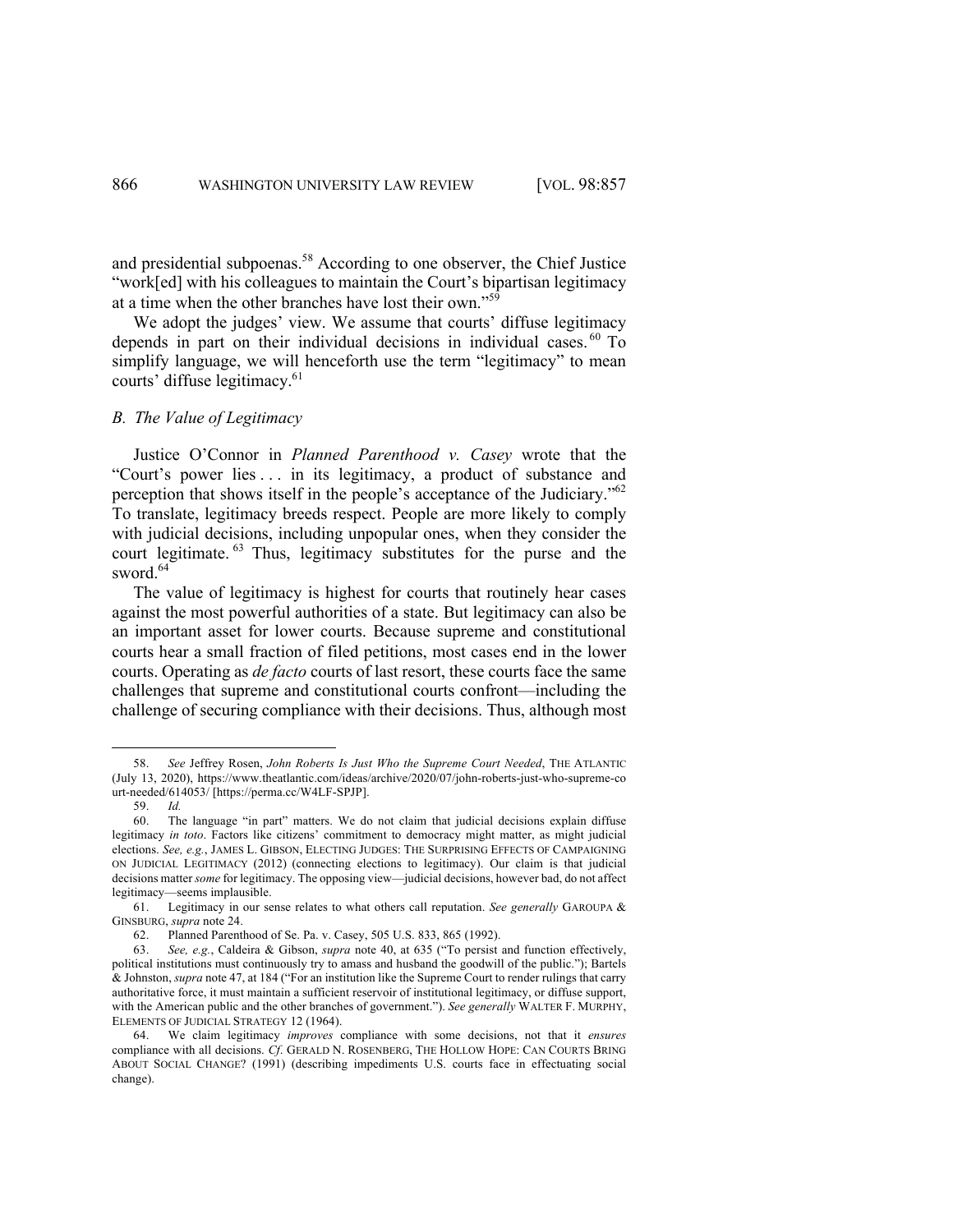of the examples in this Article come from supreme and constitutional courts, legitimacy matters (and our claims about legitimacy hold) for many lower courts as well.

How exactly does legitimacy cause compliance? One mechanism is psychological. When people perceive an institution as legitimate, they feel obligated to comply with its decisions, even when they disagree.<sup>65</sup> Much research supports this claim.<sup>66</sup> A second, complementary mechanism is political. If the public perceives a court as legitimate, then defying it comes with a political price. When the Supreme Court ordered President Nixon to release his audiotapes,<sup>67</sup> Nixon could not refuse.<sup>68</sup> When the Court resolved the 2000 election in favor of Bush, Gore had to acquiesce.<sup>69</sup> In both cases the public pressure was too intense. Under this account "the public acts as an indirect enforcement mechanism."70

#### *C. Legitimacy and the Passive Virtues*

Legitimacy brings power: people comply with decisions from a legitimate court. Thus, judges have an incentive to maintain and grow their legitimacy.<sup>71</sup> Recall that legitimacy probably depends—and judges believe it depends—in part on individual decisions. This raises a question: how can judges resolve cases in legitimacy-enhancing ways?

Later we will address this question at length.<sup>72</sup> For now, consider just two broad and important factors: law and politics. When courts make

72. *See infra* Part II.

<sup>65.</sup> *See* Tom R. Tyler, *Psychological Perspectives on Legitimacy and Legitimation*, 57 ANN. REV. PSYCHOL. 375, 377–78 (2006).

<sup>66.</sup> For a review, see *id.*

<sup>67.</sup> *See* United States v. Nixon, 418 U.S. 683 (1974).

<sup>68.</sup> *See* LAWRENCE BAUM, JUDGES AND THEIR AUDIENCES: A PERSPECTIVE ON JUDICIAL BEHAVIOR 64–65 (2006) (suggesting that the Court's diffuse support discouraged Nixon from ignoring the Court's decision); Diana Kapiszewski, Gordon Silverstein & Robert A. Kagan, *Conclusion* (same), *in* CONSEQUENTIAL COURTS: JUDICIAL ROLES IN GLOBAL PERSPECTIVE 398, 402–03 (Diana Kapiszewski, Gordon Silverstein & Robert A. Kagan eds., 2013).

<sup>69.</sup> *See* Kapiszewski et al., *supra* note 68, at 402 (discussing pressure on Gore).

<sup>70.</sup> Clifford James Carrubba, *A Model of the Endogenous Development of Judicial Institutions in Federal and International Systems*, 71 J. POL. 55, 56 (2009). For other work on the public as an enforcer, see JEFFREY K. STATON, JUDICIAL POWER AND STRATEGIC COMMUNICATION IN MEXICO 22– 46 (2010); Tom S. Clark, *The Separation of Powers, Court Curbing, and Judicial Legitimacy*, 53 AM. J. POL. SCI. 971 (2009); GEORG VANBERG, THE POLITICS OF CONSTITUTIONAL REVIEW IN GERMANY 19–60 (2005); Matthew C. Stephenson, *Court of Public Opinion: Government Accountability and Judicial Independence*, 20 J.L. ECON. & ORG. 379 (2004); *and* Vanberg, *supra* note 33.

<sup>71.</sup> We should be careful not to overstate the case. Collective action problems might discourage individual judges from working to enhance their court's legitimacy. *See* BAUM, supra note 68, at 65 (observing that legitimacy is a collective benefit for a court, not an individual benefit that accrues to judges); *see also* Daryl J. Levinson, *Empire-Building Government in Constitutional Law*, 118 HARV. L. REV. 915, 964 (2005) ("Empire-building by judges is clearly far from a universal tendency."). *But see* David Fontana & Aziz Z. Huq, *Institutional Loyalties in Constitutional Law*, 85 U. CHI. L. REV. 1 (2018) (arguing that institutional loyalty can be elicited through institutional design).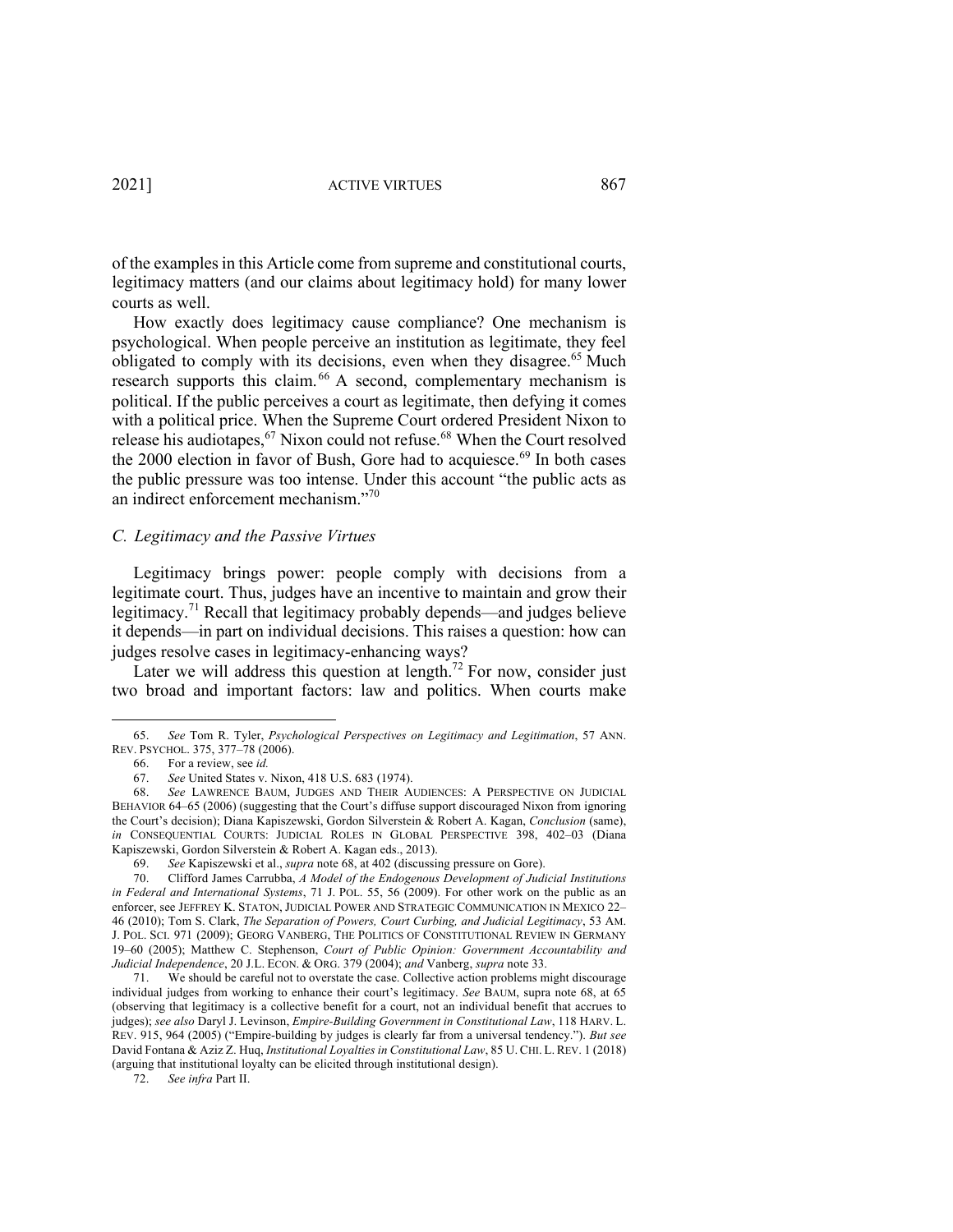decisions grounded in law—legal sources and norms support their decisions, and lawyers and other observers know it—their legitimacy presumably grows. Likewise, when courts make decisions that enjoy political support their legitimacy again grows.

This gets us to Alexander Bickel. He lacked insights from contemporary social science, but he understood the importance of legitimacy.<sup>73</sup> In *The Least Dangerous Branch*, Bickel concentrated on cases that threatened the Supreme Court's legitimacy by making the Justices choose between law and politics. He used race discrimination to illustrate:

[Judicial review empowers the Supreme Court to] proclaim the absolute principle that race is not an allowable criterion for legislative classification. The principle as such permits no principled flexibility . . . . But at the same time, it cannot in our society constitute a hard and fast rule of action for universal immediate execution. This is nothing to be proud of. It is a disagreeable fact, and it cannot be wished away. . . . [H]ow does the Court, charged with enunciating principle, produce or permit the necessary compromises?<sup>74</sup>

We can restate Bickel's question in our language: how could the Supreme Court circa 1960 resolve a case on race discrimination without threatening its legitimacy? A legal decision would inflame politics. A political decision would undercut law.

The solution, Bickel argued, is to avoid the dispute.<sup>75</sup> Using standing, ripeness, mootness, and the political question doctrine, the Supreme Court can sidestep contentious cases.<sup>76</sup> This allows the Court to stand on principle—"we lack jurisdiction"—without taking a position on politically charged issues.<sup>77</sup> According to Bickel, avoidance is the "secret of [the

<sup>73.</sup> BICKEL, *supra* note 13, at 30 ("Legitimacy, being the stability of a good government over time, is the fruit of consent to specific actions or to the authority to act . . . ."); *see also* Alexander M. Bickel, *The Supreme Court, 1960 Term–Foreword: The Passive Virtues*, 75 HARV. L. REV. 40, 75, 77 (1961) (reflecting on the "inner vulnerability" of courts, which have "no earth to draw strength from" and suggesting that the court should use avoidance techniques to "guard its integrity"); ALEXANDER M. BICKEL, THE SUPREME COURT AND THE IDEA OF PROGRESS 90 (1978) ("The Supreme Court's judgments may be put forth as universally prescriptive; but they actually become so only when they gain widespread assent. They bind of their own force no one but the parties to a litigation. To realize the promise that all others similarly situated will be similarly bound, the Court's judgments need the assent and the cooperation first of the political institutions, and ultimately of the people.").

<sup>74.</sup> BICKEL, *supra* note 13, at 69.

<sup>75.</sup> Bickel, *supra* note 73, at 50 ("The Court exists in the Lincolnian tension between principle and expediency. . . . The Court is able to play its full role . . . because at least in modern time it nearly always has three courses of action open to it: it may strike down legislation as inconsistent with principle; it may legitimate it; or it may do neither.").

<sup>76.</sup> *See generally* BICKEL, *supra* note 13 at 111–98.

<sup>77.</sup> We tie justiciability doctrines to jurisdiction. A recent paper argues that one of those doctrines does not limit jurisdiction. *See* John Harrison, *The Political Question Doctrines*, 67 AM. U. L. REV. 457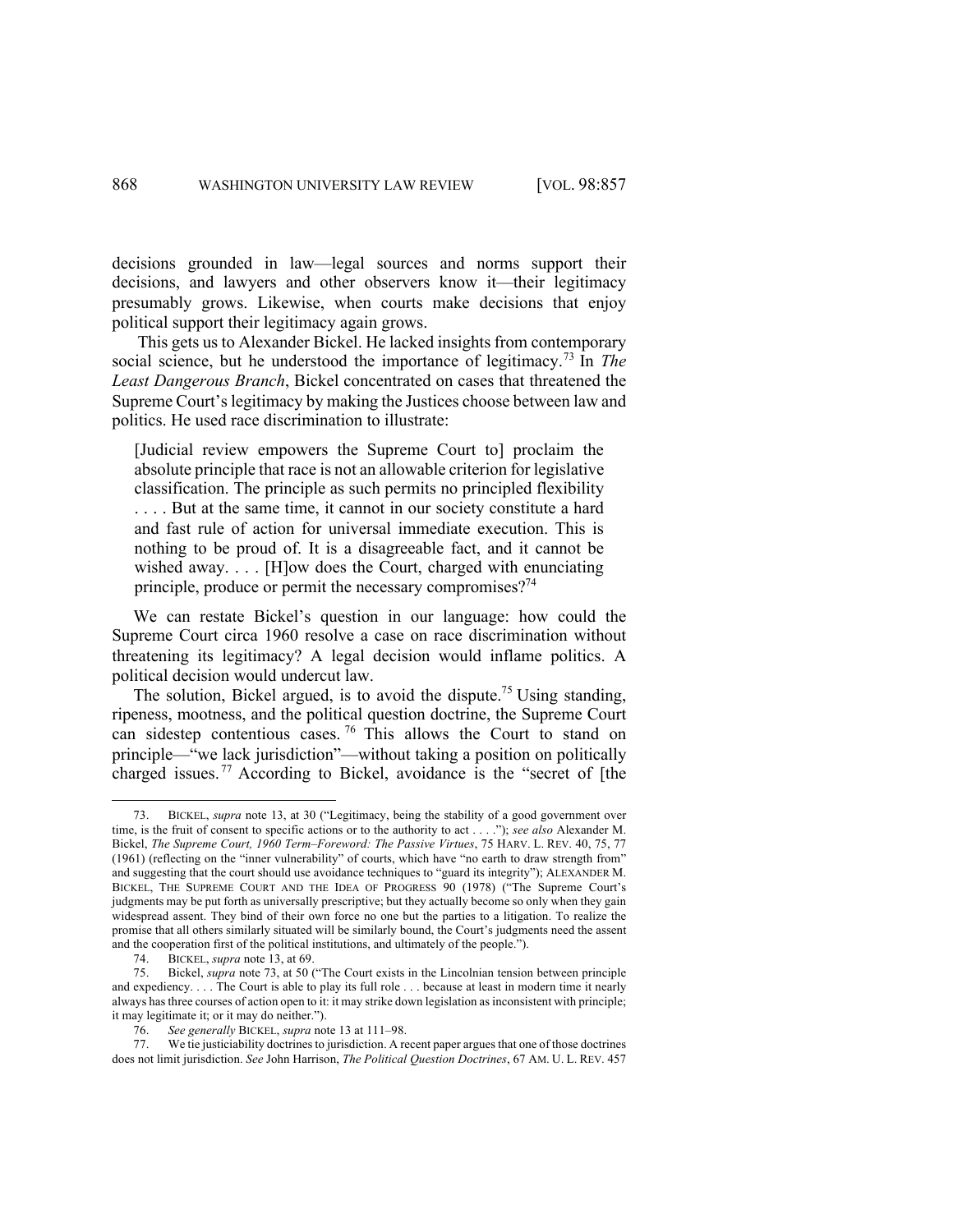2021] ACTIVE VIRTUES 869

Court's] ability to maintain itself in the tension between principle and expediency."<sup>78</sup> He called avoidance techniques the "passive virtues."<sup>79</sup>

To demonstrate the passive virtues, consider *Naim*, which we mentioned above. The case involved Ruby Elaine, a white woman, and Han Say Naim, an Asian man.<sup>80</sup> They traveled from Virginia to North Carolina, got married, and then returned to Virginia.<sup>81</sup> When Ruby sought an annulment a year later, she had state law on her side. Virginia's code forbade interracial marriage.<sup>82</sup> Han Say opposed the annulment, and he had federal law on his side. The Supreme Court had just decided *Brown*, invalidating laws that segregated public schools by race.<sup>83</sup> If states could not separate races at school, presumably they could not separate them at the altar.<sup>84</sup> When *Naim* reached the Supreme Court, the Justices faced competing pressures.<sup>85</sup> Laws prohibiting interracial marriage were probably unconstitutional, $86$  but they were widespread and popular.<sup>87</sup> Rather than inflame politics or undercut precedent, the Court simply avoided the case.<sup>88</sup>

Beyond segregation, the Supreme Court has avoided cases on many contentious issues, including the pledge of allegiance, $89$  direct democracy,  $90$ 

84. *See* Richard Delgado, Naim v. Naim, 12 NEV. L.J. 525, 525 (2012) ("[I]f school segregation is unconstitutional, separating the races on the marriage altar would appear to be so as well."). 85. Naim v. Naim, 350 U.S. 891 (per curiam), *vacating* 87 S.E.2d 749 (Va. 1955).

<sup>(2017);</sup> *see also* Tara Leigh Grove, *The Lost History of the Political Question Doctrine*, 90 N.Y.U. L. REV. 1908, 1911, 1915–39 (2015) (explaining that historically the political question doctrine was factual, not jurisdictional).

<sup>78.</sup> BICKEL, *supra* note 13, at 69.

<sup>79.</sup> *Id.* at 111–98.

<sup>80.</sup> *See* Naim v. Naim, 87 S.E.2d 749, 750 (Va. 1955), *vacated,* 350 U.S. 891 (1955).

<sup>81.</sup> *See id.*

<sup>82.</sup> *See id*. at 750–51.

<sup>83.</sup> Brown v. Bd. of Educ., 347 U.S. 483 (1954).

<sup>86.</sup> Virginia's highest court upheld the law on grounds anathema to the principle, if not the precise holding, in *Brown*. *Compare Brown*, 347 U.S. at 483 (holding racial segregation in education to violate the Equal Protection Clause of the Fourteenth Amendment), *with Naim*, 87 S.E.2d at 756 ("We are unable to read in the Fourteenth Amendment to the Constitution . . . any words . . . which prohibit the State from enacting legislation to preserve the racial integrity of its citizens, or which denies the power of the State to regulate the marriage relation so that it shall not have a mongrel breed of citizens.").

<sup>87.</sup> *See Naim*, 87 S.E.2d at 755 (noting that over half the states had anti-miscegenation laws); MICHAEL J. KLARMAN, FROM JIM CROW TO CIVIL RIGHTS 321 (2004) ("[O]pinion polls in the 1950s revealed that over 90 percent of whites, even outside the South, opposed interracial marriage.").

<sup>88.</sup> Naim v. Naim, 350 U.S. 891 (1956) (per curiam) (declining to decide the case on the merits and remanding to state court).

<sup>89.</sup> Elk Grove Unified Sch. Dist. v. Newdow, 542 U.S. 1 (2004) (avoiding a decision on whether the expression "under God" in the Pledge of Allegiance endorses religion).

<sup>90.</sup> Pac. States Tel. & Tel. Co. v. Oregon, 223 U.S. 118 (1912) (avoiding deciding whether Oregon's direct democracy violates the Guarantee Clause).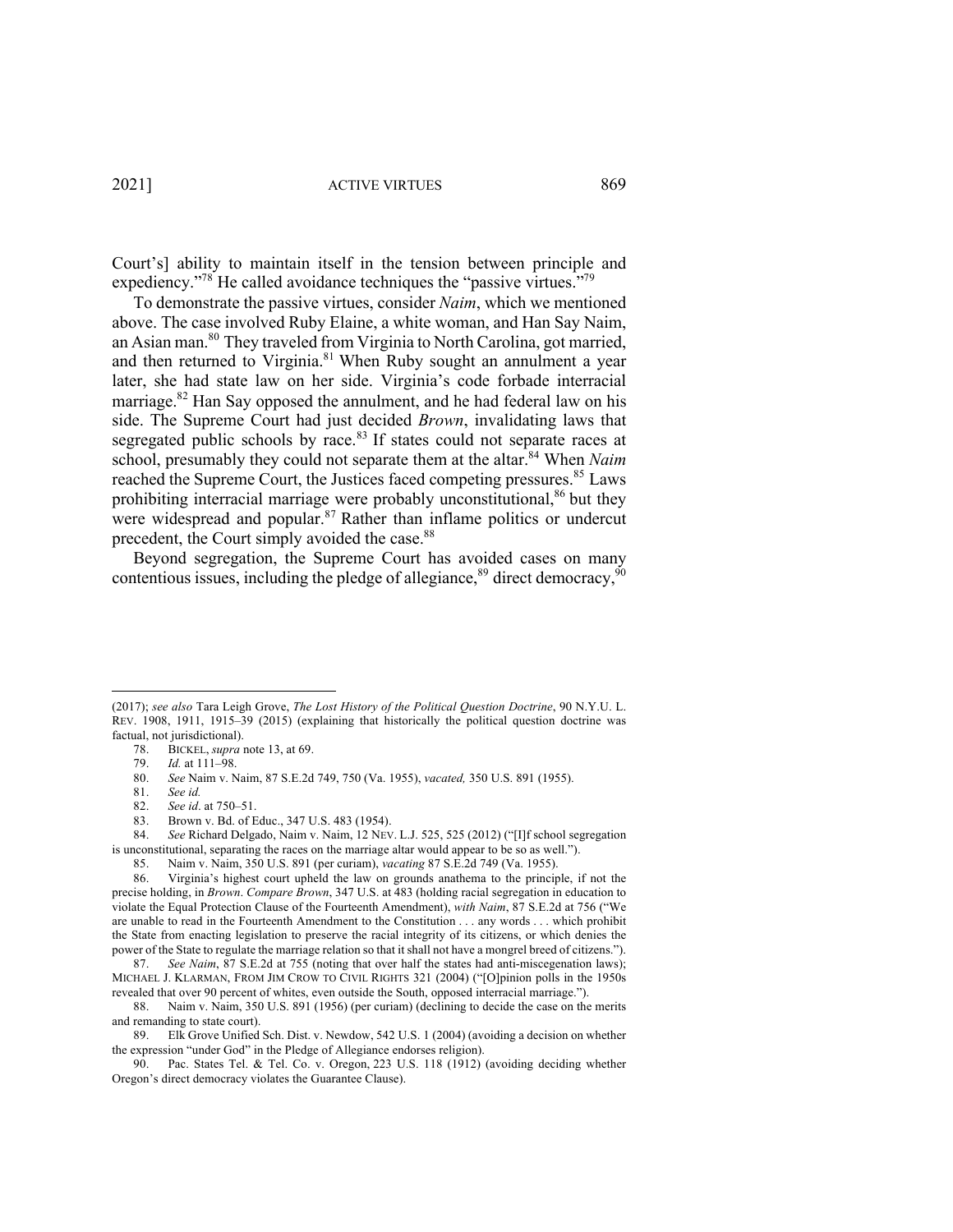LGBTQ discrimination,<sup>91</sup> English-only laws,<sup>92</sup> abortion rights,<sup>93</sup> and the Vietnam War. <sup>94</sup> Sometimes the Court uses the avoidance techniques Bickel emphasized, like standing and ripeness, and other times it simply denies certiorari. 95

Avoidance is not foolproof. Dodging a case, especially after years of litigation below, wastes resources and stunts the development of law.<sup>96</sup> It can undermine the Court's reputation for protecting constitutional rights and resolving salient problems.  $97$  Thus, avoidance might do more harm than good—it might shrink a court's legitimacy rather than grow it. <sup>98</sup> Furthermore, Bickel's theory is hard to prove. Courts might avoid cases for all kinds of reasons: to reduce their workload,<sup>99</sup> to concentrate on preferred issues,  $100$  to avoid setting a precedent in the absence of reliable

<sup>91.</sup> Baker v. Nelson, 409 U.S. 810 (1972) (dismissing an appeal from a state court decision adverse to same-sex marriage "for want of a substantial federal question").

<sup>92.</sup> *See* LISA A. KLOPPENBERG, PLAYING IT SAFE: HOW THE SUPREME COURT SIDESTEPS HARD CASES AND STUNTS THE DEVELOPMENT OF LAW 17–33 (2001) (describing the Court's refusal to hear a challenge to Arizona's English-only law).

<sup>93.</sup> Stenehjem v. MKB Mgmt. Corp*.*, 136 S. Ct. 981 (2016) (mem.) (denying certiorari).

<sup>94.</sup> *See generally* Rodric B. Schoen, *A Strange Silence: Vietnam and the Supreme Court*, 33 WASHBURN L.J. 275, 278–303 (1994) (discussing passive virtues and the war).

<sup>95.</sup> Frederick Schauer, *The Supreme Court, 2005 Term–Foreword: The Court's Agenda–and the Nation's*, 120 HARV. L. REV. 4 (2006) (discussing how the Court sometimes denies certiorari in cases where officials and constituents have intense preferences).

<sup>96.</sup> *See* KLOPPENBERG, *supra* note 92, at 13–16 (summarizing arguments against avoidance).

<sup>97.</sup> *See* DORIS MARIE PROVINE, CASE SELECTION IN THE UNITED STATES SUPREME COURT 56 (1980) (avoidance can "damage the Court's credibility because the Court is popularly perceived as a guardian of constitutional rights"); H.W. PERRY, JR., DECIDING TO DECIDE: AGENDA SETTING IN THE UNITED STATES SUPREME COURT 259–60 (1991) (describing a Justice's view that the Court must take certain cases because of the "public hue and cry" (internal quotation marks omitted)).

<sup>98.</sup> *See* Jan G. Deutsch, *Neutrality, Legitimacy and the Supreme Court: Some Interactions Between Law and Political Science*, 20 STAN. L. REV. 169, 217 (1968) ("[E]very decision not to decide, just like decisions on the constitutional merits, may result either in adding to the reservoir of public acceptance . . . or in depleting that accumulation."); Gerald Gunther, *The Subtle Vices of the "Passive Virtues"—A Comment on Principle and Expediency in Judicial Review*, 64 COLUM. L. REV. 1 (1964) (making the same point); Gretchen Helmke & Jeffrey K. Staton, *The Puzzling Judicial Politics of Latin America* (arguing that prudence may not be appropriate as it suggests "inaccurate beliefs about judicial preferences" and that the court is "unwilling to defend rights"), *in* COURTS IN LATIN AMERICA 306, 325 (Gretchen Helmke & Julio Ríos-Figueroa eds., 2011).

<sup>99.</sup> *See* Richard A. Posner, *What Do Judges and Justices Maximize? (The Same Thing Everybody Else Does)*, 3 SUP. CT. ECON. REV*.* 1, 20 (1993) (discussing "the influence of leisure-seeking on judicial behavior").

<sup>100.</sup> *See, e.g.*, RICHARD L. PACELLE, JR., THE TRANSFORMATION OF THE SUPREME COURT'S AGENDA: FROM THE NEW DEAL TO THE REAGAN ADMINISTRATION 26 (1991) ("[T]he primary determinant for the selection of individual cases by individual justices is the values and attitudes of the members. Cases are normally accepted to pursue personal policy interests.").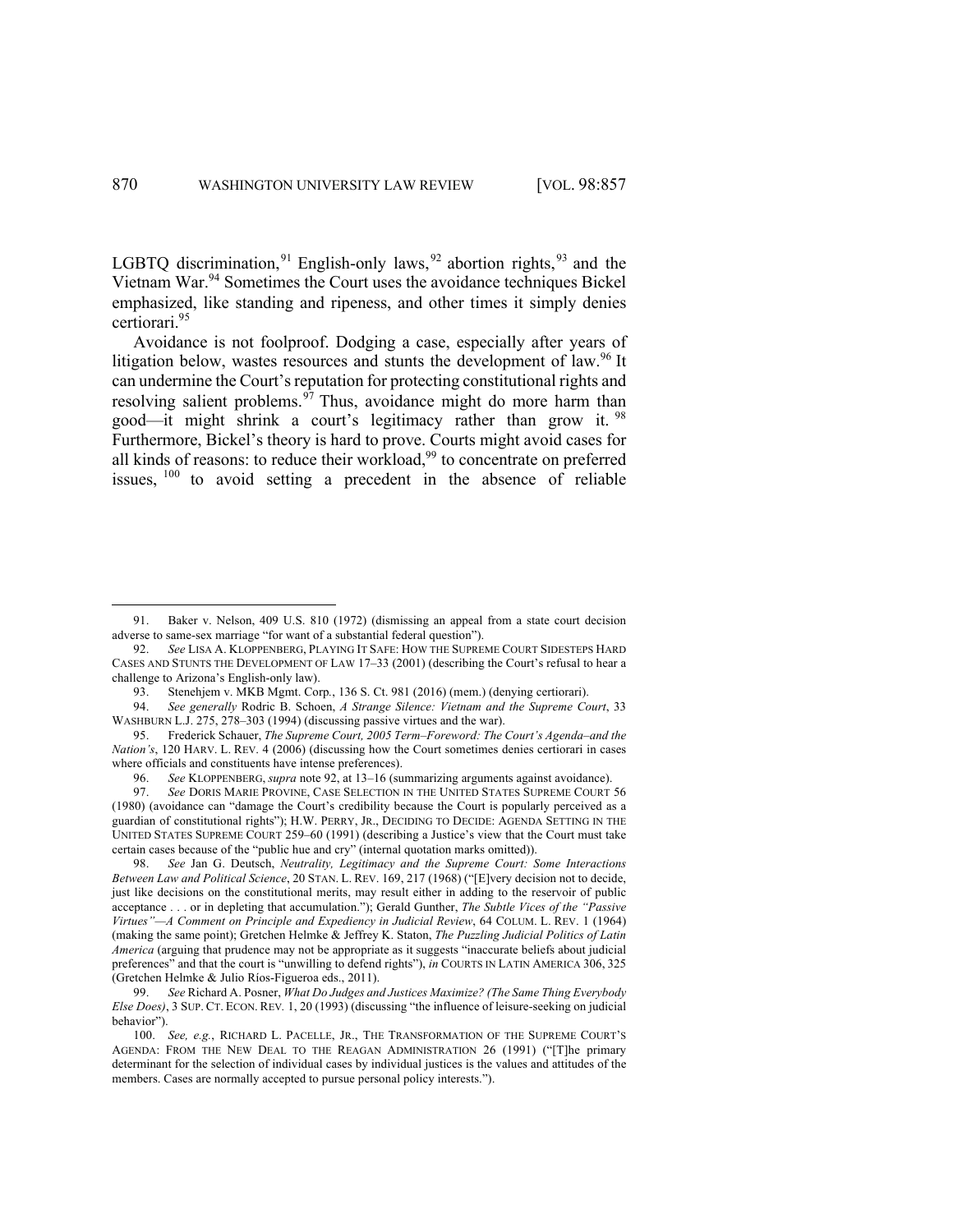information,<sup>101</sup> and so on.<sup>102</sup> Bickel's theory holds when courts avoid cases for the specific purpose of preserving legitimacy.<sup>103</sup>

Despite these challenges, Bickel seems to have gotten it more-or-less right. At least some of the time, the Supreme Court avoids cases to protect its legitimacy.<sup>104</sup> Many observers favor this strategy.<sup>105</sup> As Justice Brandeis said, "The most important thing we do is not doing."<sup>106</sup>

#### *D. Passive Virtues Worldwide*

Bickel focused on the U.S. Supreme Court, but his argument applies elsewhere. Lower federal courts and state courts struggle to legitimize themselves.107 In fact, Bickel's argument might have extra force in these settings and, especially, in foreign courts. In new and faltering democracies, where judicial independence and the rule of law are aspirational, judges walk a tightrope.<sup>108</sup> They could learn from Bickel.

<sup>101.</sup> *See generally* Frederick Schauer, *Do Cases Make Bad Law?*, 73 U. CHI. L. REV. 883 (2006) (explaining that establishing precedents resembles drafting rules and that drafting rules is difficult when the future events those rules will govern are uncertain).

<sup>102.</sup> Courts might avoid cases to prevent adverse dispositions. *See, e.g.*, PERRY, *supra* note 97, at 198–212 (describing "defensive denials" and "aggressive grants," where Justices deny/grant certiorari because they oppose/support the likely outcome); *see also* Robert L. Boucher, Jr. & Jeffrey A. Segal, *Supreme Court Justices as Strategic Decision Makers: Aggressive Grants and Defensive Denials on the Vinson Court*, 57 J. POL. 824 (1995) (finding evidence that the Supreme Court engages in "aggressive grants"). The Court might also avoid cases to discourage congressional action. *See, e.g.*, Anna Harvey & Barry Friedman, *Ducking Trouble: Congressionally Induced Selection Bias in the Supreme Court's Agenda*, 71 J. POL. 574 (2009) (finding evidence that the Court is less likely to take a case when its preferred outcome deviates from Congress's).

<sup>103.</sup> That the Supreme Court avoids cases for many reasons may explain why its use of avoidance seems erratic. *See* KLOPPENBERG, *supra* note 92, at 272 (criticizing the Court's "inconsistent use of the malleable avoidance methods").

<sup>104.</sup> *See* Greg Goelzhauser, *Avoiding Constitutional Cases*, 39 AM. POL. RSCH. 483 (2011); LEE EPSTEIN & JACK KNIGHT, THE CHOICES JUSTICES MAKE 82–85 (1998).

<sup>105.</sup> *See generally* BICKEL, *supra* note 13; CASS R. SUNSTEIN, ONE CASE AT A TIME: JUDICIAL MINIMALISM ON THE SUPREME COURT (1999).

<sup>106.</sup> BICKEL, *supra* note 13, at 71.

<sup>107.</sup> Gibson & Nelson, *supra* note 39, at 202 n.3 ("[N]early every claim we make about the legitimacy of the Supreme Court applies with equal if not greater force to the lower federal courts. We note as well that concern for judicial legitimacy extends far beyond the US Supreme Court, with a great deal of contemporary interest in how state courts acquire and maintain legitimacy, for example.").

<sup>108.</sup> On the challenges foreign courts face in sustaining their independence, see generally NATHAN J. BROWN, THE RULE OF LAW IN THE ARAB WORLD: COURTS IN EGYPT AND THE GULF (1997); COURTS IN LATIN AMERICA, *supra* note 98; COURTS AND POWER IN LATIN AMERICA AND AFRICA (Siri Gloppen, Bruce M. Wilson, Roberto Gargarella, Elin Skaar & Morten Kinander eds., 2010); RULE BY LAW, *supra* at note 33; HERMAN SCHWARTZ, THE STRUGGLE FOR CONSTITUTIONAL JUSTICE IN POST-COMMUNIST EUROPE (2000); BEYOND HIGH COURTS: THE JUSTICE COMPLEX IN LATIN AMERICA (Matthew C. Ingram & Diana Kapiszewski eds., 2019).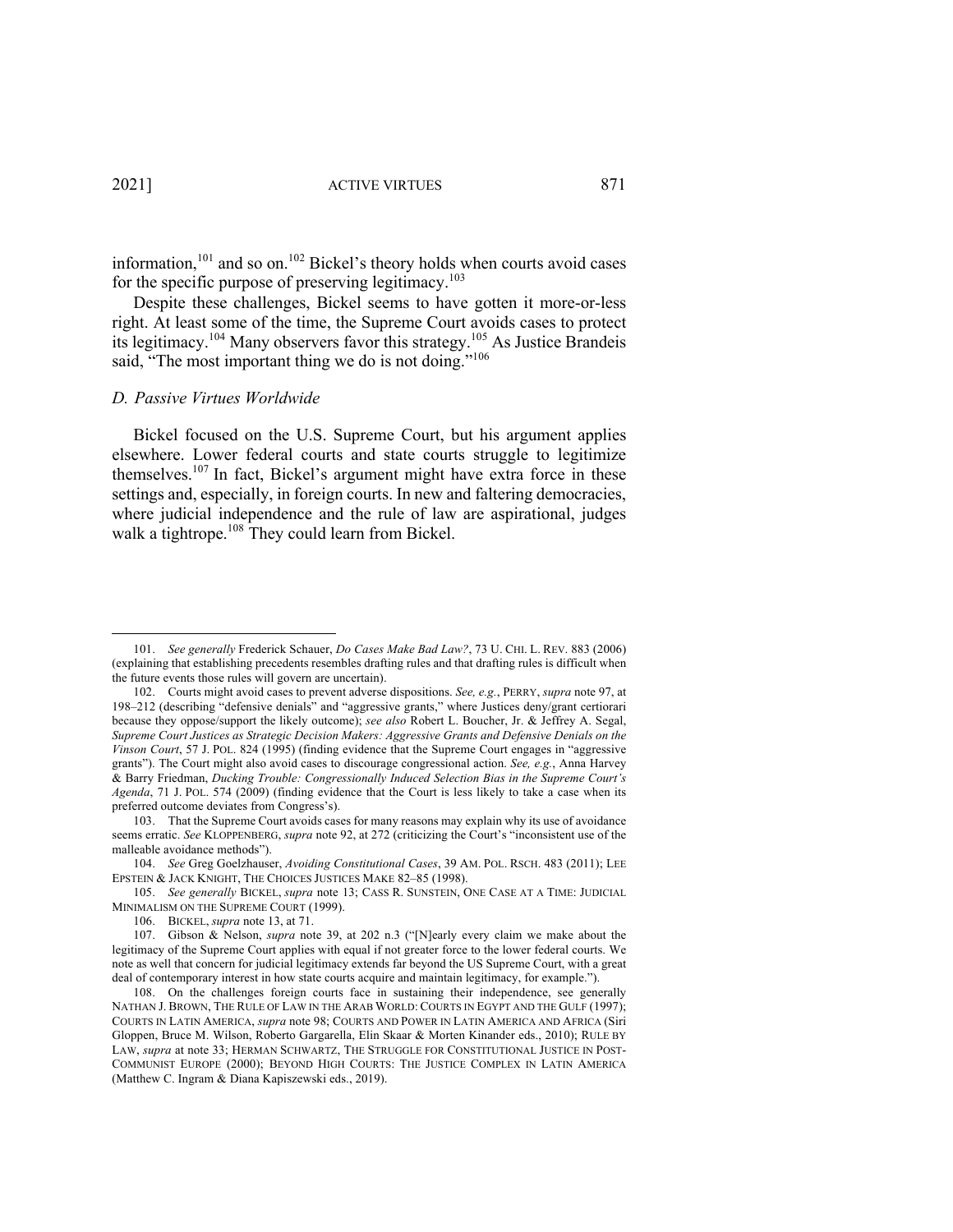Consider the First Russian Constitutional Court. Established in 1991, the court formally enjoyed independence and broad jurisdiction.<sup>109</sup> However, the court had no reservoir of goodwill. <sup>110</sup> Citizens and officials were unaccustomed to an independent, powerful judiciary. <sup>111</sup> The court immediately waded in to the political thicket, making controversial decisions on executive power and federalism.<sup>112</sup> Two years after the court's creation—and after some of its decisions were ignored—President Yeltsin suspended it.<sup>113</sup>

The Second Russian Constitutional Court fared better. Rather than "itching for a political fight," the court in its early years avoided the contentious issue of executive power.<sup>114</sup> Instead, it focused on "safer" issues. <sup>115</sup> As one Justice put it, the court had to "find a stable niche in the state machinery" by developing its "prestige and status."<sup>116</sup> The court has operated continuously since 1995.<sup>117</sup>

Scholars have generalized this idea.<sup>118</sup> Many courts around the world lack legitimacy.<sup>119</sup> To be effective they must change that, and passive virtues can help. David Fontana argues that docket control is "crucial"<sup>120</sup> for new courts and helps older courts endure.121 Courts in countries like Brazil, Germany, Israel, Australia, Hungary, Poland, and Canada have used passive virtues to avoid "polarizing" cases that generate "political toxins."<sup>122</sup> Under this account, avoidance techniques are not handy but idiosyncratic tools of

<sup>109.</sup> *See* Lee Epstein, Jack Knight & Olga Shvetsova, *The Role of Constitutional Courts in the Establishment and Maintenance of Democratic Systems of Government*, 35 LAW & SOC'Y REV. 117, 135–36 (2001) (describing the court's features).

<sup>110.</sup> In a 1993 survey, only ten percent of Russians trusted the court. *See id.* at 144.

<sup>111.</sup> *See id.* at 135.

<sup>112.</sup> *See id.* at 135–52.

<sup>113.</sup> *See id.* at 136–37. Yeltsin said the court "has found itself in a deep state of crisis." *Id.* at 137. 114. *Id*. at 153–54. The court avoided ruling on some issues of executive power, and on others it

sided with the executive. *See id.* at 154 n.45.

<sup>115.</sup> *See id.* at 152–53.

<sup>116.</sup> *Id.* at 153.

<sup>117.</sup> *See generally*, *History of the Constitutional Court of the Russian Federation*, CONST. CT. RUSS. FED'N, http://www.ksrf.ru/en/Info/History/Pages/default.aspx [https://perma.cc/8YN6-KHZ6] (providing a history of the Constitutional Court of the Russian Federation from the Court's English version website). *See also* CARLA L THORSON, POLITICS, JUDICIAL REVIEW AND THE RUSSIAN CONSTITUTIONAL COURT 156 (2012)("This constitutional court has been continuously functioning since 1995 (at the time of writing, 16 years)[.]").

<sup>118.</sup> *See, e.g.*, Erin F. Delaney, *Analyzing Avoidance: Judicial Strategy in Comparative Perspective*, 66 DUKE L.J. 1 (2016) (analyzing foreign courts' efforts to avoid some contentious cases); David Fontana*, Docket Control and the Success of Constitutional Courts*, *in* COMPARATIVE CONSTITUTIONAL LAW 624 (Tom Ginsburg & Rosalind Dixon eds., 2011) (same); Jed Odermatt, *Patterns of Avoidance: Political Questions Before International Courts*, 14 INT. J.L. CONTEXT 221 (2018) (same).

<sup>119.</sup> *See* Fontana, *supra* note 118, at 629–30.

<sup>120.</sup> *Id.* at 630.

<sup>121.</sup> *Id.* at 626–30.

<sup>122.</sup> *Id.* at 627–30, 632.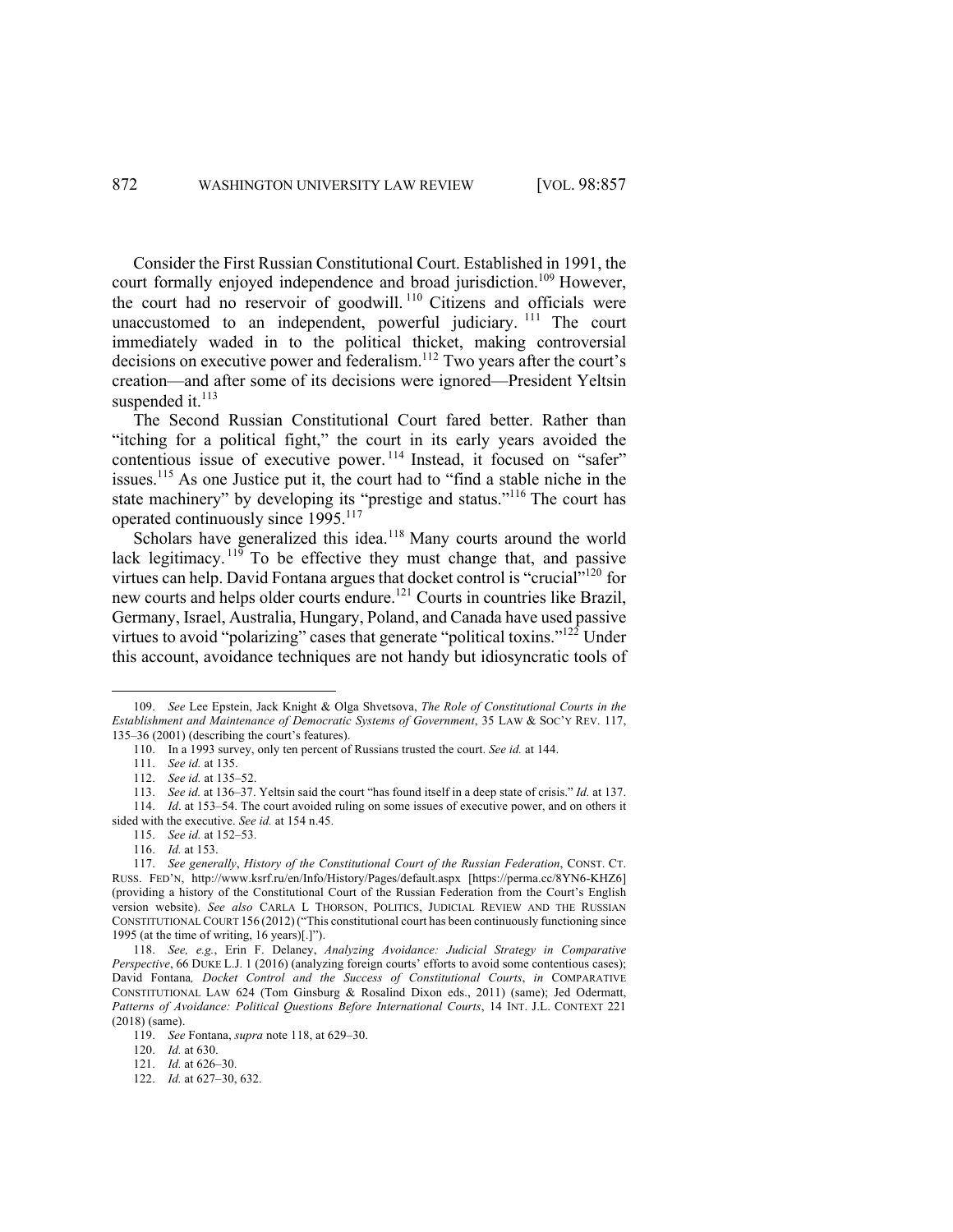the U.S. Supreme Court. They are universal features of good judicial  $design.<sup>123</sup>$ 

#### II. LEGITIMACY AND ATTRACTION

The theory of passive virtues reduces to a sentence: courts can, do, and should avoid divisive cases to preserve their legitimacy. We accept that general argument, and our central claim grows from its inverse. If divisive cases, meaning cases where law and politics collide, tend to harm courts, then unity cases, meaning cases where law and politics align, should tend to help them. When courts draw in unity cases to burnish their legitimacy, they exercise active virtues. The following sections develop this argument.

# *A. Defining Active Virtues*

Avoidance occurs when a court evades a case, as the Supreme Court did in *Naim*. Case attraction is the opposite. It occurs when a court seeks a case. Simply "facing" cases, meaning resolving them as they come, does not constitute case attraction.

As discussed, courts avoid cases for different reasons: to reduce their workload, to concentrate on preferred issues, and so on. Likewise, judges might attract cases for different reasons. They might seek cases to clarify law, resolve important policy questions, and address matters that they find interesting. Promised anonymity, one U.S. Supreme Court Justice said the following:

I had spent several terms looking for a case that presented this issue pretty well. I think was one of the most important cases we have done in the \_\_\_\_\_\_ years I've been on the Court. . . . I think that [doctrine as it developed] is extremely important. That's the sort of thing I do sometimes. I look for cases.<sup>124</sup>

We do not focus on the kind of case attraction expressed by the Justice.<sup>125</sup> We do not focus on case attraction generally. Instead, we focus on active virtues, meaning case attraction with the goal of enhancing judicial legitimacy.

The word "goal" implies intent. Sometimes judges might choose cases with the specific intent to grow their legitimacy. To do so, judges might start by identifying relevant audiences, finding out their preferences, and making an informed prediction about whether a particular decision will satisfy

<sup>123.</sup> *See id.* at 626.

<sup>124.</sup> PERRY, *supra* note 97, at 208 (alteration in original).

<sup>125.</sup> This is an aggressive grant. *See id.* at 207–12.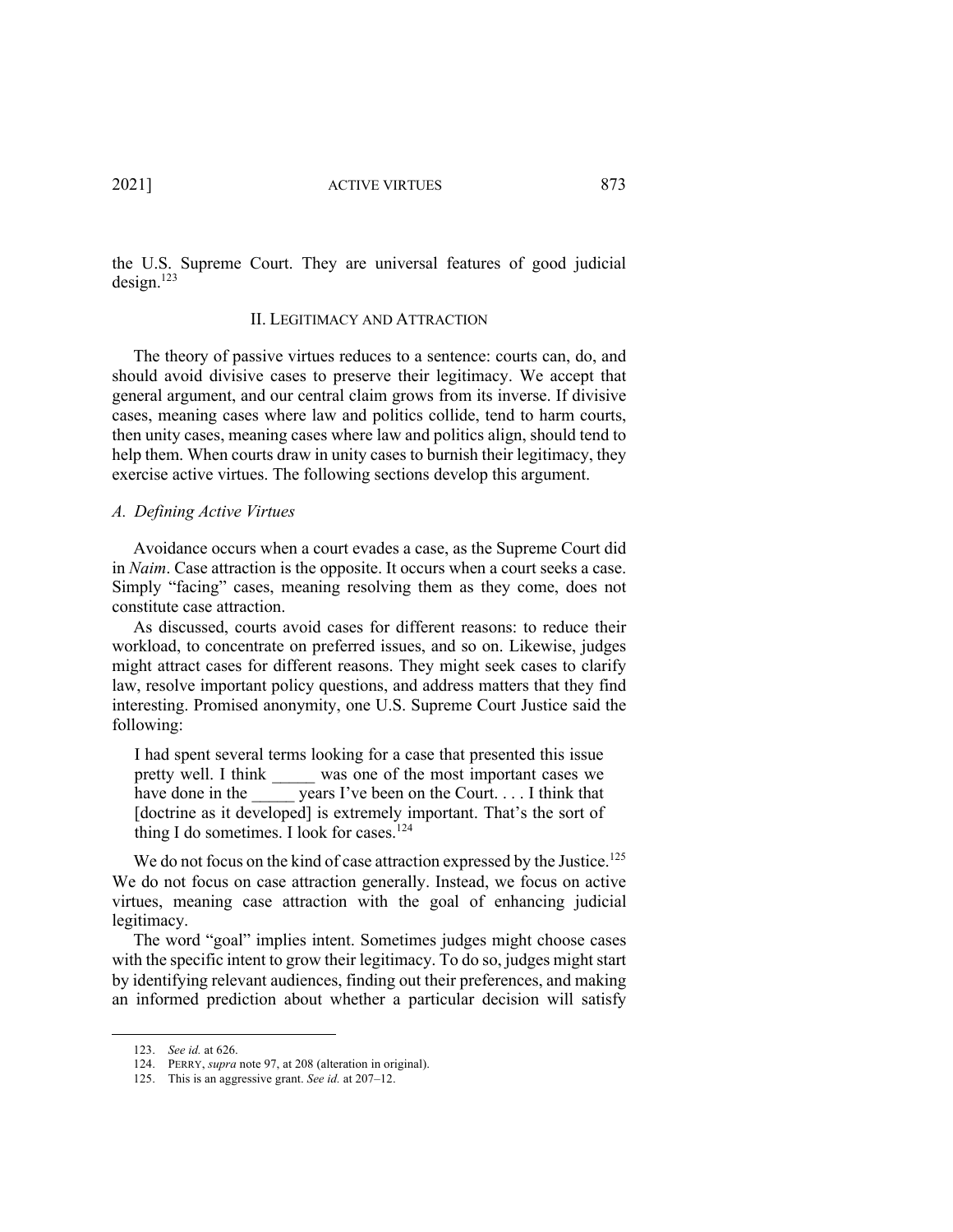them. <sup>126</sup> When judges do this, of course they exercise active virtues. But the concept need not be so demanding. A judge need not formulate a plan. She might simply rely on intuitions, sensing that a case presents an opportunity for her court and so choosing to adjudicate it. This counts as an exercise in active virtues.

### *B. On Unity Cases*

For active virtues to work, judges must be able to identify unity cases. What makes a case unifying and therefore legitimacy-enhancing?<sup>127</sup> Earlier we gestured at two broad and important factors: law and politics. Here we put flesh on them.

For us, law and politics are scalar variables that characterize a judicial decision. "Scalar" means they have ranges, like weight and temperature. A decision ranks high on the law variable when grounded in legal sources, norms, and analysis that lawyers and other elites widely support. In other words, a decision ranks high when the legally informed audience concludes that it is legally correct. A decision ranks low when the legally informed audience concludes that it is legally incorrect. A decision takes an intermediate value when the audience splits, as when some lawyers support a decision as legally grounded and others reject it as an exercise in activism. 128

What makes the legally informed audience conclude that a decision is correct? Substance matters, of course. The decision will seem correct if lawyers can follow and support the court's legal reasoning. But form matters too. Judges can signal that they are applying law correctly. Judges can "display the trappings of judicial neutrality," justifying their decisions in objective terms and "reinforcing the idea that they are merely mouthpieces

<sup>126.</sup> *See* Terence C. Halliday, *Why the Legal Complex is Integral to Theories of Consequential Courts* (arguing that the power of courts relates to the legal complex), *in* CONSEQUENTIAL COURTS, *supra* note 68, at 337; EPP, *supra* note 33, at 2–3 (arguing that powerful courts are the fruit of advocacy, growth of financial and legal resources, and strategic planning).

<sup>127.</sup> On the general question of how courts can enhance their standing, see, for example, Patricia J. Woods & Lisa Hilbink, *Comparative Sources of Judicial Empowerment*, 62 POL.RSCH. Q. 745 (2009); Yonatan Lupu, *International Judicial Legitimacy: Lessons from National Courts*, 14 THEORETICAL INQ. L. 437 (2013); GAROUPA & GINSBURG, *supra* note 24, at 14–49.

<sup>128.</sup> Recall that legitimacy for our purposes is a subtype of sociological legitimacy. Support for the court is key. To see why this matters, suppose that all lawyers agree that A is the correct answer in a case, but they are wrong. Hercules, a judge of superhuman skill, realizes that B is correct. If Hercules decides B, his decision is legally correct, yet the decision ranks low on our law variable because lawyers conclude (erroneously) that Hercules made a mistake. Cases like this should be rare. The legal correctness of a decision should correlate highly with legally informed actors' perceptions of legal correctness. Hercules is inspired by RONALD DWORKIN, LAW'S EMPIRE 239 (1986).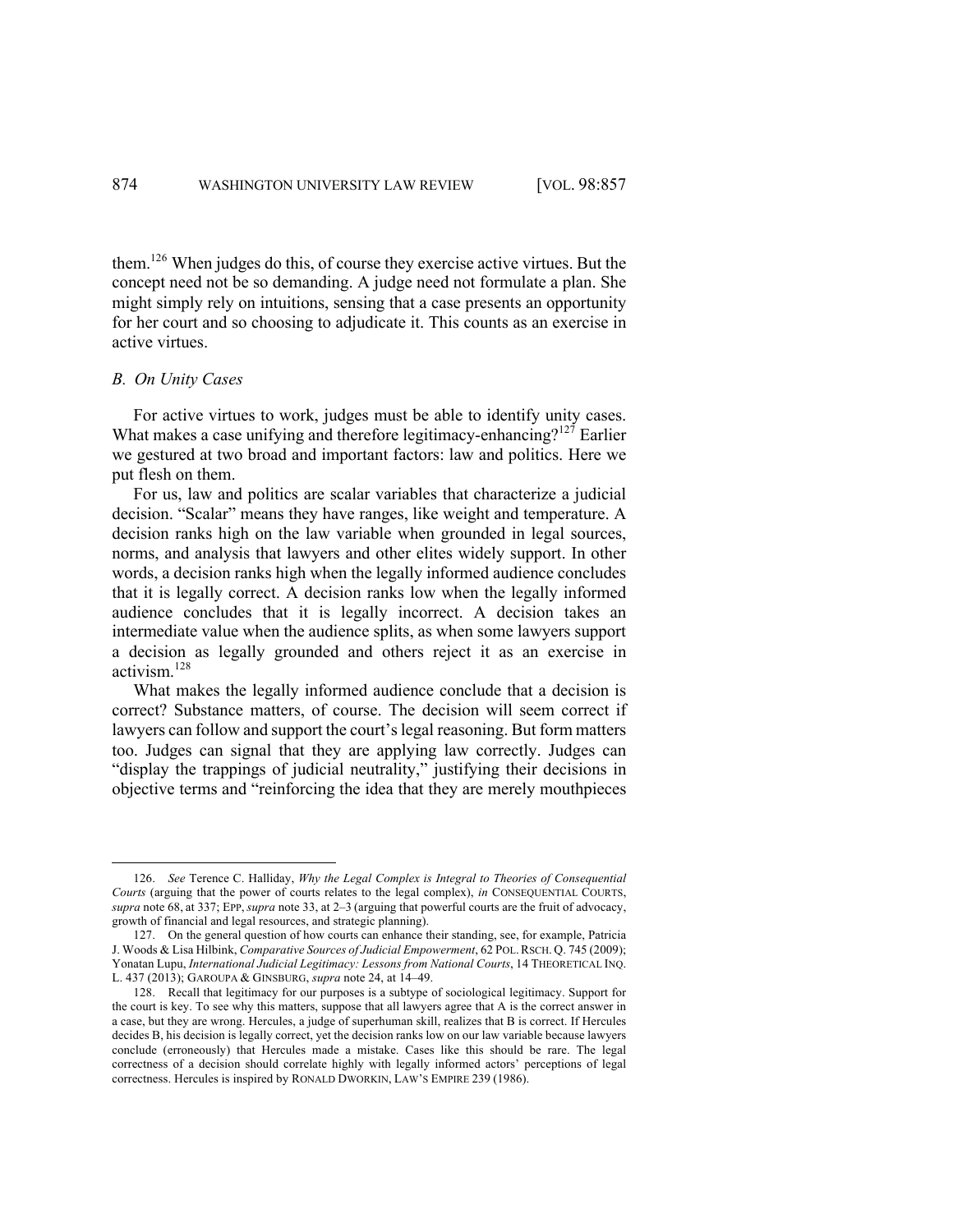of the law."<sup>129</sup> As another signal, judges can issue unanimous opinions. Such opinions are often taken to evince a court's commitment to legality.<sup>130</sup> Fractured opinions send the opposite signal. As Justice Story wrote in 1818, "the habit of delivering dissenting opinions . . . weakens the authority of the Court."131 Finally, judges can follow procedures perceived to be fair and principled. <sup>132</sup> The fairer and more principled the process, the more objective, legalistic, and support-worthy a court seems.

Now consider politics. A decision ranks high on this variable when it comports with the political or policy preferences in the relevant jurisdiction (state, nation, et cetera). When courts make decisions popular with different groups like ordinary citizens and elites, including academics and journalists, their legitimacy grows.<sup>133</sup> How high or low a decision ranks on this variable depends in part on how unified or fractured opinion within a given group is. For example, when ordinary citizens *unanimously* consider a decision correct, the politics variable ranks higher. On the other hand, if citizen opinion is fractured, the politics score ranks lower.

<sup>129.</sup> Kapiszewski et al., *supra* note 68, at 403 (calling this the "classic technique" for building legitimacy); *see also* Gibson & Nelson, *supra* note 38, at 211 ("[L]egitimacy seems to flow from the view that [judicial] discretion is being exercised in a principled, rather than strategic, way."); James L. Gibson, Gregory A. Caldeira & Lester Kenyatta Spence, *Why Do People Accept Public Policies They Oppose? Testing Legitimacy Theory with a Survey-Based Experiment*, 58 POL.RSCH. Q. 187, 197 (2005) ("[T]o the extent that the Supreme Court can present its decisions as grounded in legality, acquiescence is more likely."); Lisa Hilbink, JUDGES BEYOND POLITICS IN DEMOCRACY AND DICTATORSHIP: LESSONS FROM CHILE (2007) (documenting the Chilean courts' formalistic, legalistic and apolitical discourse during democracy and dictatorship).

<sup>130.</sup> *See, e.g.*, Harry T. Edwards, *Collegiality and Decision Making on the D.C. Circuit*, 84 VA. L. REV. 1335, 1359 (1998) (arguing that low dissent rates on D.C. panels provides "extremely strong *prima facie* evidence of consensus among judges about the correct judgment in a given case").

<sup>131.</sup> G. Edward White, *The Working Life of the Marshall Court, 1815–1835*, 70 VA. L. REV. 1, 37–38 (1984).

<sup>132.</sup> On how procedural fairness increases the standing of courts, see generally TOM R. TYLER, WHY PEOPLE OBEY THE LAW (1990); Baird, *supra* note 46. *See also* Fallon, *supra* note 34, at 1843 (proposing a theory of judicial legitimacy based in "good faith" in constitutional argumentation); Gibson & Caldeira, *supra* note 41, at 195 (arguing that a court's legitimacy is not undermined by discretion as long as citizens believe that judges exercise discretion in a principled manner); Deborah Hellman, *The Importance of Appearing Principled*, 37 ARIZ. L. REV. 1107 (1995); Tom R. Tyler, *Procedural Justice, Legitimacy, and the Effective Rule of Law*, 30 CRIME & JUST. 283 (2003) (arguing that legitimacy is a function of the fairness of judicial procedures); Tom R. Tyler & Kenneth Rasinski, *Procedural Justice, Institutional Legitimacy, and the Acceptance of Unpopular U.S. Supreme Court Decisions: A Reply to Gibson*, 25 LAW & SOC'Y REV. 621 (1991) (presenting evidence that perceptions of the fairness of Supreme Court procedures affect support for local and national institutions).

<sup>133.</sup> *See also* Robert H. Durr, Andrew D. Martin & Christina Wolbrecht, *Ideological Divergence and Public Support for the Supreme Court*, 44 AM. J. POL. SCI. 768, 768 (2000) (showing that the public's appraisal of the Supreme Court depends on whether its decisions diverge from the "ideological preferences of the citizenry"); Michael L. Wells, *"Sociological Legitimacy" in Supreme Court Opinions*, 64 WASH. & LEE L. REV. 1011 (2007) (arguing that the Supreme Court tries to present its decisions to satisfy its audience). *See generally* BAUM,*supra* note 68; BARRY FRIEDMAN, THE WILL OF THE PEOPLE: HOW PUBLIC OPINION HAS INFLUENCED THE SUPREME COURT AND SHAPED THE MEANING OF THE CONSTITUTION (2009); Carrubba, *supra* note 70; Stephenson, *supra* note 70.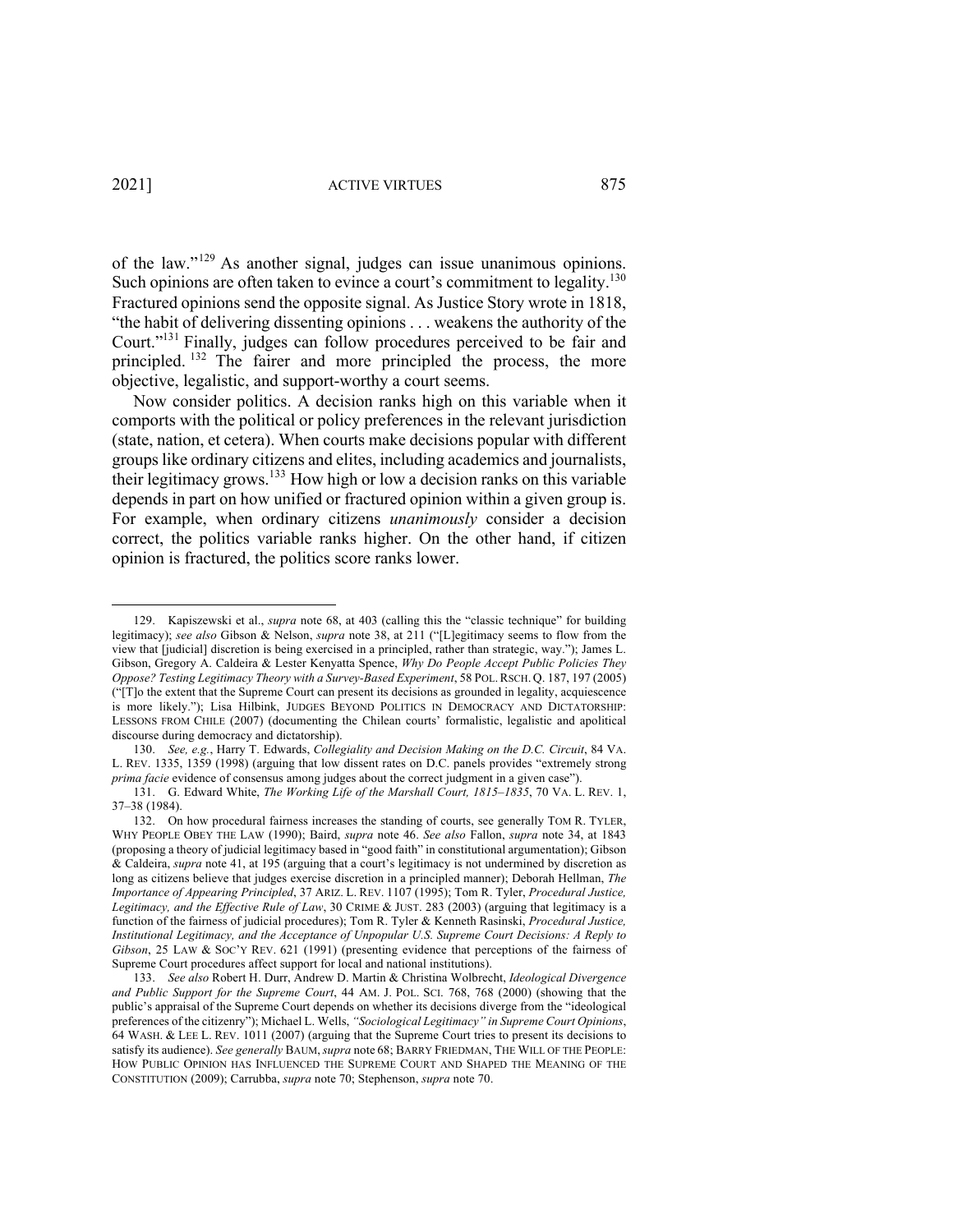The government matters too. Courts tend to suffer when they enrage the state, as with Russia's First Constitutional Court. Thus, courts benefit when they make decisions favorable to the government, meaning popular with (or at least tolerable to) powerful actors like legislators and executives.134 When the policy implications of a decision please everyone, the decision ranks high on the politics variable. The decision ranks even higher if the court can advertise, promoting its favorable work and making it salient.<sup>135</sup> When the policy implications of a decision, though favorable, are not salient, or when they are favorable to some but not others, the decision gets a lower politics score.

The passive virtues are about avoiding divisive cases, meaning cases where law and politics diverge. The court cannot make a decision that scores well on one dimension without scoring poorly on the other, as in *Naim*. We focus on unity cases, meaning cases where law and politics align.136 The court can make a decision that scores well on both dimensions. Such a decision might have these features: unanimous, popular with the public, favorable to government actors, publicized effectively, and written and resolved legalistically.<sup>137</sup>

<sup>134.</sup> *See* Jeffrey A. Segal, Chad Westerland & Stefanie A. Lindquist, *Congress, the Supreme Court, and Judicial Review: Testing a Constitutional Separation of Powers Model*, 55 AM. J. POL. SCI. 89 (2011) (finding that the U.S. Supreme Court, to protect its institutional authority, refrains from invalidating federal laws when it is ideologically distant from the House, Senate, and President); Matthew E.K. Hall & Joseph Daniel Ura, *Judicial Majoritarianism*, 77 J. POL. 818 (2015) (finding that the Supreme Court invalidates laws with little support from elected officials); Anna Harvey & Barry Friedman, *Pulling Punches: Congressional Constraints on the Supreme Court's Constitutional Rulings, 1987–2000*, 31 LEGIS. STUD. Q. 533 (2006) (finding that the Supreme Court is more likely to invalidate liberal laws when Congress is controlled by conservatives); *see also* Gretchen Helmke, *The Logic of Strategic Defection: Court-Executive Relations in Argentina Under Dictatorship and Democracy*, 96 AM. POL. SCI. REV. 291 (2002) (providing evidence that courts strategically defect against the government once it begins losing power); Kapiszewski et al., *supra* note 68, at 403 (arguing that judges can grow their "reservoir of goodwill" by "decid[ing] politically critical legal disputes in ways that favor new majorities rather than incumbents").

<sup>135.</sup> *See, e.g.*, JUSTICE AND JOURNALISTS: THE GLOBAL PERSPECTIVE (Richard Davis & David Taras eds., 2017) (compiling essays on the relationship between constitutional courts and the press); STATON, *supra* note 70; *cf.* Gregory A. Caldeira, *Neither the Purse Nor the Sword: Dynamics of Public Confidence in the Supreme Court*, 80 AM. POL. SCI. REV. 1209 (1986) (finding that increased public salience of the Supreme Court is associated with an increase in public support).

<sup>136.</sup> One can imagine a third type of decision that is unpopular *and* legally incorrect, or seemingly so. Presumably cases like this are rare.

<sup>137.</sup> These are ingredients, not recipes. We can identify the factors that make a case attractive to courts seeking legitimacy, but we cannot specify—in the abstract, and for all courts in all contexts—the mix of factors that works best. *Cf.* GAROUPA & GINSBURG, *supra* note 24, at 16 ("The reputation of the judiciary . . . determines its status in any given society . . . . We do not specify a universal reputation function for judges, and we recognize that judges in different systems will seek reputations for different qualities . . . .").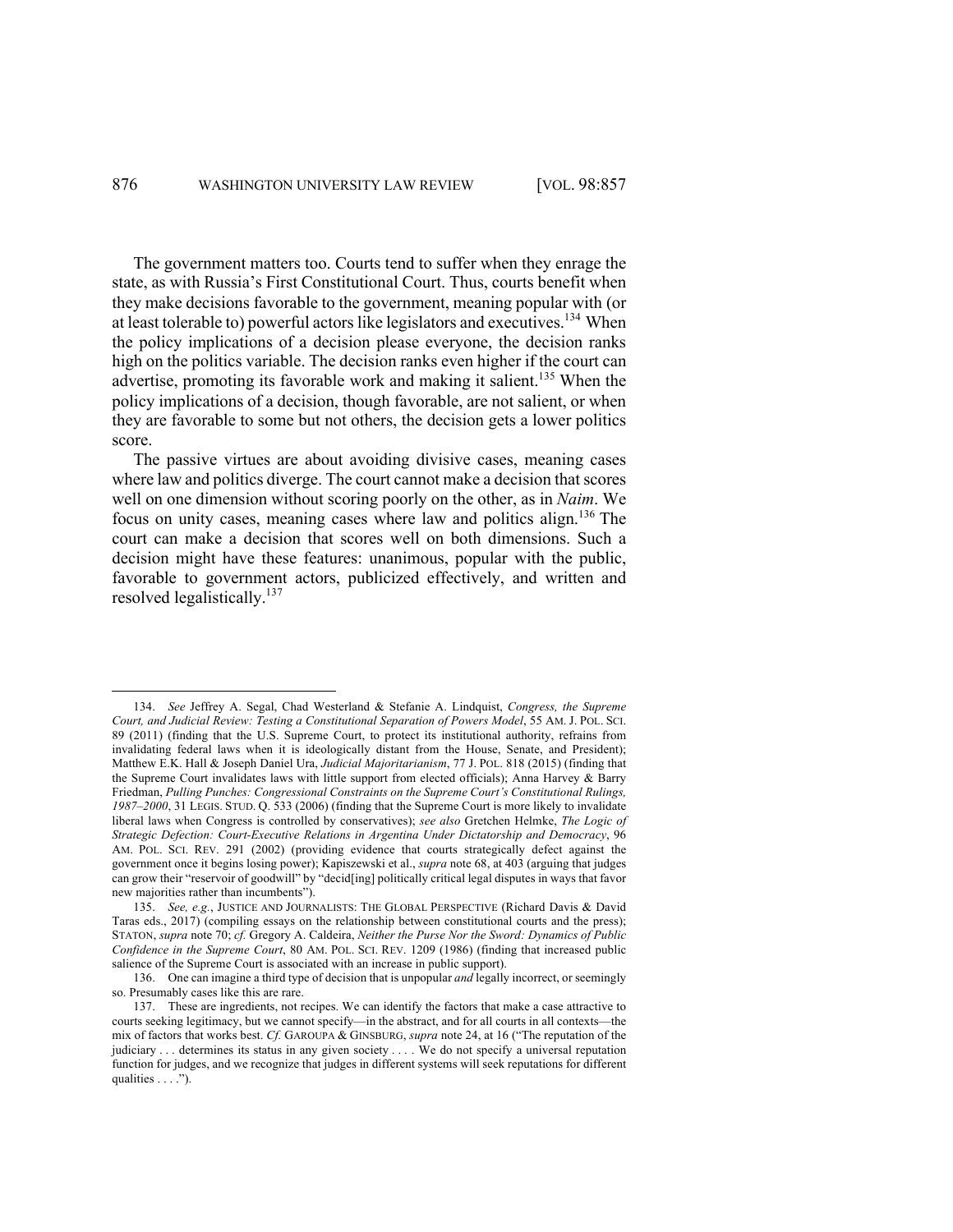#### *C. Examples:* Timbs *and* Harper

We have sketched the general features of a unity case. Now consider two examples mentioned above: *Timbs*<sup>138</sup> and *Harper*. 139

Tyson Timbs, a recovering drug addict, sold about \$400 in heroin to undercover officers.<sup>140</sup> The police arrested him and seized his \$42,000 Land Rover, which Timbs had purchased with an inheritance following his father's death.<sup>141</sup> The case symbolized a growing and reviled practice: asset forfeiture, in which states seize property connected, sometimes only tangentially, to crimes.  $142$  As in Timbs's case, some forfeitures seem disproportionate to the offense. The question for the Supreme Court was whether the Eighth Amendment's prohibition on "excessive fines" applies to the states.<sup>143</sup> In a unanimous opinion, the Court said yes, protecting Timbs and limiting asset forfeiture.<sup>144</sup>

*Timbs* is a unity case. The Court reached what nearly everyone agrees is the right legal answer. Other provisions of the Eighth Amendment already apply to the states, so the language on "excessive fines" should too.<sup>145</sup> The correct legal answer was also the politically popular answer. Interest groups on the right and left aligned, submitting amicus briefs in support of Timbs's position.146 For a court seeking legitimacy, *Timbs* is an appealing case.

Now consider *Harper*. Virginia required citizens to pay a poll tax before voting in state elections. <sup>147</sup> Appellants argued that the tax violated the

<sup>138.</sup> Timbs v. Indiana, 139 S. Ct. 682 (2019).

<sup>139.</sup> Harper v. Va. Bd. of Elections, 383 U.S. 663 (1966). *Harper* involved judicial review, but active virtues are not limited to such cases. *See id.* at 664.

<sup>140.</sup> State v. Timbs, 84 N.E.3d 1179, 1181 (Ind. 2017) (recounting the facts).

<sup>141.</sup> *Id.* 

<sup>142.</sup> *See, e.g.*, Michael Sallah, Robert O'Harrow Jr., Steven Rich & Gabe Silverman, *Stop and Seize*, WASH. POST (Sept. 6, 2014), https://www.washingtonpost.com/sf/investigative/2014/09/06/stopand-seize/ [https://perma.cc/B3S8-HWEP] ("There have been 61,998 cash seizures . . . since 9/11 without search warrants or indictments . . . , totaling more than \$2.5 billion. State and local authorities kept more than \$1.7 billion of that while Justice, Homeland Security and other federal agencies received \$800 million. . . . Only a sixth of the seizures were legally challenged, in part because of the costs of legal action against the government.").

<sup>143.</sup> 139 S. Ct. at 686.

<sup>144.</sup> *See id.* at 687, 691.

<sup>145.</sup> *Cf.* Mark Joseph Stern, *Neil Gorsuch and Sonia Sotomayor Just Came Out Swinging Against Policing for Profit*, SLATE (Nov. 28, 2018, 5:09 PM), https://slate.com/news-and-politics/2018/11/neilgorsuch-sonia-sotomayor-tyson-timbs-civil-forfeiture.html [https://perma.cc/AC3M-HY9K] ( "'And here we are in 2018, still litigating incorporation of the Bill of Rights,' [Justice Gorsuch] said. 'Really?'").

<sup>146.</sup> Kimberly Strawbridge Robinson, *Business, Progressives Unite at Supreme Court Against Big Fines*, BLOOMBERG LAW (Nov. 21, 2018, 8:52 AM), https://news.bloomberglaw.com/us-law-week/ business-progressives-unite-at-supreme-court-against-big-fines [https://perma.cc/55YE-YSZK] (reporting that liberal groups like the ACLU and conservative groups like the Chamber of Commerce supported Timbs).

<sup>147.</sup> Harper v. Va. Bd. of Elections, 383 U.S. 663, 664 & n.1 (1966).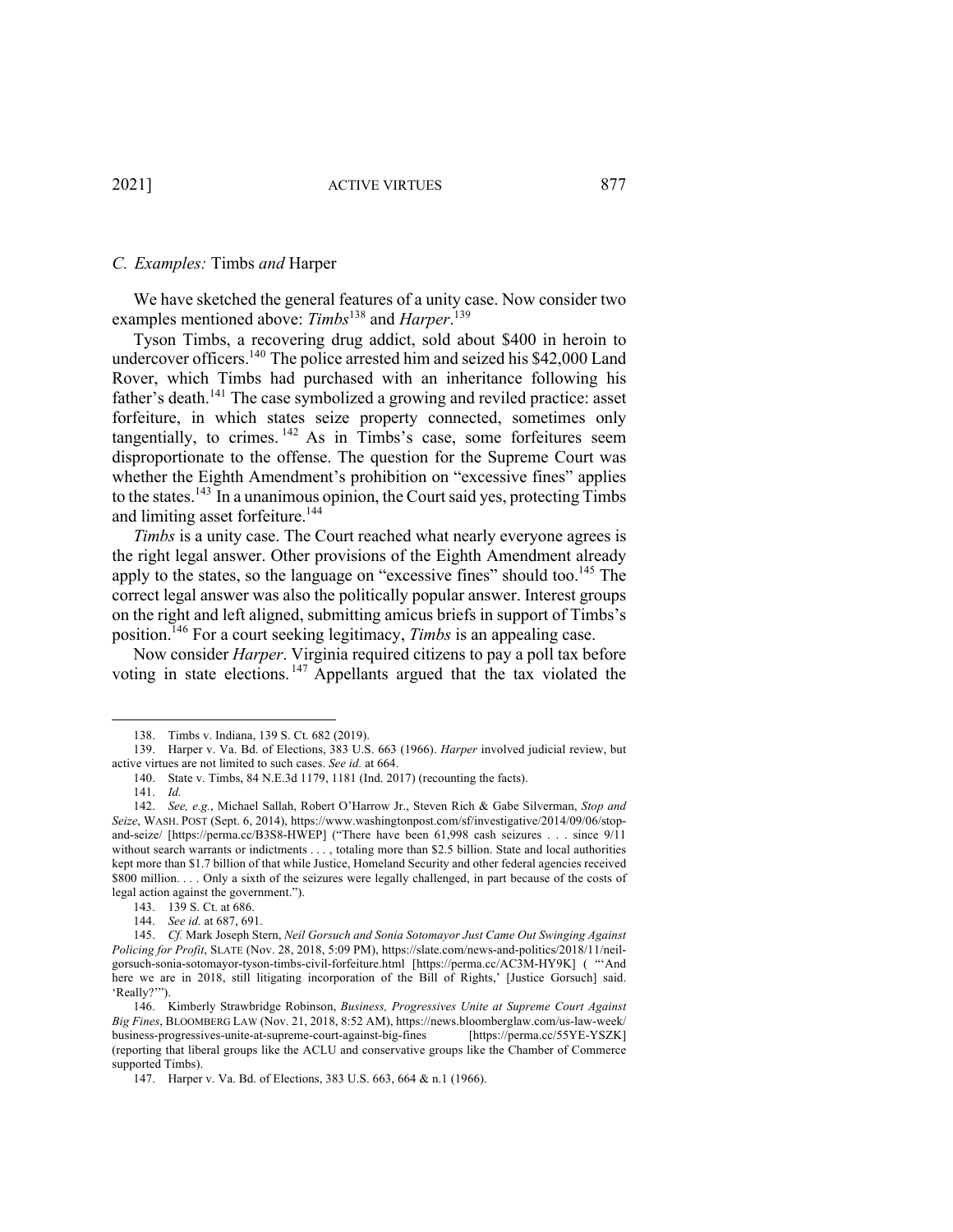Constitution.148 By the time the case reached the Supreme Court, the 24th Amendment banning federal poll taxes had passed, $149$  and all but four states had eliminated their state poll taxes.<sup>150</sup> Enacted one year before, the federal Voting Rights Act declared that "the constitutional right of citizens to vote is denied . . . by the requirement of the payment of a poll tax."151 Congress specifically directed the Attorney General "to institute forthwith in the name of the United States such actions, including actions against States . . . , for declaratory judgment or injunctive relief against the enforcement of any ... poll tax."152 Unlike *Naim*, which divided law and politics, *Harper* aligned them. The Justices could invalidate Virginia's poll tax under *Reynolds v. Sims*<sup>153</sup> (in other words, they could write an opinion seemingly faithful to precedent) and be confident that their decision would bring applause from Congress and most of the country.<sup>154</sup> The Court did exactly that.<sup>155</sup>

In our view, *Harper* is a unity case. However, it is not a *perfect* unity case. Instead of issuing a unanimous opinion, the Justices fractured, with six voting to invalidate the poll tax and three voting to uphold it.<sup>156</sup> This leads to a clarification. The decision in a unity case need not have every feature mentioned above. It need not score maximally on both the law and politics dimensions. It need only score sufficiently high on both dimensions.

The Supreme Court had mandatory jurisdiction in *Harper*. <sup>157</sup> Thus, the Court did not and could not deliberately select the case to enhance its legitimacy. We do not claim that *Harper* represents active virtues at work. Instead, we claim that *Harper* provides a near-paragon example of a unity case. For a Court seeking legitimacy, a case like *Harper* is a welcome addition to the docket.

# *D. Active Virtues and Information*

Unity cases are real. But are active virtues—the deliberate seeking out of unity cases—real? Practicing them seems difficult. Judges need good

157. § 1253.

<sup>148.</sup> *See id.* at 664.

<sup>149.</sup> U.S. CONST. amend. XXIV.

<sup>150.</sup> *Taps for the Poll Tax*, N.Y. TIMES, Mar. 25, 1966, at 40 (explaining that four states had poll taxes at the time of *Harper*).

<sup>151.</sup> Voting Rights Act of 1965 § 10(a), 52 U.S.C. § 10306(a).

<sup>152.</sup> *Id.* § 10(b).

<sup>153.</sup> Reynolds v. Sims, 377 U.S. 533 (1964).

<sup>154.</sup> Harper v. Va. Bd. of Elections, 383 U.S. 663, 670 (1966) (relying on *Reynolds* in refusing to sustain the poll tax).

<sup>155.</sup> The Court had mandatory jurisdiction in *Harper*. *See* 28 U.S.C. § 1253 (1964) (allowing an appeal from a district court of three judges, such as in *Harper*). Consequently, it could not intentionally select the case. Nevertheless, the case plausibly boosted its legitimacy.

<sup>156.</sup> *Compare Harper*, 383 U.S. at 664, *with id.* at 670 (Black, J., dissenting), *and id.* at 680 (Harlan, J., dissenting, joined by Stewart, J.).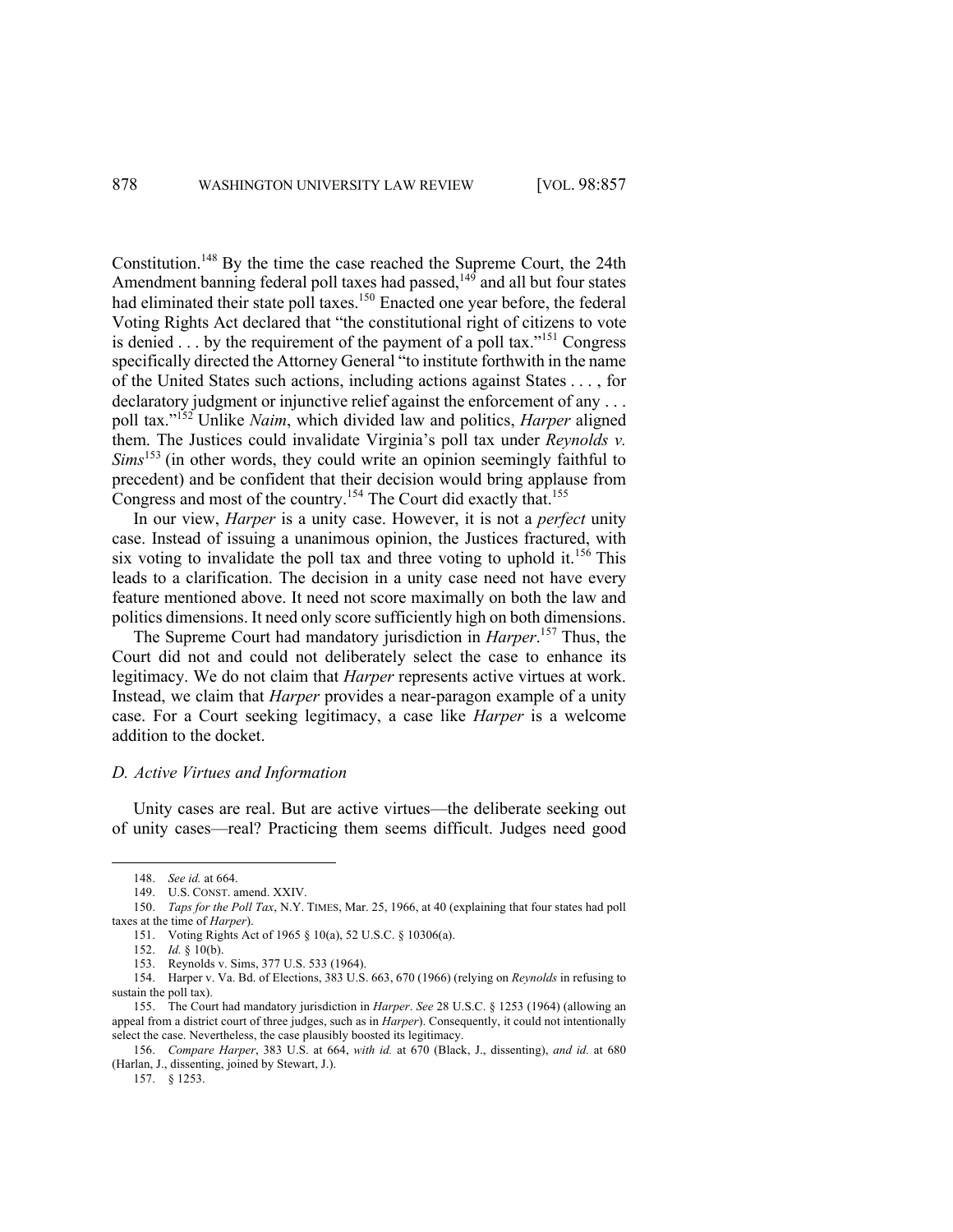information. They must know, or at least have a reasonable sense, that a dispute can be resolved in a way that will be sufficiently law-like and sufficiently popular. They must attend to questions like whether the panel of judges will unite behind one opinion or fracture, and whether the decision will please voters whom judges do not know.

The challenge runs deeper yet. The response to a case may vary over time. A decision considered lawful but unpopular today can become lawful and popular tomorrow. *Brown* might fit this category. That monumental decision might have diminished the Court at the time but greatly strengthened it later. Likewise, the response to a case may vary by context. Making popular decisions might benefit a court—unless members of the public believe the judges are pandering to them. Finally, active virtues might backfire. Judges are supposed to wait passively for disputes.<sup>158</sup> To exercise active virtues, they must seek disputes. The legitimacy loss from seeking a dispute could swamp the legitimacy gain from resolving it.

We appreciate these challenges, and later we will return to some of them. For now we make two points. First, we claim that active virtues *can* enhance judicial legitimacy, not that they always do. Judges trying to exercise active virtues might make mistakes. They might attract cases they should not, just like judges exercising passive virtues might avoid cases they need not. However, judges do not have to get every case right for active virtues to work overall. Second, while active virtues may seem daunting in the abstract, the practice may be simpler on the ground. Sensible judges who know the law and politics of their place may have a good sense of which cases unite law and politics, just as they might have a good sense of which cases are divisive. Part III provides evidence of this.

\* \* \*

To clarify and summarize our ideas, imagine a "legitimacy score" floating above every court. The score is an aggregate, an all-thingsconsidered measure of the institution's standing. Courts want the score to grow, or at least stay fixed. Deciding divisive cases can cause the score to shrink. Courts exercise passive virtues when they avoid divisive cases.

<sup>158.</sup> Scholars have challenged this passive role. *See, e.g.*, Judith Resnick, *Managerial Judges*, 96 HARV. L. REV. 374 (1982) (presenting managerial aspects of judging and why they challenge traditional understandings); Abram Chayes, *The Role of the Judge in Public Law Litigation*, 89 HARV. L. REV. 1281 (1976) (arguing that courts need to abandon traditional principles of adjudication to do justice); Helen Hershkoff, *State Courts and the "Passive Virtues": Rethinking the Judicial Function*, 114 HARV. L. REV. 1833 (2001) (arguing that most state courts do not follow the passive model of judging); *cf.* David Landau, *A Dynamic Theory of Judicial Role*, 55 B.C. L.REV. 1501 (2014) (discussing democracyimproving theories of the judicial role); Ruth Gavison, *The Role of Courts in Rifted Democracies*, 33 ISR. L. REV. 216, 218 (1999) (suggesting that in "rifted democracies" courts should implement the "shared commitments of society").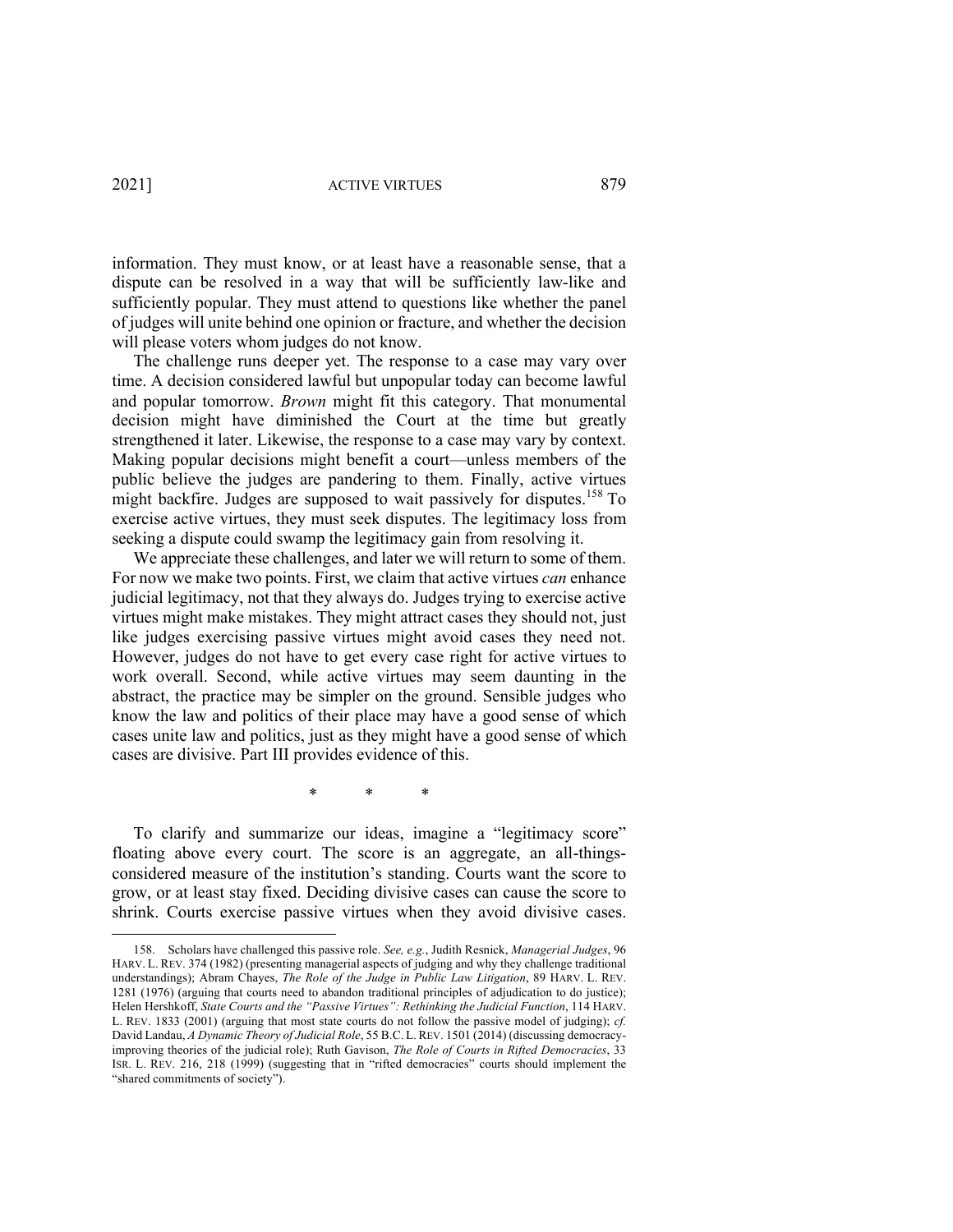Deciding unity cases can cause the score to grow. Courts employ active virtues when they seek unity cases.

# III. EXERCISING ACTIVE VIRTUES

This Part moves from theory to evidence. We show that judges in many settings use active virtues, or at least engage in behavior consistent with them. After presenting the examples we make some general observations, including about active virtues in the U.S. Supreme Court. Before presenting the examples, we categorize them into a typology of case attraction mechanisms. The typology enriches the theory by drawing out distinct techniques that courts employ.

# *A. Typology and Examples*

Judges can exercise active virtues in different ways. Consider first the distinction between filtration and elevation. Filtration involves sorting. Judges pick and choose among cases presented to them. The U.S. Supreme Court can practice active virtues through filtration by granting certiorari in unity cases. Filtration requires some docket control.

Elevation is different. When elevating a case, judges do more than filter filings in their stack. They seize cases that otherwise might not reach their stack. To clarify, envision the Great Pyramid of Legal Order by Hart and Sacks.<sup>159</sup> The base of the pyramid represents all interactions in society. A higher layer reflects the fraction of interactions that become cases. Another layer up represents cases that get appealed, and the apex represents cases that reach the court of last resort. Focus on that court of last resort, and assume it controls its docket. As disputes percolate to the top, the court accepts unity cases and rejects others. This is active virtues by filtration.<sup>160</sup> Now consider a complementary option. Instead of waiting for cases to climb upward, the court can reach down, elevating cases from lower layers that otherwise might not ascend. This is active virtues by elevation.

To illustrate elevation, consider Colombia. A recent case involved an employee suing over a workplace injury.<sup>161</sup> The trial court awarded the employee medical costs but not disability benefits.<sup>162</sup> Neither the employee

<sup>159.</sup> HENRY M. HART, JR. & ALBERT M. SACKS, THE LEGAL PROCESS: BASIC PROBLEMS IN THE MAKING AND APPLICATION OF LAW 286 (William N. Eskridge, Jr. & Philip P. Frickey eds., 1994) (describing the pyramid).

<sup>160.</sup> Likewise, the court can exercise passive virtues by rejecting divisive cases.

<sup>161.</sup> Corte Constitucional [C.C.] [Constitutional Court], junio 12, 2017, M.P: Carlos Bernal Pulido, Sentencia T-380/17, Gaceta de la Corte Constitucional (G.C.C.) T-6.033.140 (Colom.)., *available at* http://www.corteconstitucional.gov.co/RELATORIA/2017/T-380-17.htm [https://perma.cc /77LN-JEC5].

<sup>162.</sup> *Id.* at ¶ 13.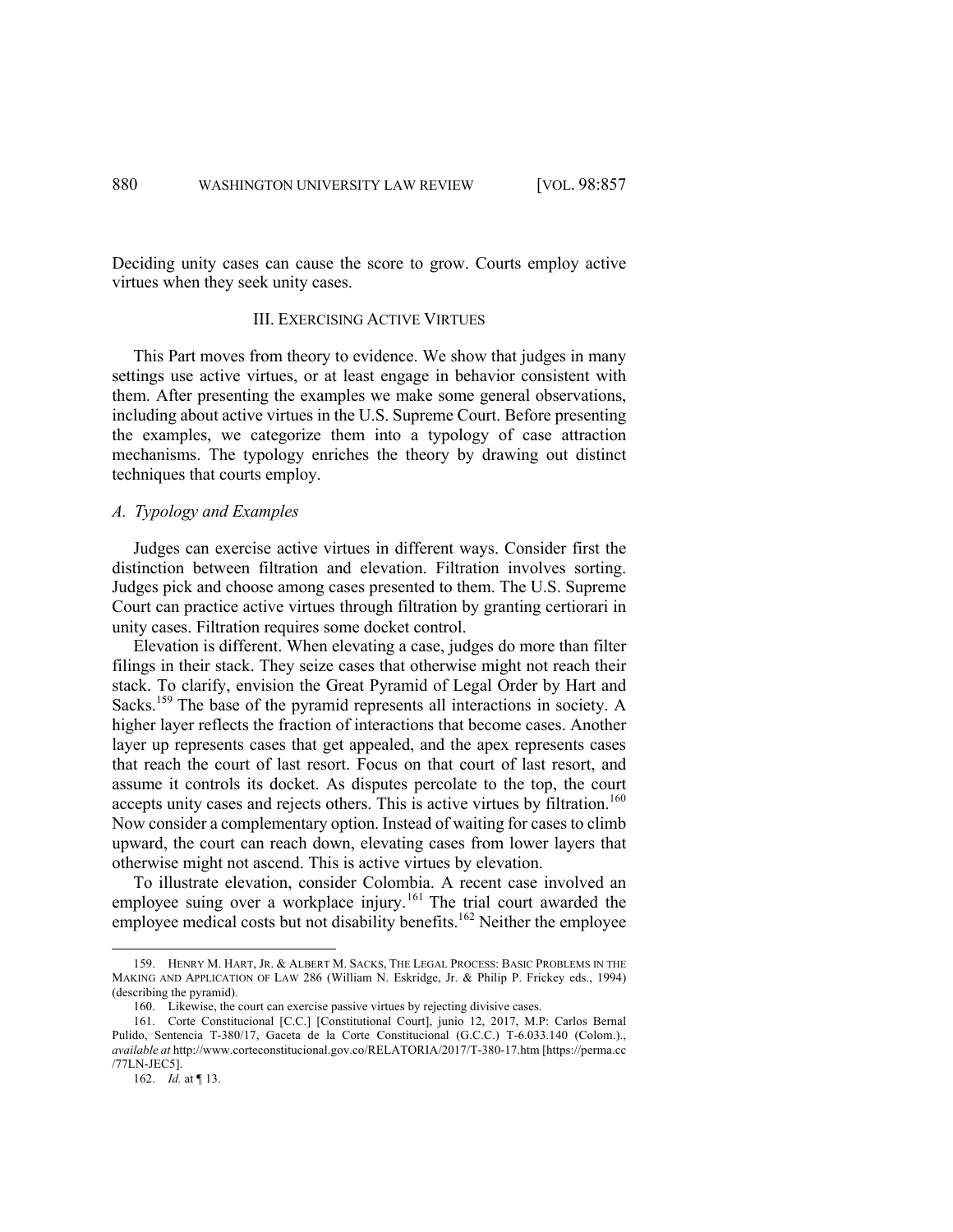nor the employer appealed the trial court's decision.<sup>163</sup> Thus, no one asked the appellate court, let alone the Constitutional Court, to intervene. Nevertheless, the Constitutional Court seized the case and issued a landmark decision on the right to health.<sup>164</sup> The case gave the Court an opportunity to rule for a sympathetic plaintiff and defend the rights of vulnerable citizens. Elevation means attracting cases from elsewhere in the legal system.

Next we describe initiation. Initiation involves disputes *outside* of the legal system. It happens when courts reach to the base of the pyramid when they take disputes from outside of the law and draw them in. When a court in Pakistan converted a social problem involving oil stoves into a legal dispute, it initiated a case. 165

Figure 1 combines these distinctions into a typology of case attraction mechanisms:

| Method            | <b>Examples</b>       |
|-------------------|-----------------------|
| <b>Filtration</b> | United States, Mexico |
| Elevation         | United States, Mexico |
| Initiation        | Pakistan, India       |
|                   |                       |

Figure 1: Typology of Case Attraction

In the following pages we consider each box in the typology. We give examples consistent with active virtues from the listed countries. Two caveats are in order. First, our examples are not intended to be complete or representative. The list of countries where courts have attraction powers is long. <sup>166</sup> One could conduct a global survey, studying active virtues worldwide, but that is not our enterprise. We simply aim to show that active virtues are real and that courts practice them in innovative and surprising ways. Second, judges do not usually state that they have taken a case to

<sup>163.</sup> *Id.* at ¶ 17.

<sup>164.</sup> *Id.* at ¶¶ 37–50. To elaborate, Colombia has a procedure called *tutela*. *See* ALLAN R. BREWER-CARÍAS, CONSTITUTIONAL PROTECTION OF HUMAN RIGHTS IN LATIN AMERICA 147 (2009). Any person can use *tutela* to request protection of her rights. *See id.*; MANUEL JOSÉ CEPEDA ESPINOSA & DAVID LANDAU, COLOMBIAN CONSTITUTIONAL LAW 12 (2017) (explaining the *tutelas* can, among other things, be used to challenge judicial decisions). *Tutelas* begin in trial courts, and parties can appeal decisions to appellate courts. *See* BREWER-CARÍAS, *supra*, at 149 (providing more details); NELCY LÓPEZ CUÉLLAR, ESTUDIO DE LA SELECCIÓN Y REVISIÓN DE TUTELAS EN LA CORTE CONSTITUCIONAL 28, 31 (2005) (same). Colombia's Constitutional Court reviews *tutelas*, but not in a standard way. All *tutelas* get referred to the Court for review. *See* BREWER-CARÍAS, *supra*, at 151. The Court can choose any for review—or ignore them all. *See* CONSTITUCIÓN POLÍTICA DE COLOMBIA DE 1991, July 4, 1991, art. 86; *id.* at art. 241(9).

<sup>165.</sup> *See infra* Section III.A.3.

<sup>166.</sup> The list includes the United States, Mexico, India, Colombia, Venezuela, Hungary, Serbia, Croatia, Austria, and Greece. *See generally* ALLAN R. BREWER-CARÍAS, CONSTITUTIONAL COURTS AS POSITIVE LEGISLATORS: A COMPARATIVE LAW STUDY (2011).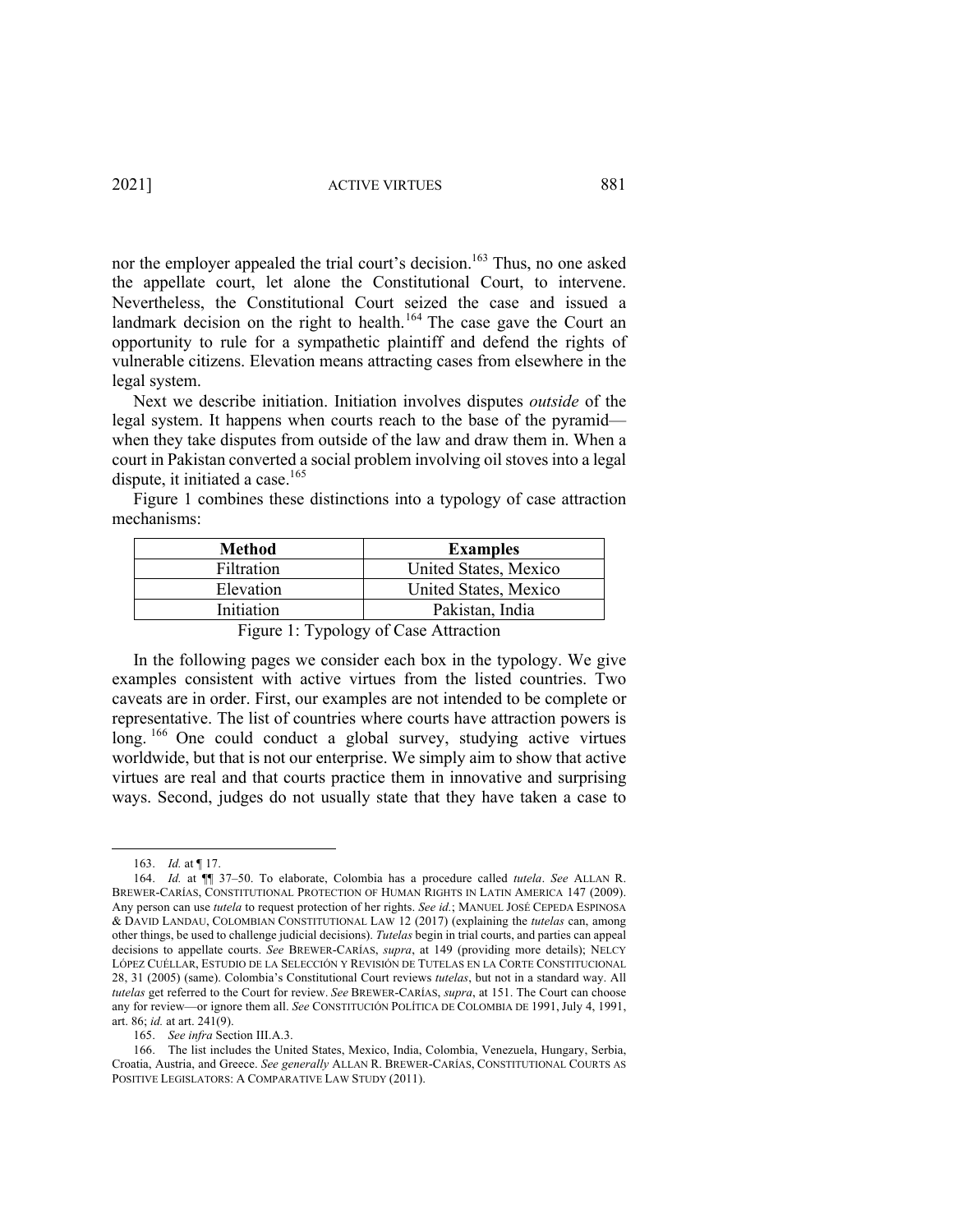promote their court's legitimacy.<sup>167</sup> Thus, incontrovertible evidence eludes us. We have chosen examples consistent with active virtues, but we cannot say with certainty that they reflect active virtues. Here we join good company. Bickel gave examples consistent with passive virtues,  $168$  but he could not read the Justices' minds.

### *1. Certificate of Division in the U.S. Supreme Court*

The Judiciary Act of 1925 gave the U.S. Supreme Court nearly complete control over its docket.<sup>169</sup> The Court has some original jurisdiction, but most of its cases arrive through writs of certiorari. Every year litigants file thousands of petitions for certiorari, and the Court grants less than 100 of them.<sup>170</sup> This structure requires the Court to filter, selecting cases from a large pool. The Court can exercise passive virtues by denying certiorari in divisive cases. Likewise, the Court can exercise active virtues by granting certiorari in unity cases. Earlier we described a modern case, *Timbs*, that might fit this category. $171$ 

Many courts in many places have discretion in their dockets, and they can use that discretion to practice active virtues by filtration, the top box in our typology. The point seems so elementary that we do not belabor it.

Consider a different and surprising aspect of the Supreme Court's docket. In the Court's earliest years, Justices had to "ride circuit." In addition to their duties in Washington on the high court, they traveled the country and heard cases as members of circuit courts.<sup>172</sup> Under the Judiciary Act of 1802, the circuit courts consisted of just two judges, the Justice and a local judge.<sup>173</sup> Two-judge panels created the possibility of a tie.<sup>174</sup> To resolve ties, the Act created the certificate of division.<sup>175</sup> When the two judges disagreed with one another about a legal question, they "certified their division," which sent the question to the Supreme Court.<sup>176</sup>

<sup>167.</sup> *Cf.* Asher A. Qazi, *Suo Motu: Choosing not to Legislate, Chief Justice Chaudhryas Strategic Agenda* ("judges rarely spell out their intentions for social scientists"), *in* THE POLITICS AND JURISPRUDENCE OF THE CHAUDHRY COURT, 2005–2013 281 (Moeen H. Cheema & Ijaz Shafi Gilani eds., 2015).

<sup>168.</sup> *See generally* BICKEL, *supra* note 13, at 111–98.

<sup>169.</sup> For a discussion, see Jonathan Sternberg, *Deciding Not to Decide: The Judiciary Act of 1925 and the Discretionary Court*, 33 J. SUP. CT. HIST. 1 (2008).

<sup>170.</sup> *See id.* at 1.

<sup>171.</sup> *See supra* Section II.C.

<sup>172.</sup> For a pithy explanation, see G. EDWARD WHITE, THE MARSHALL COURT AND CULTURAL CHANGE, 1815–1835, 162–63 (1988).

<sup>173.</sup> *See* 1 G. EDWARD WHITE, LAW IN AMERICAN HISTORY 221 (2012) (describing the new procedure).

<sup>174.</sup> *See id.* 

<sup>175.</sup> *See id.*

<sup>176.</sup> *Id.*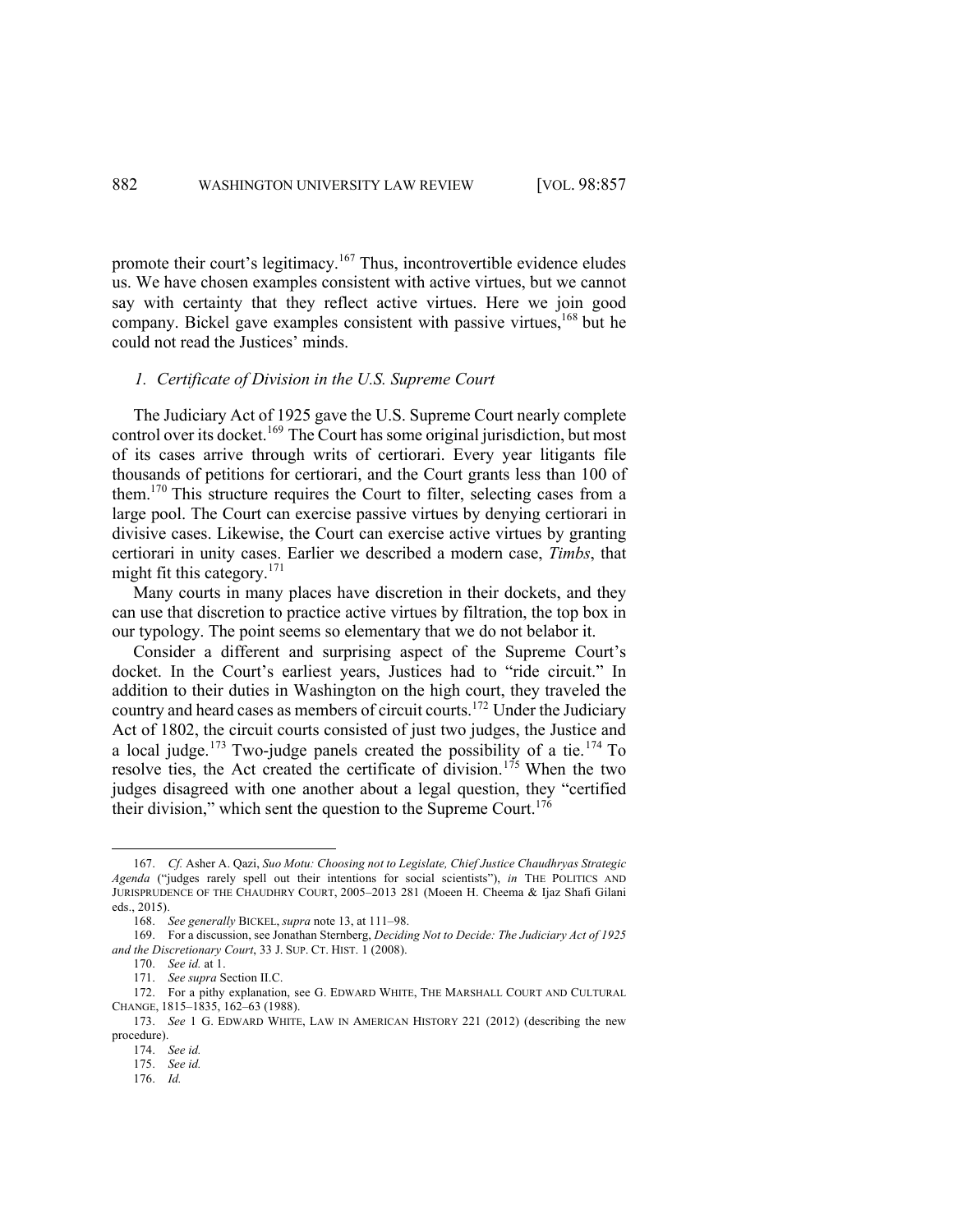2021] ACTIVE VIRTUES 883

The Supreme Court was supposed to resolve just certified questions, but in practice it often wrote full opinions on the underlying case.<sup>[77</sup> Moreover, all Justices participated. Today's Justices recuse themselves from cases that they worked on, including as lower court judges, prior to their appointment to the Supreme Court.<sup>178</sup> Not so in the early 1800s. The certificate of division "not only permitted justices to 'carry' cases up to the Court but assumed that when the cases arrived, those justices would participate in the Court's resolution of the certified questions."<sup>179</sup>

The certificate of division invited strategic behavior. Justices could manufacture ties on the circuit court to push cases to the Supreme Court.<sup>180</sup> According to Ted White, this was an open secret. Justices simply "inform[ed] district judges that they would be disagreeing with them" or "instructed the district judges . . . about the prospect of certifying up questions."181 Sometimes Justices openly admitted that the division was *pro forma*, just a pretense to obtain Supreme Court review.<sup>182</sup> Correspondence among Justices suggests they were "routinely on the lookout for interesting cases on their circuits."<sup>183</sup> The Justices discussed points of law in their circuit cases with one another and "looked forward" to having the Supreme Court resolve them.<sup>184</sup>

Why did the Justices do this? They might have had multiple motives: clarifying law, concentrating on important issues, and so on. We posit that one motive was to grow the Court's legitimacy. This is consistent with White's research.<sup>185</sup> In his account, Chief Justice Marshall understood that

184. *Id.* 

<sup>177.</sup> *See id.*

<sup>178.</sup> *See id.* at 222.

<sup>179.</sup> *Id.*; *see also* Jonathan R. Nash & Michael G. Collins, *The Certificate of Division and the Early Supreme Court*, 9 (Univ. of Va. Sch. of L., Public Law and Legal Theory Research Paper No. 2020-13, 2020) (finding just one example of a Justice recusing himself after hearing the case on circuit).

<sup>180.</sup> ALFRED CONKLING, A TREATISE ON THE ORGANIZATION, JURISDICTION, AND PRACTICE OF THE COURTS OF THE UNITED STATES 715 (3d rev. ed. 1856) ("[T]his convenient method of obtaining an authoritative decision upon questions of difficulty and importance, is sometimes resorted to by agreement, without the actual expression or even formation of hostile opinions between the judges of the Circuit Court.").

<sup>181.</sup> WHITE, *supra* note 173, at 222.

<sup>182.</sup> *See* Bank of U.S. v. Planters' Bank of Ga., 22 U.S. (9 Wheat.) 904, 910 (1824) (opinion of Johnson, J.) ("This cause is one in which, from the great importance of the questions it gave rise to, was certified to this Court, on a *pro forma* difference of opinion, that it might undergo the fullest investigation, and give time for the maturest reflection."). We discovered this quote thanks to Collins & Nash, *supra* note 179, at 9 n.57.

<sup>183.</sup> WHITE, *supra* note 173, at 222.

<sup>185.</sup> And others' research as well. *See, e.g.*, Charles F. Hobson, *Defining the Office: John Marshall as Chief Justice*, 154 U. PA. L. REV. 1421, 1429 (2006) ("[Marshall's] overriding concern during his first years as Chief Justice was to insure the judiciary's survival by directing a prudent retreat away from 'politics' and into the comfort zone of 'law.' Only in the safety of that refuge, Marshall recognized early on, could the judiciary . . . build up its institutional strength and elevate its status and authority.").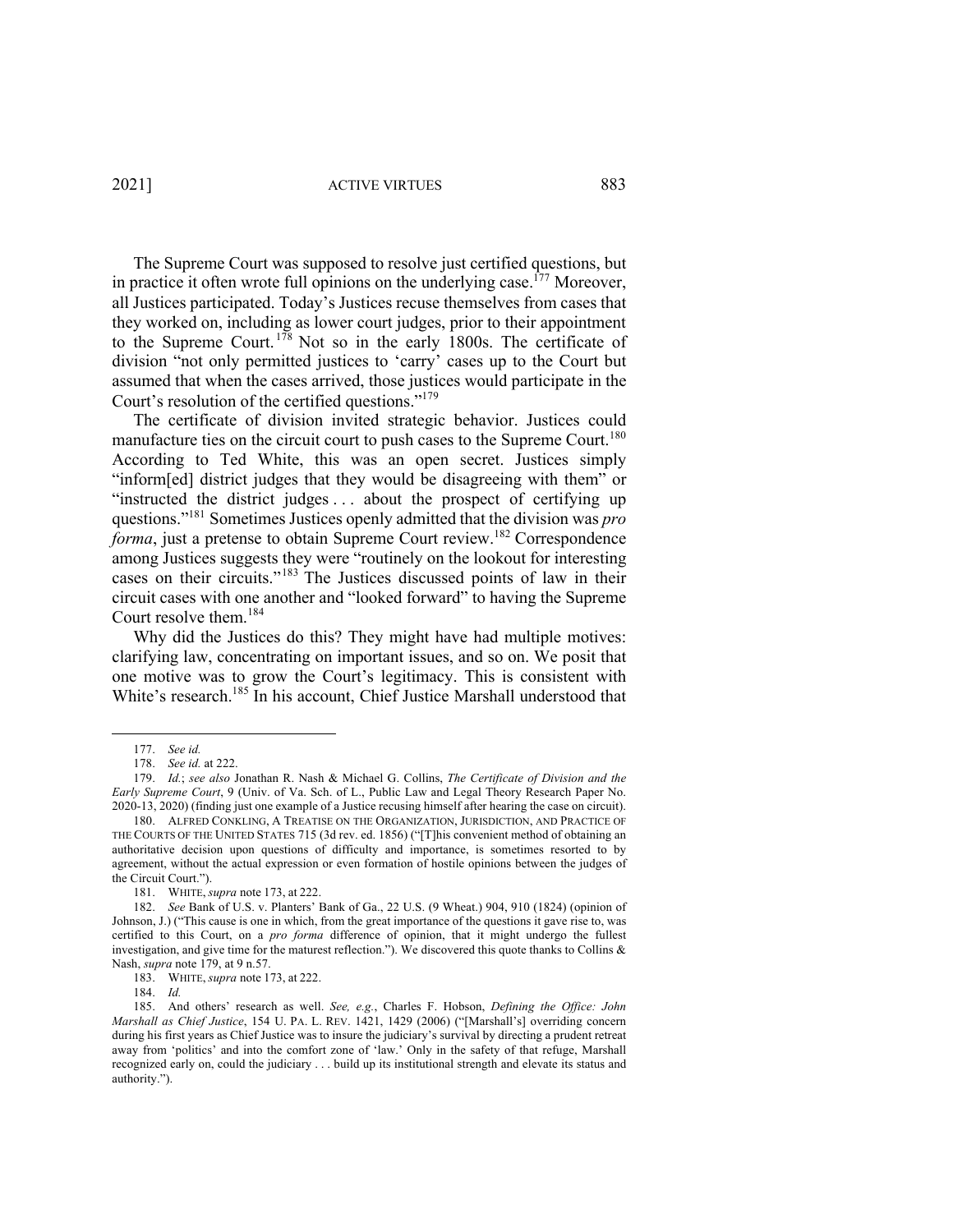"for the Court to emerge as a branch of comparable stature to the other branches of the new American government, it would need to be an active participant in the resolution of important policy issues."186 The certificate of division helped. Justices used it to "expand their docket" and "make the most of their jurisdiction."<sup>187</sup> "At this stage in the Court's history, the more numerous and important the questions the better."<sup>188</sup>

Between 1804 and 1864, over 200 cases reached the Supreme Court through certificate of division.<sup>189</sup> These included foundational cases that expanded national power—and featured strategic behavior. For example, "Justice Story, a regular user of the pro forma division procedure,"<sup>190</sup> cooperated with lawyers to bring *Trustees of Dartmouth College v. Woodward*<sup>191</sup> to the Court.<sup>192</sup> Many scholars consider that case central to American economic development.<sup>193</sup>

We focus on a different case: *United States v. Klintock*.<sup>194</sup> In the early 1800s, piracy presented a problem. A federal statute passed in 1790 addressed piracy, and the Supreme Court interpreted it in *United States v.*  Palmer.<sup>195</sup> The Court read the statute narrowly, concluding that it did not authorize the United States to punish piracy against foreign subjects on a ship belonging to subjects of a foreign state.<sup>196</sup> The decision "appeared to cripple the federal Government's power to punish pirates"  $197$  and drew fierce criticism:

189. Nash & Collins, *supra* note 179, at 31–36.

- 191. Trs. of Dartmouth Coll. v. Woodward, 17 U.S. (4 Wheat.) 518 (1819).
- 192. *See* White, *supra* note 131, at 22–30.

193. *See, e.g.*, Michael J. Klarman, *How Great Were the "Great" Marshall Court Decisions?*, 87 VA. L. REV. 1111, 1145–46 (2001) (reciting the view that *Dartmouth College* was foundational).

195. United States v. Palmer, 16 U.S. (3 Wheat.) 610 (1818).

196. *See id.* at 628–34. Different scholars characterize the case differently. *Compare* G. Edward White, *The Marshall Court and International Law: The Piracy Cases*, 83 AM. J. INT'L L. 727, 731 (1989) (summarizing the holding: "Congress, in using the phrase 'any person' in the statute, had not intended to extend the jurisdiction of the federal courts to crimes committed by foreign nationals on foreign ships"), *with* Justin L. Sieffert, United States v. Klintock: *Reconsideration of* United States v. Palmer *as to General Piracy as Defined by the Law of Nations Through the Applicable Standards of Political Action of Acknowledgement and Recognition and the Status of Statelessness*, LEGAL HIST. PUBL'NS, Dec. 2016, at 1, 28, http://digitalcommons.law.umaryland.edu/mlh\_pubs/69 [https://perma.cc/NHG7-N HPY] ("[T]he United States does not have jurisdiction under the Act of 1790 [to] punish robbery on the High Seas of foreign subjects on a ship or vessel belonging exclusively to subjects of a foreign state by person of unknown citizenship.").

<sup>186.</sup> WHITE, *supra* note 173, at 220.

<sup>187.</sup> *Id.* at 222.

<sup>188.</sup> *Id.* White's characterization—the Court aimed to raise its stature by seeking "numerous and important questions"—does not exactly match ours, but it is close. Also, the Justices may have had motivations that differ from but correlate with legitimacy, like prestige.

<sup>190.</sup> White, *supra* note 131, at 22.

<sup>194.</sup> United States v. Klintock, 18 U.S. (5 Wheat.) 144 (1820).

<sup>197.</sup> White, *supra* note 196, at 731.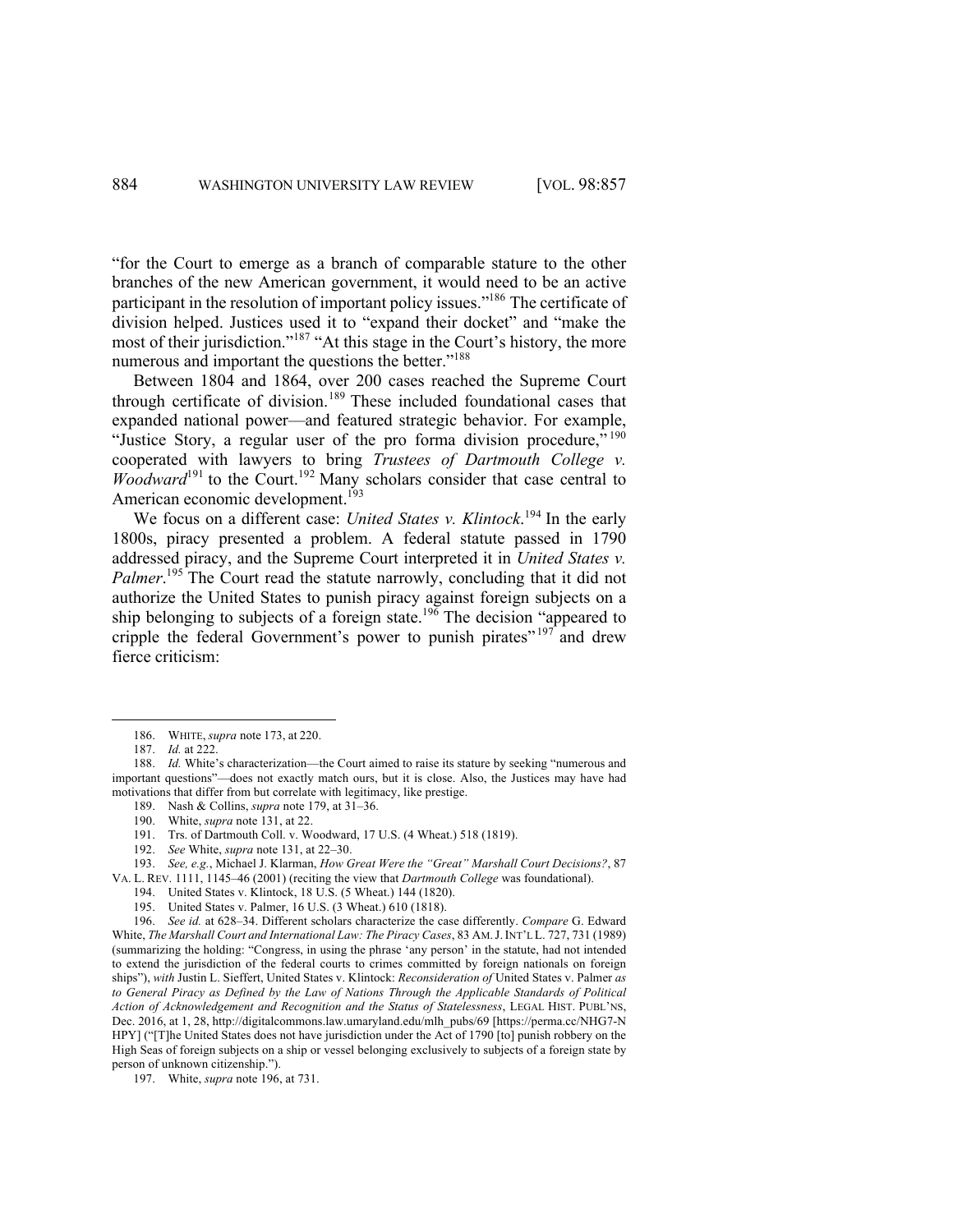A year after the decision, [Secretary of State] John Quincy Adams wrote in his diary that the Court had "cast away the jurisdiction which a law of congress had given." The decision, Adams suggested, had been "founded on captious subtleties": the Court's "reasoning [was] a sample of judicial logic—disingenuous, false, and hollow." Later, Adams remembered finding the decision in *Palmer* so "abhorrent" that "it gave me an early disgust for the practice of law . . . ."198

In a sign of discontent, Congress responded to *Palmer* with a new law: an Act to Protect the Commerce of the United States and Punish the Crime of Piracy.<sup>199</sup>

In 1820, just two years after *Palmer* and one year after Congress's new anti-piracy act, the Court used a certificate of division to draw another piracy case, *Klintock*. The facts are somewhat confusing. <sup>200</sup> For our purposes, the important point is that the Court backtracked,<sup>201</sup> offering a "reconsideration of the opinion given . . . in Palmer's case."<sup>202</sup> The Court concluded that the statute enacted in 1790—the same statute that it interpreted narrowly in *Palmer*—should in fact be interpreted broadly. Piracy, the Court wrote, by "a crew acting in defiance of all law, and acknowledging obedience to no government whatever, is within the true meaning of this act, and is punishable in the Courts of the United States."<sup>203</sup> Scholars interpret *Klintock* as a reaction to the criticism of *Palmer*. 204

In our typology, certificate of division places the Supreme Court in the middle box. The Justices elevated cases that might not otherwise have reached the Supreme Court.

# *2. Amparo in Mexico*

As mentioned above, active virtues are not confined to the U.S. Supreme Court. Courts worldwide engage in this practice, or at least behavior consistent with it. This is a global phenomenon, as the following case studies from other countries demonstrate.

<sup>198.</sup> *Id.* (second alteration in original) (internal citations omitted).

<sup>199.</sup> *See* Sieffert, *supra* note 196, at 29.

<sup>200.</sup> *See id.* at 9–18.

<sup>201.</sup> White, *supra* note 196, at 732 (the Court in *Klintock* "backtrack[ed] from its earlier intimations").

<sup>202.</sup> United States v. Klintock, 18 U.S. (5 Wheat.) 144, 150 (1820).

<sup>203.</sup> *Id.* at 152; *see also* White, *supra* note 196, at 732 (summarizing the holding) ("Robbery on the high seas, after *Klintock*, was general piracy. As such, it could be punished in the federal courts without regard to the nationality of the offender or the ship. This was because general piracy was an offense 'against all nations.'").

<sup>204.</sup> *See, e.g.*, Sieffert, *supra* note 196, at 2, 37.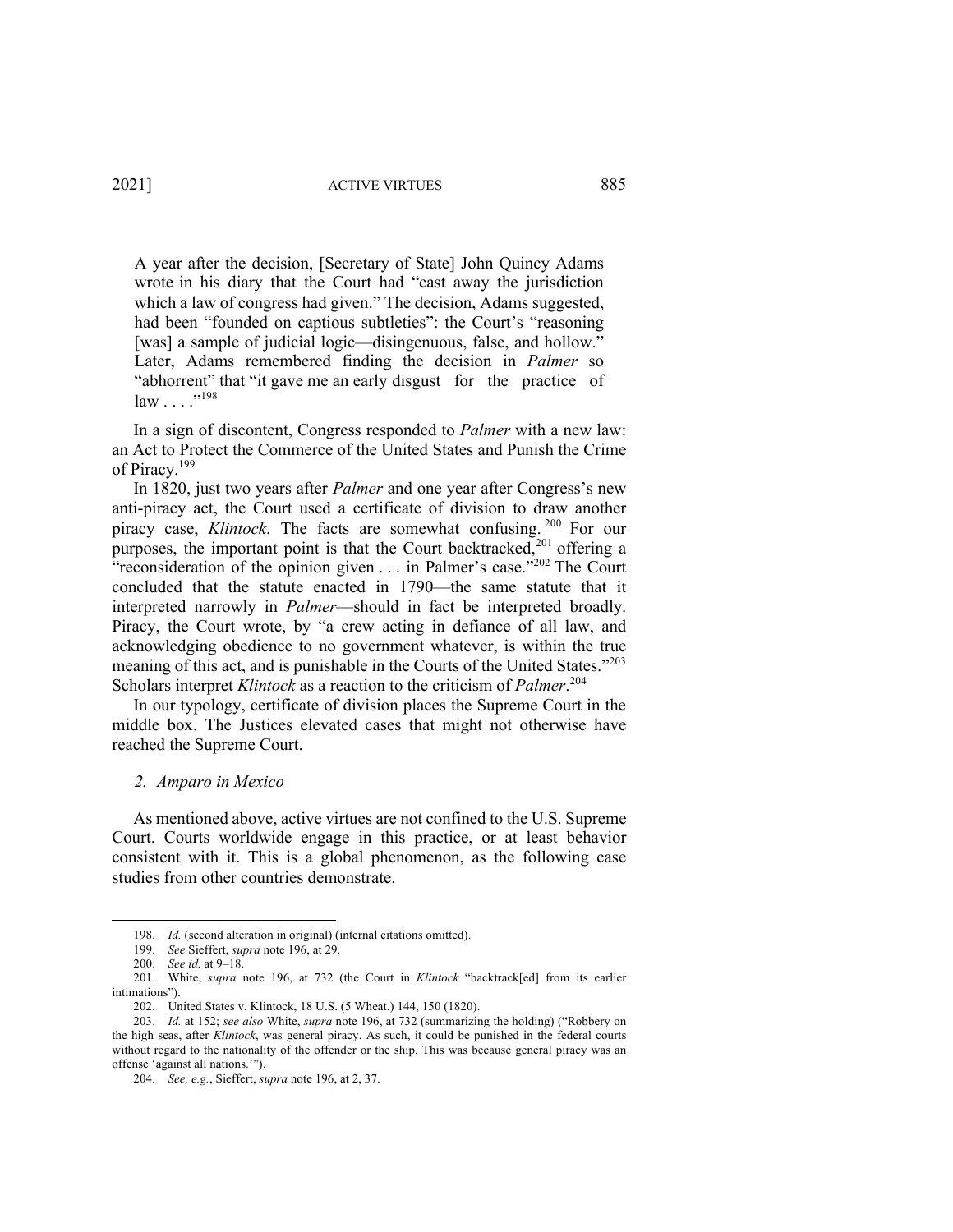The Constitution of Mexico establishes a procedure called *amparo*. 205 Introduced in 1847, *amparo* aims to protect fundamental rights from abuses by authorities.206 *Amparo* operates in different ways, and the procedure has changed over time.<sup>207</sup> We need not canvass all details, just a few. *Amparo* involves review by a federal court, often of a decision by a state court or administrative body.<sup>208</sup> Mexico's Supreme Court played a central role in *amparo* proceedings for many years.<sup>209</sup> This created a heavy workload. The number of cases was large, leading one commentator to call *amparos* the "impossible task" (*imposible tarea*) of the court.<sup>210</sup>

In 1986, a constitutional reform transferred jurisdiction in *amparo* proceedings from the Supreme Court to the federal district and circuit courts. Importantly, the reform gave the Supreme Court power to review *amparo* proceedings that merit a Supreme Court decision.<sup>211</sup> This is called the Court's "*facultad de atracción*," or "attraction power."212 This power lets the Supreme Court hear *amparos* that are "important" and "transcendent"—in other words, significant cases.<sup>213</sup>

<sup>205.</sup> BREWER-CARÍAS, *supra* note 164, at 122; *see also* Francisca Pou Giménez, *The Constitution of Mexico*, *in* THE OXFORD HANDBOOK OF CONSTITUTIONAL LAW IN LATIN AMERICA (Conrado Hübner Mendes & Roberto Gargarella eds., forthcoming Oct. 2020) (describing the amparo procedure).

<sup>206.</sup> *See* JOSÉ MARÍA SERNA DE LA GARZA, THE CONSTITUTION OF MEXICO: A CONTEXTUAL ANALYSIS 114–15 (2013) (explaining that the *amparo* procedure in Mexico was inspired by American judicial review and the French "cassation" system designed to ensure the "correct" application of statutes).

<sup>207.</sup> *See, e.g.*, EDUARDO FERRER MACGREGOR & RUBÉN SÁNCHEZ GIL, EL NUEVO JUICIO DE AMPARO: GUÍA DE LA REFORMA CONSTITUCIONAL Y LA NUEVA LEY DE AMPARO (2013); DANIEL BARCELÓ ROJAS, FRANCISCA POU GIMÉNEZ JOSÉ MARÍA SERNA DE LA GARZA, FRANCISCO TORTOLERO CERVANTES 195 (2018); Bruce Zagaris, *The Amparo Process in Mexico*, 6 U.S.–MEX. L.J. 61 (1998) (describing the *amparo* process); BREWER-CARÍAS, *supra* note 164, at 122–29 (summarizing some of *amparo*'s components).

<sup>208.</sup> For an overview, see sources cited *supra* note 207.

<sup>209.</sup> *See generally* Héctor Fix-Fierro, *El Amparo Judicial y la "Imposible Tarea" del Poder Judicial de la Federación. Perspectivas en el Centenario de la Constitución de Querétaro*, *in* EL JUICIO DE AMPARO EN EL CENTENARIO DE LA CONSTITUCIÓN MEXICANA DE 1917: PASADO, PRESENTE Y FUTURO 477–82 (Eduardo Ferrer Mac-Gregor & Alfonso Herrera García eds., 2017).

<sup>210.</sup> *See id.* 

<sup>211.</sup> *See* SERNA DE LA GARZA, *supra* note 206, at 122 ("[T]he reform of that year established the power of attraction of the Supreme Court which basically means that at its discretion, the Court can attract and hear amparos . . . that in principle should be heard by the Circuit Courts, when it considers that a case involves an issue of special national relevance."); Alberto Abad Suárez Ávila, *Usos e Interpretación de la Facultad de Atracción en el Juicio de Amparo por la SCJN* (describing the same transfer of jurisdiction), *in* EL JUICIO DE AMPARO EN EL CENTENARIO DE LA CONSTITUTICIÓN MEXICANA DE 1917, *supra* note 207, at 460.

<sup>212.</sup> *See* SERNA DE LA GARZA, *supra* note 206, at 122.

<sup>213.</sup> *See* Constitución Política de los Estados Unidos Mexicanos [CP], Art. 107 § VIII(b) (flush language), Diario Oficial de la Federación [DOF] 05-02-1917, últimas reformas DOF 10-02-2014 (Mex.) ("The Supreme Court of Justice may, by its own motion or by motion of the collegiate circuit court or the Attorney General in the issues that concern to the Public Prosecution Service, or by the Federal Executive through its Legal Government Counselor, hear constitutional adjudications in review process that are considered important or transcendental." (translated by author Maurcio Guim)).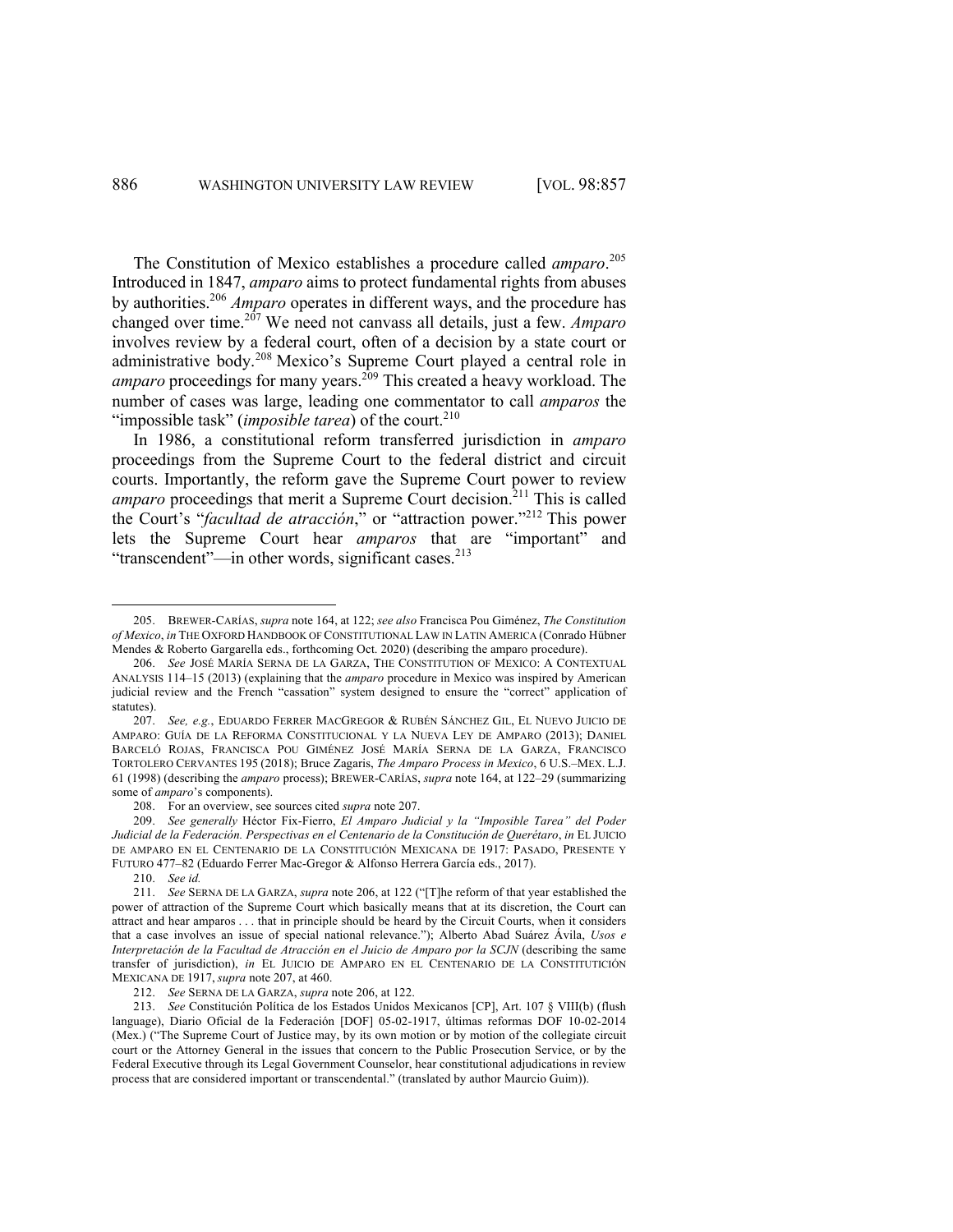Attraction does not work through a standard appellate procedure. Instead, a limited number of parties have standing to request that the Supreme Court attract a case. Those parties include the attorney general and—here is the interesting part—the Supreme Court Justices themselves.214

When the attorney general asks the Court to attract a case, the Court engages in filtration, the top box in our typology. It filters cases presented to it from inside the legal system, taking some and rejecting others. When the *Justices* request that the Court take a case, they engage in elevation. 215 They scrutinize lower court proceedings and, regardless of whether anyone has appealed or has standing to appeal, seize a case for resolution by the Court.<sup> $216$ </sup>

To elevate cases, the Justices must know the business of lower courts. They must be able to identify desirable *amparos*. They have several means for doing so. First, they use a tracking mechanism that lets them browse lower court *amparos*. <sup>217</sup> Second, the Justices have asked circuit judges to inform them of novel and potentially important constitutional cases. <sup>218</sup> Finally, the Court has enlisted the public. The Justices have encouraged citizens, scholars, and public interest lawyers to call the Court's attention to important cases.<sup>219</sup>

<sup>214.</sup> *Id.*

<sup>215.</sup> The court has attracted a case at the request of a Justice 191 times. *See* Suárez Ávila, *supra*  note 211, at 471.

<sup>216.</sup> *See* ALBERTO ABAD SUÁREZ ÁVILA, LA PROTECCIÓN DE LOS DERECHOS FUNDAMENTALES EN LA NOVENA ÉPOCA DE LA SUPREMA CORTE 73, 80 (2014) ("Los sujetos legitimados para solitary la facultad de atracción son de dos tipos: de oficio, los Ministros de la SCJN y, a petición de parte, el Procurador General de la República y los Tribunales federales. Ni la Constitución ni la legislación secundaria contemplan ningún otro tipo solicitante con personalidad distanta a la de los anteriores, y la SCJN sostuvo el criterio de no discutir aquellas solicitudes presentadas por sujetos distintos a los legitimados, tales como las partes del juicio, los jueces de Distrito, Presidentes de los Tribunales Colgiados de Circuito o de cualquier otro sin la calidad requerida por la Constitución. Los Tribunales Colegiados de Circuito se posicionaron como los solicitantes más asiduos con un 52.08% del total de las solicitudes. En segundo lugar se encontró un sujeto no lgitimado: el quejoso con un 25.06% de las solicitudes, de las cuales en su inmensa mayoría fueron desechadas al momento de resolverse. *En tercer lugar aparece la solicitud de oficio de la SCJN con un 18.10%, resultado de la suma de un 12.67% de los casos por los ministros de la SCJN de forma invididual y un 5.43% solicitado a través del Presidente del Pleno o de la Sala.*").

<sup>217.</sup> *See* Mónica Castillejos-Aragón, *The Transformation of the Mexican Supreme Court into an Arena for Political Contestation*, *in* CONSEQUENTIAL COURTS, *supra* note 68, at 138, 152–53; José Ramón Cossío Díaz & Luz Helena Orozco y Villa, *La Activa Suprema Corte*, NEXOS, (Jan. 1, 2012) htt ps://www.nexos.com.mx/?p=14628 [https://perma.cc/88MC-HUJ7] ("Ahora bien, ¿cómo identificar y atraer los asuntos 'importantes y trascendentes?' Desde 2007 los integrantes de la Primera Sala de la Suprema Corte de Justicia de la Nación han generado condiciones institucionales para, primero, identificar y atraer los asuntos específicos y, segundo, generar a partir de ellos criterios y tesis jurisprudenciales de aplicación obligatoria en todo el país.").

<sup>218.</sup> Cossío Díaz & Orozco y Villa, *supra* note 217.

<sup>219.</sup> *Id.*; Suárez Ávila, *supra* note 211, at 471; Castillejos-Aragón, *supra* note 21768, at 155.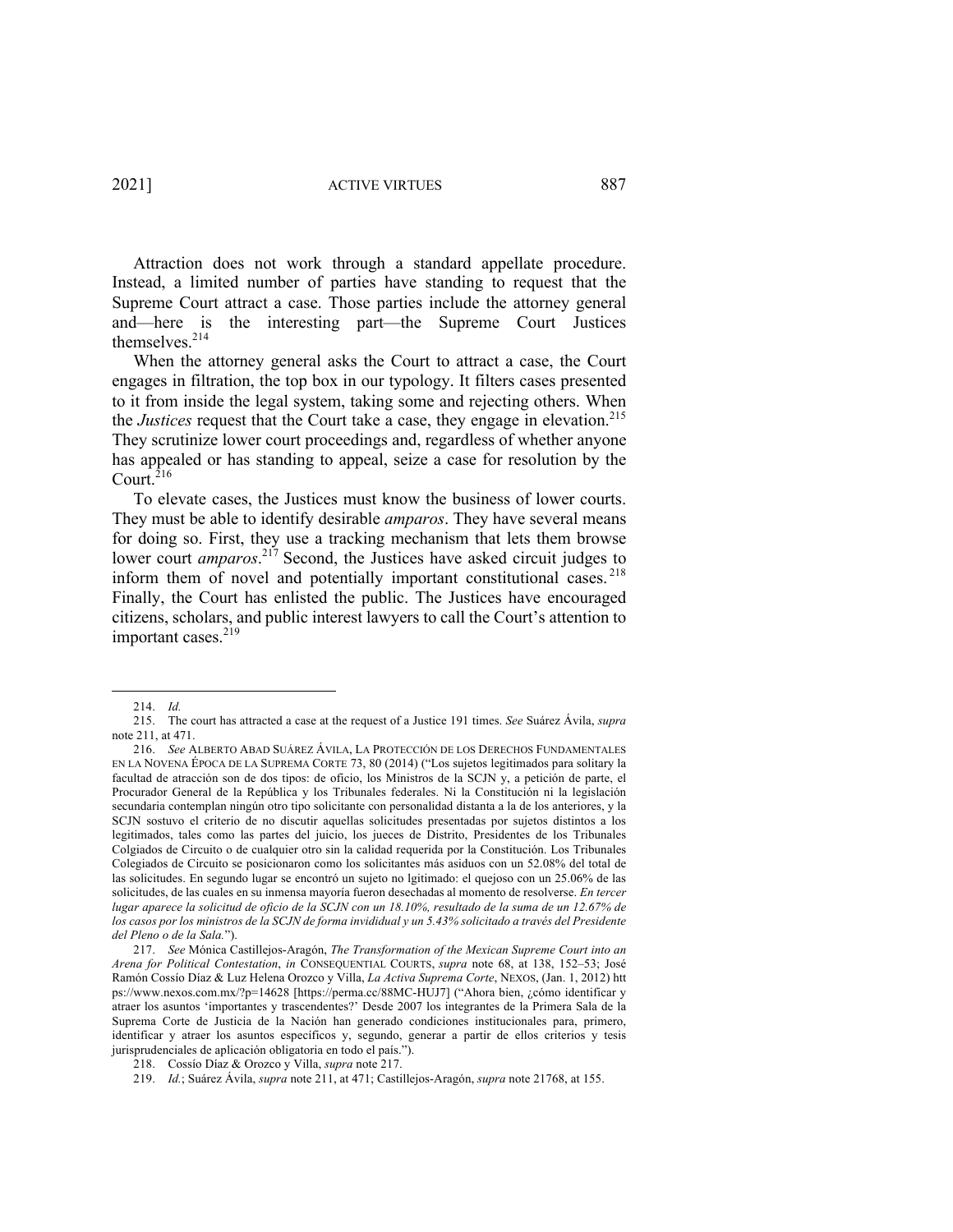Mexico's Supreme Court has used its attraction power to make landmark decisions in cases involving the freedom of speech, due process, domestic violence, health, children's rights, privacy and data protection, and transgender rights.<sup>220</sup> Here is one example.

In 2006, three indigenous women were prosecuted for "kidnapping" six police officers in Queretaro, Mexico.<sup>221</sup> The women were informal street vendors, and the officers had visited their market to conduct an "anti-piracy" operation, during which they destroyed the vendors' property and extorted them for bribes.<sup>222</sup> Normally the vendors paid the bribes, but this time the community confronted the corrupt officers and denounced them to their superiors.<sup>223</sup> The superiors came to the market, paid the vendors for the damage the officers had caused, and left.  $224$  Five months later, three vendors—Jacinta Francisco Marcial, Alberta Alcántara Juan, and Teresa González Cornelio—were arrested for kidnapping the officers.<sup>225</sup>

The case against the women featured many due process violations. The women bore the burden of proving their innocence.<sup>226</sup> The proceedings were conducted in Spanish, which the women did not speak.<sup>227</sup> No translator was provided. <sup>228</sup> The state's main witness was not cross-examined. <sup>229</sup> The women were condemned to twenty-one years in prison.<sup>230</sup> During her imprisonment Teresa had a daughter, Jazmín, who lived the first years of her life behind bars.<sup>231</sup>

The case created a domestic and international backlash.<sup>232</sup> Amnesty International called one of the women a "prisoner of conscience" and

<sup>220.</sup> Castillejos-Aragón, *supra* note 67, at 153; Cossío Díaz & Orozco y Villa, *supra* note 217; SUÁREZ ÁVILA, *supra* note 216, at 102.

<sup>221.</sup> *Dossier de prensa de Doña Jacinta Francisco Marcial*, CENTRO PRODH (Dec. 12, 2017), http s://centroprodh.org.mx/2017/12/12/dossier-de-prensa-de-dona-jacinta-francisco-marcial/ [https://perma .cc/3K27-6EP2].

<sup>222.</sup> *Id.*; *see also* Ricardo Homs, *Mentir sin Consecuencias . . . Jacinta, Alberta y Teresa*, EL UNIVERSAL (Feb. 25, 2017, 1:37 PM), http://www.eluniversal.com.mx/blogs/ricardo-homs/2017/02/25/ mentir-sin-consecuencias-jacinta-alberta-y-teresa [https://perma.cc/44BC-FHFC].

<sup>223.</sup> *Dossier de prensa de Doña Jacinta Francisco Marcial*, *supra* note 221

<sup>224.</sup> *Id.*

<sup>225.</sup> Rosalía Solís, *El caso por el que la PGR se disculpó*, MILENIO (Feb. 21, 2017), http://www.m ilenio.com/policia/disculpa\_publica-pgr-indigenas-alberta-teresa-jacinta-secuestro-afi-milenio\_noticias \_0\_907109325.html [https://perma.cc/EBJ3-FJUW].

<sup>226.</sup> Luis Arriaga Valenzuela, *Jacinta y la procuración de justicia en México*, EPIKEIA: REVISTA DE DERECHO Y POLÍTICA, Fall 2009, at 1, 4.

<sup>227.</sup> *Id.* 

<sup>228.</sup> *Id.* at 9.

<sup>229.</sup> *Id.* at 19.

<sup>230.</sup> *Jacinta, una mujer incómoda para la justicia*, PROCESO (Sept. 16, 2009), https://www.proces o.com.mx/118743/jacinta-una-mujer-incomoda-para-la-justicia [https://perma.cc/XN2J-TYP6].

<sup>231.</sup> Jacobo García, "No solo queremos perdón, exigimos respeto como indígenas", EL PAÍS (Feb. 21, 2017, 9:24 PM), https://elpais.com/internacional/2017/02/21/mexico/1487681298\_217747.html [htt ps://perma.cc/QJL8-AABL].

<sup>232.</sup> *See* Homs, *supra* note 222.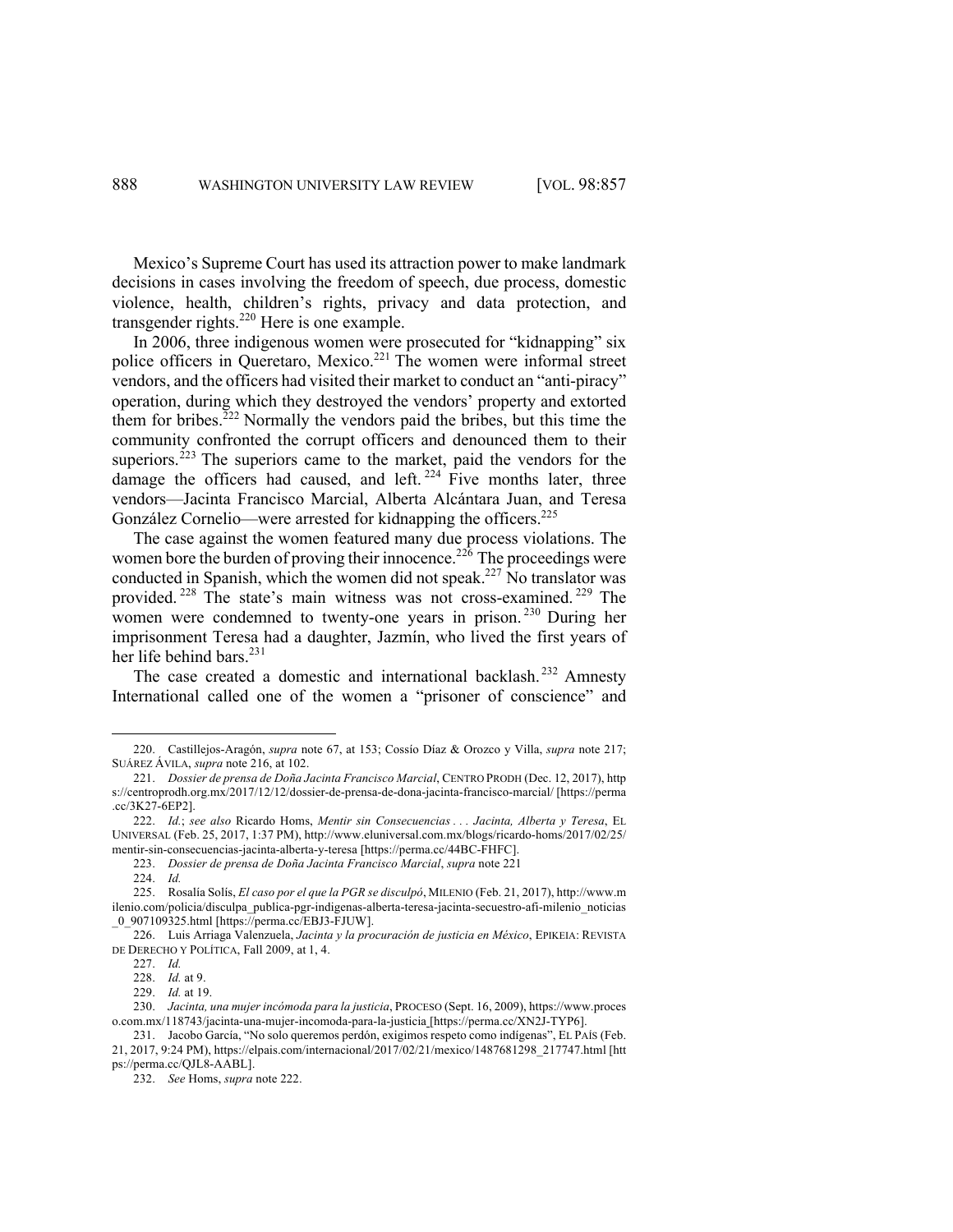accused Mexico of systematically discriminating against indigenous people. <sup>233</sup> The World Organization Against Torture said the case is "symptomatic of the vulnerability of indigenous people, particularly indigenous women, who suffer most intensely the phenomena of discrimination, exclusion and marginalization" in Mexico. <sup>234</sup> Domestic human rights organizations joined the campaign.<sup>235</sup> Mexico's Senate created a committee to investigate the case.<sup>236</sup>

Three years after their imprisonment, Teresa and Alberta appealed their sentence to a circuit court.<sup>237</sup> Meanwhile, Justice Juan Silva Meza of the Supreme Court asked his fellow Justices to use the *facultad de atracción* and seize the case.<sup>238</sup> In a "historical" move, the Court did just that, taking the case from the circuit court before it had concluded its proceedings.<sup>239</sup> In

<sup>233.</sup> Press Release, Amnesty Int'l, Mexico: Woman Accused of Kidnapping Six Agents Named Amnesty Prisoner of Conscience (Aug. 13, 2009), https://www.amnesty.org.uk/press-releases/mexicowoman-accused-kidnapping-six-agents-named-amnesty-prisoner-conscience [https://perma.cc/56QJ-H NF6]); Press Release, Amnesty Int'l, Mexico: Freedom for Indigenous Women Wrongly Imprisoned for Three Years on Fabricated Charges (Sept. 17, 2009) (https://www.amnesty.org/en/press-releases/2009/0 9/mexico-freedom-indigenous-woman-wrongly-imprisoned-three-years-fabricat-0/ [https://perma.cc/W KX2-9EWW]). Amnesty International stated, "Jacinta's story shows that Mexican criminal justice system is being misused to prosecute the most vulnerable. She has been targeted because of her ethnicity, gender and social status." Amnesty Int'l, Mexico: Woman Accused of Kidnapping Six Agents Named Amnesty Prisoner of Conscience, s*upra*.

<sup>234.</sup> *Cuestiona organismo internacional proceso de Jacinta Francisco*, ZÓCALO, http://www.zoc alo.com.mx/new\_site/articulo/cuestiona-organismo-internacional-proceso-de-jacinta-francisco [https:// perma.cc/G6YH-W59K] (translated by author Maurcio Guim) ("Esta organización consideró que los casos de las tres mujeres 'son sintomáticos de la vulnerabilidad de los indígenas, en particular de las mujeres indígenas, quienes sufren con mayor intensidad los fenómenos de discriminación, exclusión y marginación del sistema de justicia mexicano.'").

<sup>235.</sup> *Cronología. El caso Jacinta Francisco Marcial*, EL UNIVERSAL (May 29, 2014), https://archi vo.eluniversal.com.mx/nacion-mexico/2014/impreso/cronologia-el-caso-jacinta-francisco-marcial-215 930.html [https://perma.cc/67SA-XHLX]; Carlos Avilés, *SCJN pide liberar a Teresa y Alberta, por irregularidades*, EL UNIVERSAL (Apr. 27, 2010), http://archivo.eluniversal.com.mx/primera/34838.html [https://perma.cc/NZ89-PR7A].

<sup>236.</sup> Isabel Longhi-Bracaglia, *El Supremo mexicano exculpa y ordena liberar a dos indígenas encarceladas desde 2006*, EL MUNDO (Apr. 28, 2010, 3:48 PM), http://www.elmundo.es/america/2010/ 04/28/mexico/1272484111.html [https://perma.cc/AV52-Z5DL].

<sup>237.</sup> *See* Press Release, Centro Prodh, Alberta y Teresa apelan contra la injusta sentencia de 21 años de prisión ordenada por el juez cuarto de distrito de Querétaro (Feb. 25, 2010), https://centroprodh.o rg.mx/2010/02/25/alberta-y-teresa-apelan-contra-la-injusta-sentencia-de-21-anos-de-prision-ordenadapor-del-juez-cuarto-de-distrito-en-queretaro/ [https://perma.cc/8QTW-CFXU]. The other defendant, Jacinta Francisco Marcial, was released in 2009. *See* Amnesty Int'l, Mexico: Freedom for Indigenous Women Wrongly Imprisoned for Three Years on Fabricated Charges, *supra* note 233.

<sup>238.</sup> Supreme Court of Mexico, Recurso de Apelación 2/2010 Derivado de la Facultad de Atracción 3/2010 ("FIFTH. In writing of sixteen of March of two thousand and ten, the Minister Juan N. Silva Meza, asked his fellow Ministers who are members of the First Chamber of the Supreme Court of Justice of the Nation, ex officio to exercise the faculty of attraction to hear the appeal . . . .").

<sup>239.</sup> Jesús Aranda, *Atrae la Corte casos de indígenas a acusadas de secuestrar a seis afis*, LA JORNADA (March 18, 2010), http://www.jornada.unam.mx/2010/03/18/politica/018n1pol [https://perma .cc/2XHQ-2BM7]. The Court accepted the request and justified its decision on the "great interest" that the case had created and the opportunity to establish clear standards on women's rights and discrimination. *Id.*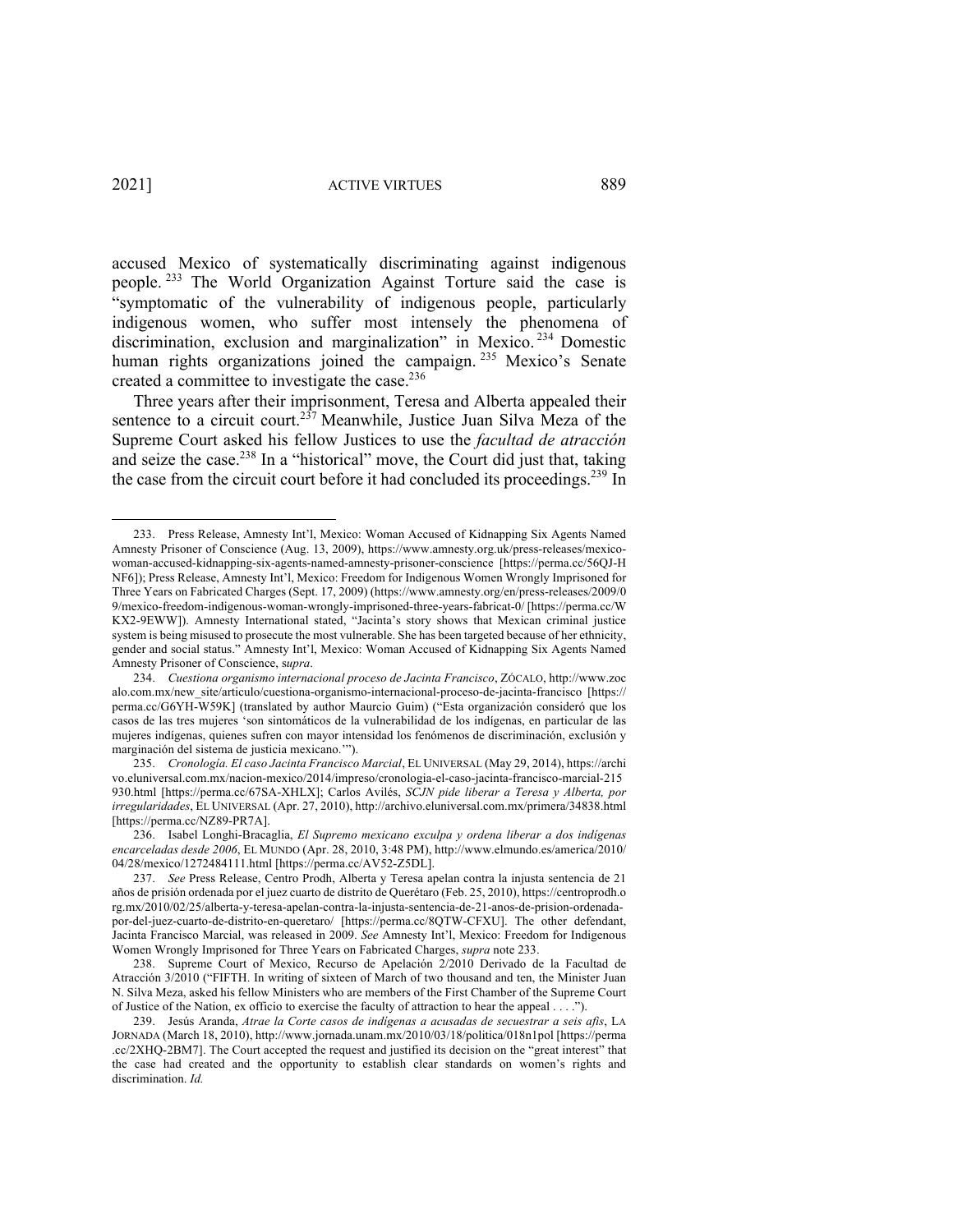a unanimous opinion, the Court absolved the women and ordered their immediate freedom.<sup>240</sup> International and domestic organizations, including the UN High Commissioner for Human Rights, celebrated the decision.<sup>241</sup>

This case supports Justice José Ramón Cossío Díaz's explanation of the *facultad de atracción*. It not only offers a mechanism to develop the principles established in the Constitution. It empowers Mexico's Supreme Court to make the decisions that "society demands."<sup>242</sup>

When the Justices seek the cases, the Mexican Supreme Court's *amparo*  process fits in the middle box of our typology. The Court elevates cases from lower tribunals in the legal system. Active virtues provide a plausible explanation for the Court's actions.

### *3. Pakistan's Suo Motu Jurisdiction*

In Pakistan, *suo motu* jurisdiction allows courts to initiate cases external to the legal system. The *suo motu* power has been defined as "taking notice or cognizance of a matter by a court  $\dots$  upon its own initiative.<sup> $243$ </sup> This fits in the bottom box of our typology. Judges convert problems in society into cases in their courts.

The *suo motu* powers appear in Article 184(3) of Pakistan's Constitution.<sup>244</sup> That article empowers the Supreme Court to direct a person

<sup>240.</sup> Supreme Court of Mexico, Recurso de Apelación 2/2010 Derivado de la Facultad de Atracción 3/2010 ("Finally, regarding the last of the requirements set forth in Article 105 of the Constitution, consisting in the fact that the relative issue covers the characteristics of 'interest and transcendence', it must be equally satisfied.").

<sup>241.</sup> The High Commissioner of United Nations for Human Rights recognized the "importance" of the judgment. *ONU pide investigar caso de Teresa y Alberta*, EL UNIVERSAL (Apr. 29, 2010, 4:38 PM), http://archivo.eluniversal.com.mx/notas/676799.html [https://perma.cc/FJF3-NJCV]. The World Organization Against Torture considered the release "very important" and "a fundamental step in the realization of complete justice." *México: Liberadas las Sras Alberta Alcántara Juan y Teresa González Cornelio en Mexico*, WORLD ORG. AGAINST TORTURE (Apr. 30, 2010), https://www.omct.org/es/urgentcampaigns/urgent-interventions/mexico/2010/04/d20669/ [https://perma.cc/8SV2-BEZN] (translated by author Maurcio Guim). The National Commission for Human Rights said, "justice has been done." *Supremo mexicano ordena liberar a indígenas acusadas de secuestrar a policías*, PAN. AM. (Apr. 28, 2010, 4:05 PM), https://www. panamaamerica.com.pa/node/552211 [https://perma.cc/N2FR-PYRE].

<sup>242.</sup> Cossío Díaz & Orozco y Villa, *supra* note 217 ("La razón que subyace al ejercicio de la facultad de atracción no es que la Suprema Corte deba conocerlo todo, sino que el mecanismo permite que el órgano construya adecuadamente su agenda, limitada en tiempo y recursos. Hablar de 'agenda' no debe conducirnos a suponer que la Corte habrá de hacer política en el sentido ordinario de la expresión. Se trata de una cuestión más profunda: a partir de las competencias otorgadas la Suprema Corte puede pronunciarse sobre temas que la sociedad exige.")

<sup>243.</sup> WERNER MENSKI, AHMAD RAFAY ALAM & MEHREEN KASURI RAZA, PUBLIC INTEREST LITIGATION IN PAKISTAN 200 (2000).

<sup>244.</sup> PAKISTAN CONST. art. 184, § 3 ("Without prejudice to the provisions of Article 199, the Supreme Court shall, if it considers that a question of public importance with reference to the enforcement of any of the Fundamental Rights conferred by Chapter 1 of Part II is involved have the power to make an order of the nature mentioned in the said Article."); *see also* JONA RAZZAQUE, PUBLIC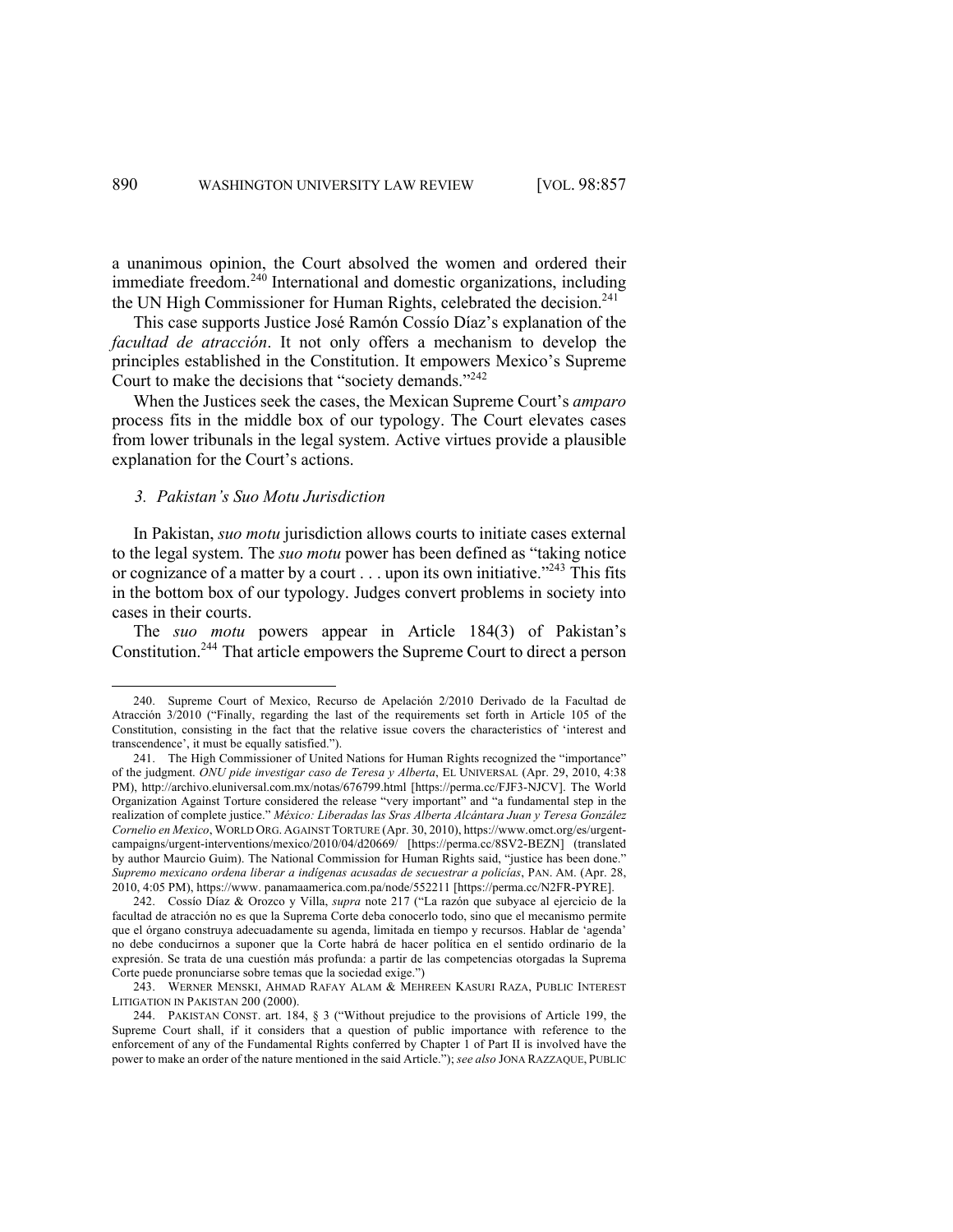or authority to refrain from doing anything she is not permitted to do or to do anything she is required to  $\overline{do}^{245}$ . The Court can issue such a directive regardless of whether a person with standing brought the case.<sup>246</sup> Initially, the provision was interpreted to relax standing so "any *bona fide* representative could bring a petition on behalf of an affected group or class."247 Later the Court held that the provision empowered it to initiate cases of its own accord.248 Any Justice of the Supreme Court can propose the exercise of *suo motu* jurisdiction. 249

Scholars argue that Pakistan's Supreme Court has used *suo motu* as a legitimizing tool.<sup>250</sup> To understand this argument, consider this pattern in Pakistan. When the military overthrows a democratically elected government, the Supreme Court validates the new regime. This guarantees the Court's institutional survival, but it costs the Court public support. 251

INTEREST ENVIRONMENTAL LITIGATION IN INDIA, PAKISTAN AND BANGLADESH 205 (2004) ("[A]ny person can give a Magistrate information of the existence of any state of affairs, but when the magistrate is acting on that information, he is acting *suo motu.* The person who gives the information has no right in the matter and is not a person who may be described as a party to the proceedings.").

<sup>245.</sup> PAKISTAN CONST. art. 184, § 3 ("[T]he Supreme Court shall, if it considers that a question of public importance with reference to the enforcement of any of the Fundamental Rights . . . is involved, have the power to make an order . . . . ").

<sup>246.</sup> Two requirements limit the Court's *suo motu* jurisdiction. First, the case must be related to a question of "public importance," and second, the purpose of the action must be to protect a "fundamental right." *See* Moeen H. Cheema, *The* "*Chaudhry Court": Deconstructing the "Judicialization of Politics" in Pakistan*, 25 WASH. INT'L L.J. 447, 479 (2016). To satisfy the first requirement, the case "must affect people at large and not just identifiable groups or classes." *Id.* Regarding the second requirement, "fundamental rights" have been held to include social and economic rights, or what we might call positive rights. *See, e.g.*, Shehla Zia v. WAPDA, (1994) PLD (SC) 693 (Pak.).

<sup>247.</sup> Cheema, *supra* note 246, at 478; *see also* MENSKI, ALAM & KASURI, *supra* note 243, at 74 ("The Article does not even make the powers of the Supreme Court dependent on an 'aggrieved party', thus dispensing with the traditional rule of *locus standi* altogether, allowing the Supreme Court not only to entertain petitions at the behest of any person but to act *suo motu* as well.").

<sup>248.</sup> *See, e.g.*, Masih v. State, (1990) PLD (SC) 513 (Pak.) (Supreme Court case initiated *suo moto*  on behalf of bonded brick kiln laborers).

<sup>249.</sup> However, all *suo motu* actions must be approved by the Chief Justice. *See* Shoaib A. Ghias, *Miscarriage of Chief Justice: Judicial Power and the Legal Complex in Pakistan under Musharraf*, 35 LAW & SOC. INQUIRY 985, 991 (2010) ("As the assignment of cases to particular justices can shape the outcome, the chief justice plays a defining role in the jurisprudence of the Court. The chief justice can also approve *suo motu* actions taken by the Supreme Court justices." (internal citations omitted)); *see also* Osama Siddique, *The Judicialization of Politics in Pakistan: The Supreme Court after the Lawyer's Movement* ("The fact that *suo motu* powers are centrally vested with the Chief Justice, and that there are no established and publicly known parameters and filtering mechanisms regulating its use, make them completely ad hoc . . . ."), *in* UNSTABLE CONSTITUTIONALISM 159, 178 (Mark Tushnet & Madhav Khosla eds., 2015).

<sup>250.</sup> *See* Maryam S. Khan, *Genesis and Evolution of Public Interest Litigation in the Supreme Court of Pakistan: Toward a Dynamic Theory of Judicialization*, 28 TEMP. INT'L & COMPAR. L.J. 285, 352 (2014) ("The Supreme Court's assertion of autonomy grows out of its need for self-legitimation at the beginning of every cycle of democratic transition, including at opportune moments of such transition in military led 'guided-democracy.'").

<sup>251.</sup> *See, e.g.*, OMAR NOMAN, THE POLITICAL ECONOMY OF PAKISTAN 1947–1985 140–50 (1988) (recounting the Supreme Court's support for a dictator, General Zia-ul-Haq, who eventually abrogated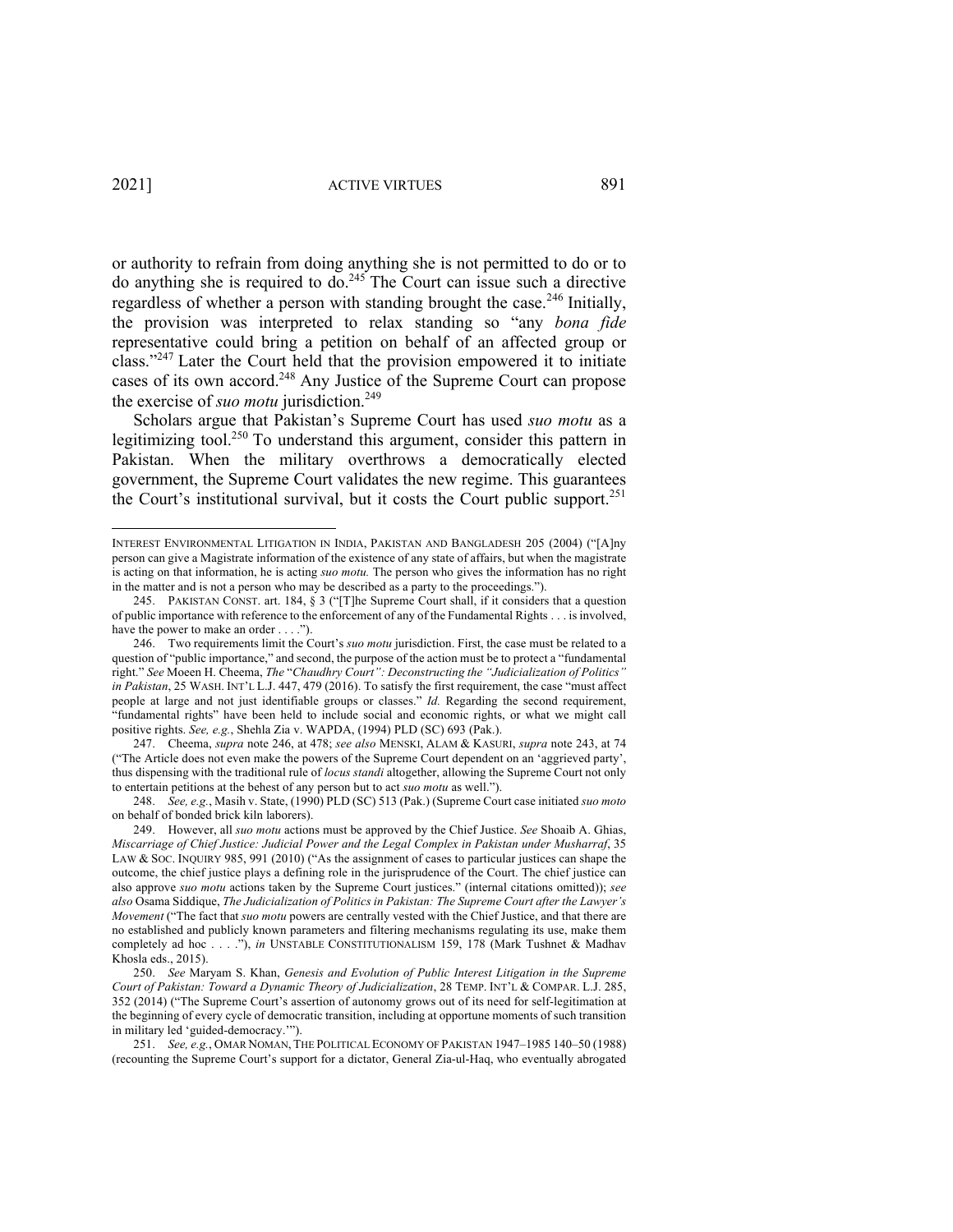When the dictatorship starts to lose power, the Court actively uses *suo motu* to regain its lost public support. <sup>252</sup> As Maryam Khan explains, heavy *suo motu* usage has occurred during interludes between decaying dictatorships and popularly elected governments.<sup>253</sup> During these periods, the Court buries the shame of having validated a military coup.<sup>254</sup>

An example of this strategy occurred in 2005 when Iftikhar Chaudhry became the Chief Justice. As a lower court judge, Chaudhry had "validated the military takeover by General Musharraf, his referendum, the legal framework order that prevented non-Muslim minorities from participating in elections, and the constitutional amendment that gave the president extraordinary powers[.]"<sup>255</sup> However, after assuming the role of Chief Justice, Chaudhry changed course. <sup>256</sup> He created a "cell" to receive "applications relating to human rights violations either through post, fax, telegram, e-mail, court box, or on the basis of print and electronic media reports."257 Based on the information provided by the cell, the Court decided to initiate *suo motu* cases.<sup>258</sup> The Court decided hundreds of these cases,<sup>259</sup> receiving media attention and making the "Chief Justice as well as the

the constitution); Tasneem Kausar, *Judicialization of Politics and Governance in Pakistan: Constitutional and Political Challenges and the Role of the Chaudhry Court* ("In short, Pakistan's Supreme Court has followed the path of least resistance and least fidelity to constitutional principles . . . the courts have been the military's handmaiden in extra-constitutional assaults on the democratic

order."), *in* PAKISTAN'S STABILITY PARADOX 28, 30 (Ashutosh Misra & Michael E. Clarke eds., 2013). 252. *See* Khan, *supra* note 250, at 307–08 (arguing that the Supreme Court created public interest litigation to bury its undemocratic past).

<sup>253.</sup> See *id.* at 344.

<sup>254.</sup> See *id.*

<sup>255.</sup> SADAF AZIZ, THE CONSTITUTION OF PAKISTAN: A CONTEXTUAL ANALYSIS 62, 136 (2018).

<sup>256.</sup> *Id.* at 136–37 ("In a turnaround from this early record, Chaudhry was reborn as an activist judge upon becoming Chief Justice. Early in his tenure a human rights cell was set up at the Supreme Court. A novel innovation, it receives applications related to human rights violations through post, fax, telegram, email, or through the use of court box available in the Supreme Court or on the basis of print and electronic media reports. A staff of intermediaries then prepares a fact sheet on the basis of which the court can initiate *suo motu* cases. The process enabled over 6,000 human rights cases . . . to be decided for affected parties without, often, the expenses involved in retaining counsel themselves.").

<sup>257.</sup> *Id.* 

<sup>258.</sup> *Id.* ("A staff of intermediaries then prepares fact sheets on the basis of which the court can initiate *suo motu* cases.").

<sup>259.</sup> FAQIR HUSSAIN, THE JUDICIAL SYSTEM OF PAKISTAN 9–11 (2015) ("To provide an expeditious and inexpensive remedy, in matters related to the infringement of fundamental rights, a human rights cell was established in the Court . . . . The cell is mandated to expeditiously process the complaints received from the general public . . . . In this way relief is provided . . . without going through the traditional protracted litigation process. As a consequence there is always huge number of pending cases before the Court. As per latest data available, on 31st December 2013, a total of 20,480 cases were pending before the Supreme Court. Approximately 14000–16000 cases are annually filed in the Court. The current backlog is about 2200." ).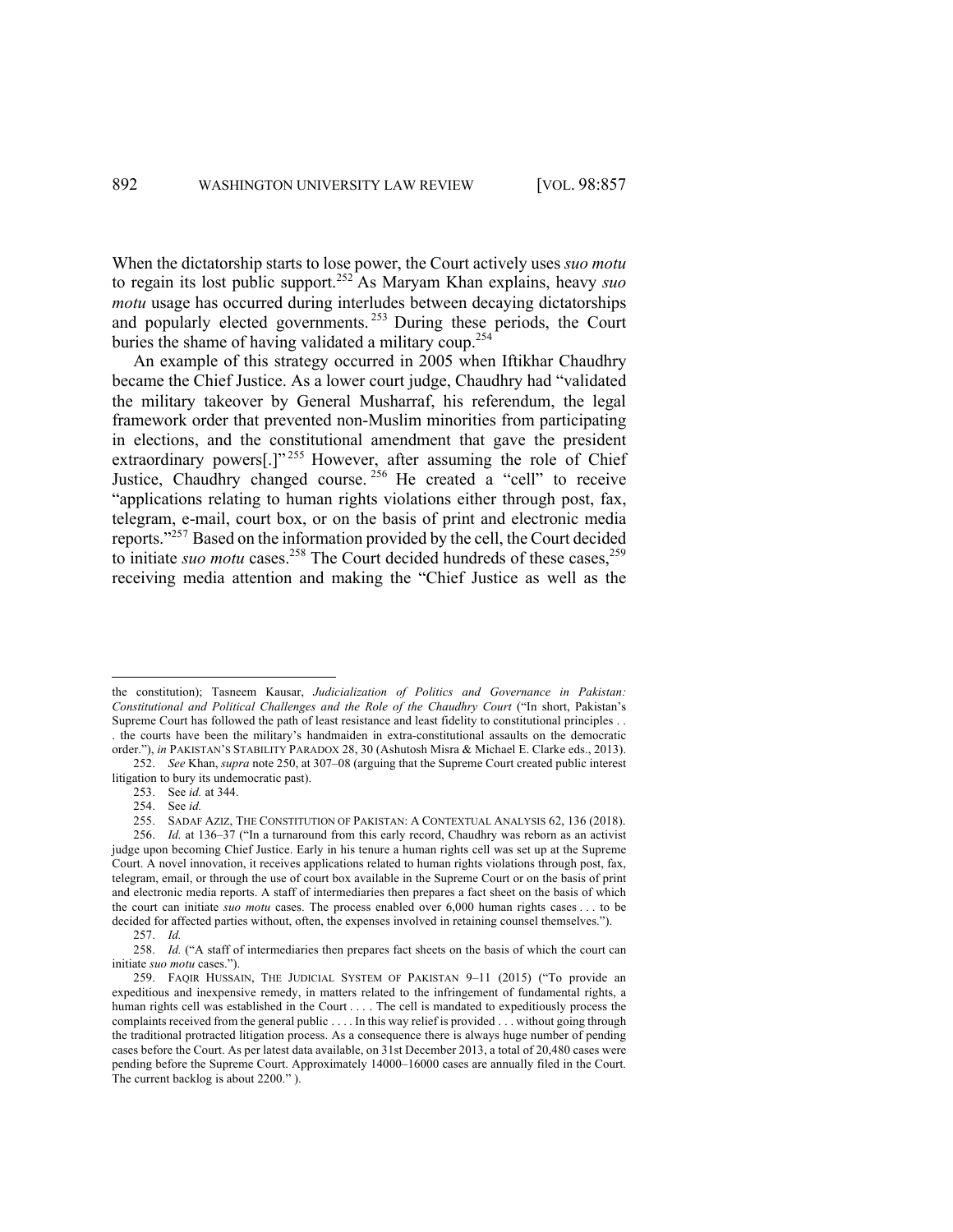institution of the Supreme Court increasingly popular amongst a broad swathe of Pakistani society."<sup>260</sup>

In 2007, when General Musharraf suspended Justice Chaudhry, a massive number of people took to the streets.  $^{261}$  Inspired by this support, the Supreme Court ordered a dramatic restoration, declaring General Musharraf's acts illegal and affirming that Chaudhry was the rightful Chief Justice.<sup>262</sup>

Here is a more granular example of active virtues in Pakistan. Household oil stoves routinely exploded, injuring or killing women as they cooked for their families. <sup>263</sup> In most cases, the explosions resulted from a manufacturing defect.<sup>264</sup> Inspired by press reports of this problem, Justice Munir Khan of the Lahore High Court initiated a *suo motu* action against manufacturers.<sup>265</sup> He justified the action on the ground that "the whole episode . . . had remained unobserved, unchecked and uncontrolled by the authorities concerned."266

The Court remade the law in this area. It established comprehensive procedures to be followed by police and doctors in cases of stove explosions; ordered the government to force manufacturers to register and guarantee the "fitness and quality" of the stoves; required public hospitals to provide free aid to victims of stove explosions; and forced the government to pay for the funeral and burial expenses of victims killed by explosions because "families cooking food on oil stoves do not have cash

<sup>260.</sup> *Id.* The cases decided by the Court were popular and, legally speaking, uncontroversial. "[T]he Supreme Court frequently targeted situations in which the local political elites were implicated. These included the recovery of kidnap victims in which politicians had been involved. Additionally, cases of police brutality, as well as of violence against women, were taken up." *Id; see also* Khan, *supra* note 250, at 323–24 ("With Musharraf's eye turned away . . . the time was ripe for the court to try to restore its legitimacy and regenerate public confidence in its capacity to deliver justice to the common man. . . . The Supreme Court specially mobilized its *suo motu* power to take cognizance of newsworthy human rights abuses."); Siddique, *supra* note 249, at 189 (describing the Court's use of *suo motu* and efforts to "ensure that its interventions were widely publicized and celebrated" as a strategy to grow judicial power); Qazi, *supra* note 167, at 308 ("Justice Chaudhry highlighted issues which resonated with the public; he also avoided issues which may have attracted widespread disapproval"); *id.* at 311– 12 (suggesting that Chaudry's use of *suo motu* grew the Court's legitimacy).

<sup>261.</sup> *See* Tom Ginsburg, *The Politics of Courts in Democratization: Four Junctures in Asia*  ("Justice Chaudhry responded by resisting the attack and framing it as directed against the judiciary as a whole. The attack prompted broad demonstrations from the bar, which took to the streets to protest the decision and was joined by broad coalition of supporters . . . . The legal complex was mobilized. The legal controversy ended in the courts, and featured the remarkable spectacle of the Supreme Court reinstating Chaudhry on the grounds that his dismissal violated the law." (internal citation omitted)), *in* CONSEQUENTIAL COURTS, *supra* note 68, at 45, 61.

<sup>262.</sup> *See id.*

<sup>263.</sup> *See* MANSOOR HASSAN KHAN, PUBLIC INTEREST LITIGATION: GROWTH OF THE CONCEPT AND ITS MEANING IN PAKISTAN 72 (1993).

<sup>264.</sup> *See id.*

<sup>265.</sup> *See id.*

<sup>266.</sup> *Id.*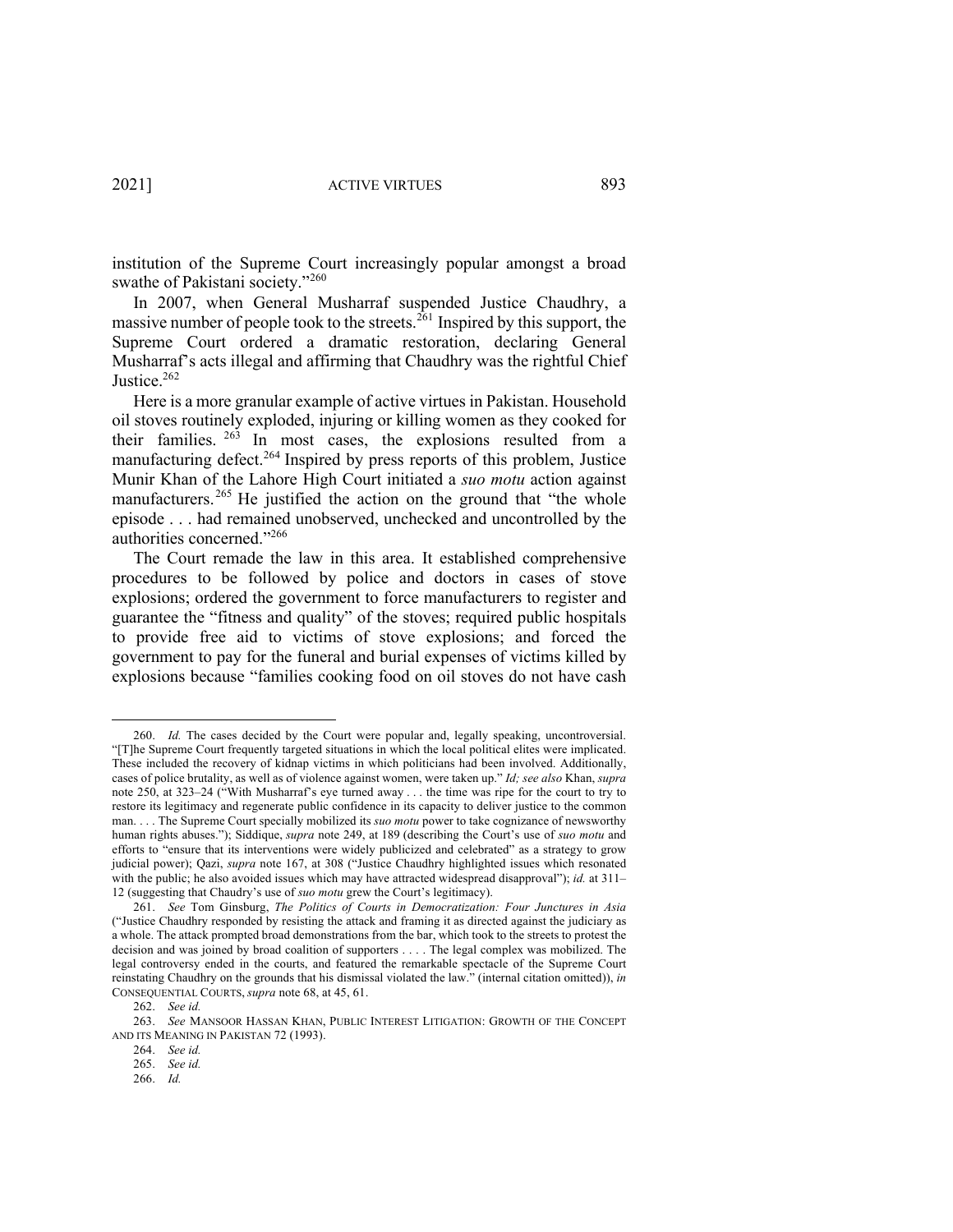ready to meet the compulsory expenses of sudden demise."<sup>267</sup> Finally, to encourage lawsuits against stove manufacturers, the Court encouraged the government to eliminate filing fees. 268

The Court justified its decision as follows: when authorities "do not discharge their obligations toward citizens or if they are not prepared to realize their duties towards the Nation then the High Court must come to the rescue of the citizens by assuming *suo motu* jurisdiction."269

*Suo motu* fits in the bottom box of our typology. Pakistani courts initiate cases.

#### *4. India's Epistolary Jurisdiction*

The Supreme Court of India's epistolary jurisdiction fits in the bottom box of the typology. By eliminating all standing requirements and allowing plaintiffs to approach the Court through letters, postcards, and telegrams, the Court has empowered itself to initiate disputes. $270$ 

Like most common law jurisdictions, India long followed traditional principles of adjudication.<sup>271</sup> To sue, plaintiffs had to show that their rights had been violated and that they were directly affected by the challenged government action. <sup>272</sup> The case had to be ripe for judgment and brought within a reasonable time.<sup>273</sup>

These principles prevailed until the 1980s, when the Indian Supreme Court decided a series of important cases that practically eliminated standing requirements and procedural formalities.<sup>274</sup> The Court achieved this by reinterpreting Article 32 of the Indian Constitution, which states: "The right to move the Supreme Court by appropriate proceedings for the

273. *Id.* at 199.

<sup>267.</sup> *Id.* at 74.

<sup>268.</sup> *Id.* 

<sup>269.</sup> *Id.* The Court also wrote: "women in hundreds have died by stove bursts leaving behind thousands of orphan children, but the negligent and criminal action of the manufacturers of oil stoves enjoys immunity because of inaction on the part of authorities." *Id.* 

<sup>270.</sup> *See generally* Shyam Divan, *Public Interest Litigation*, *in* THE OXFORD HANDBOOK OF THE INDIAN CONSTITUTION 662 (Sujit Choudhry, Madhav Khosla & Pratap Bhanu Mehta eds., 2016).

<sup>271.</sup> S.P. Sathe, *Judicial Activism: The Indian Experience*, 6 WASH. U.J.L. & POL'Y 29, 63 (2001) (describing the transformation of India's judicial process from private law adjudication to public interest litigation).

<sup>272.</sup> S.P. SATHE, JUDICIAL ACTIVISM IN INDIA: TRANSGRESSING BORDERS AND ENFORCING LIMITS 197 (2003) (explaining that, under English influence, India followed traditional rules of private law adjudication).

<sup>274.</sup> Manoj Mate, *The Rise of Judicial Governance in the Supreme Court of India*, 33 B.U. INT'L L.J. 169, 178 (2015) ("In 1981, a seven-judge constitutional bench of the Court, in *S.P. Gupta v. Union of India* (the '*Judges' case*') formally incorporated the liberalization of standing for PIL claims into law."); *see also* Shylashri Shankar, *The Embedded Negotiators: India's Higher Judiciary and Socioeconomic Rights* ("In *S.P. Gupta v. Union of India*, the court relaxed the rules of *locus standi* and opened the doors of the Court to public spirited persons . . . ."), *in* CONSTITUTIONALISM OF THE GLOBAL SOUTH 95, 97 (Daniel Bonilla Maldonado ed., 2013).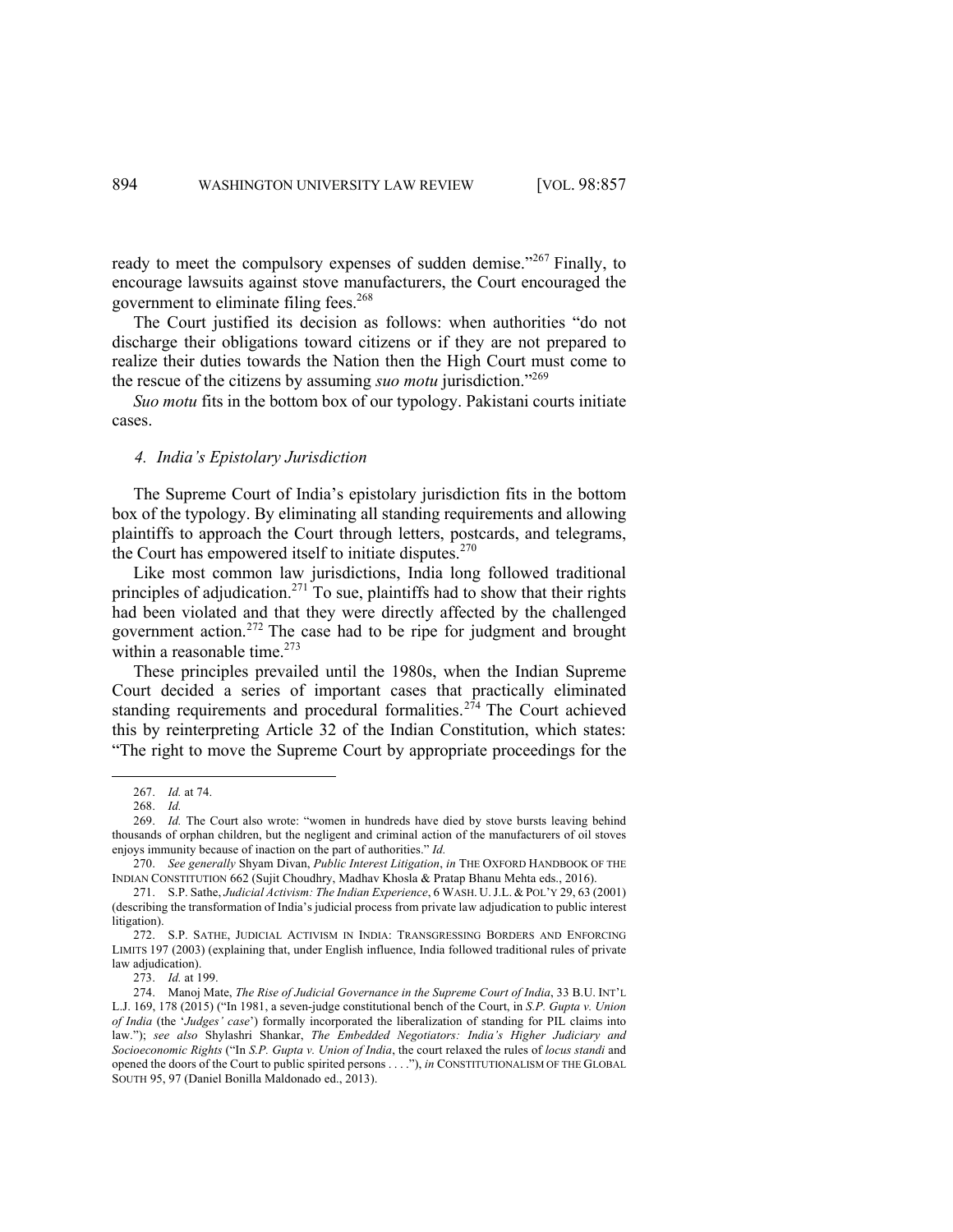enforcement of the rights  $\dots$  is guaranteed."<sup>275</sup> The new interpretation made access to the Court simple and almost cost-free.<sup>276</sup> In the Court's words:

[W]here a legal wrong or a legal injury is caused to a person or to a determinate class of persons . . . and such person or determinate class of persons is by reason of poverty, helplessness or disability or socially or economically disadvantaged position, unable to approach the Court for relief, any member of the public can maintain an application for appropriate direction.<sup>277</sup>

The last phrase is the key. Any person can approach the Court and request its protection for the poor or other disadvantaged groups.<sup>278</sup> These reforms opened the Court's doors to millions of plaintiffs.

The standing revolution allowed people to petition the Court on others' behalves. However, the Justices thought it unfair for a person acting *pro bono publico* to incur the expenses of paying a lawyer to prepare a formal petition.<sup>279</sup> Thus, the Justices simplified matters further. A public-spirited plaintiff could simply write a letter to the Court, which could convert it into a public interest case.<sup>280</sup> When the Court converts a letter into a case, it exercises its epistolary jurisdiction.

<sup>275.</sup> India Const. art. 32, cl. 1.

<sup>276.</sup> In addition to relaxing standing, the Court restricted waivers of rights that could impede litigation: "A large majority of our people are economically poor, educationally backward and politically not yet conscious of their rights. Individually or even collectively, they cannot be pitted against the State organizations and institutions, nor can they meet them on equal terms." Nath v. Comm'r of Income Tax, (1959) 1 SCR Supl. 528 (1958) (India). The Court transformed statutes of limitation into loose standards: "The principle of laches is based on a sound policy of protecting public interests. Where, however, not entertaining a petition caused greater harm to public interest than the harm caused by entertaining it, it must be entertained." Jalmi v. The Speaker, (1993) 2 SCR 820 (India). Finally, it eliminated strict pleading doctrines. "The Court [will] not stand on the formality of the petitioner's having asked for a specific remedy. If the petitioner establishes the case of violation of his right, the court would issue an appropriate remedy irrespective of what remedy has been prayed for." Basappa v. Nagappa, (1955) 1 SCR 250 (1954) (India).

<sup>277.</sup> Gupta v. President of India, (1982) 2 SCR 365 (1981) (India).

<sup>278.</sup> As Justice Bhagwati said in People's Union for Democratic Rights v. Union of India, (1983) 1 SCR 456, 466 (1982):

<sup>[</sup>P]ublic interest litigation . . . is a totally different kind of litigation from the ordinary traditional litigation . . . . Public interest litigation is brought before the court not for the purpose of enforcing the right of one individual against another as happens in the case of ordinary litigation, but it is intended to promote and vindicate public interest which demands that violations of constitutional or legal rights of large numbers of people who are poor, ignorant or in a socially or economically disadvantaged position should not go unnoticed and unredressed. That would be destructive of the Rule of Law . . . .

<sup>279.</sup> SATHE, *supra* note 272, at 205.

<sup>280.</sup> Jamie Cassels, *Judicial Activism and Public Interest Litigation in India: Attempting the Impossible?*, 37 AM J. COMPAR. L. 495, 499–500 (1989) ("There are reports of actions begun by postcard, and even one judge converting a letter to the editor in a newspaper into a PIL [public interest litigation] writ. Judges have been known to invite and encourage public interest actions."); Marc Galanter & Jayanth K. Krishnan, *"Bread for the Poor": Access to Justice and the Rights of the Needy*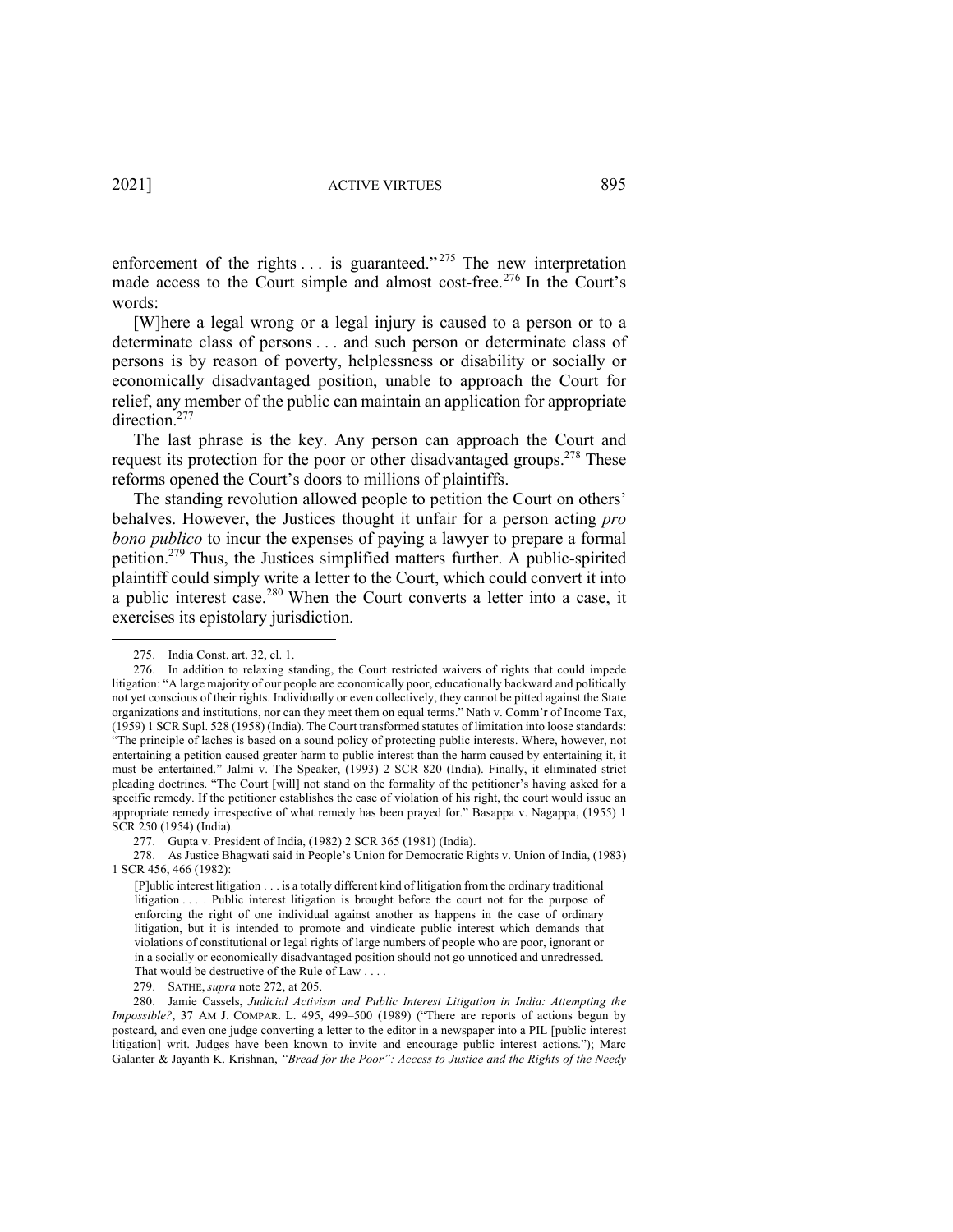The first letters were addressed to individual judges who could convert them into formal petitions. <sup>281</sup> In *Sunil Batra v. Delhi Administration*, a prison inmate wrote a letter to a Justice calling his attention to the torture of  $\overline{a}$  a fellow inmate by authorities.<sup>282</sup> The Court converted the letter into a public interest case that contributed to the judicial discourse on prisoners' rights.<sup>283</sup> Another case, *Hussainara Khatoon v Bihar*, started with a letter denouncing long pretrial detentions.<sup>284</sup> The Court gathered information about a large number of people who suffered from such detentions and ruled that the legal process must proceed faster. 285

Between January 1987 and March 1988, the Court received around 23,000 letters.<sup>286</sup> The Court created a special office to review and filter them.<sup>287</sup> This office culls through the letters, passing some to the Chief Justice for review. <sup>288</sup> Sometimes the Court asks public interest lawyers to act as *amicus curiae* and convert a letter into a regular petition. 289

For our purposes, the main point should be clear. The Court's epistolary jurisdiction allows it to initiate cases. An enormous number of disputes, many of which are not pending (and unless the Justices select them never will pend) in any court, are submitted, and the Justices convert some into cases. Through this process the Court has set landmark precedents on prison

*in India*, 55 HASTINGS L.J. 789, 795 (2004) ("These included relaxation of requirements of standing, appointment of investigative commissions, appointment of lawyers as representatives of client groups, and a so-called 'epistolary jurisdiction' in which judges took the initiative to respond proactively to grievances brought to their attention to third parties, letters, or newspaper accounts."); Upendra Baxi, *Taking Suffering Seriously: Social Action Litigation in the Supreme Court of India*, *in* THE ROLE OF THE JUDICIARY IN PLURAL SOCIETIES 39 (Neelan Tiruchelvam & Radhika Coomaraswamy eds., 1987) (describing litigation that has "arisen out of letters written by individuals to Justice P.N. Bhagwati . . . . The letters usually rely on newspaper and periodical investigative reportage. More often than not, the Justice brings them on the board of the Court, converting this letters into writ petition. Justice Bhagwati has gone so far as to invite members of the public and especially public spirited citizens to bring to his notice violations of basic human rights, as embodied in the Constitution, for suitable judicial action.").

<sup>281.</sup> P.N. Bhagwati, *Judicial Activism and Public Interest Litigation*, 23 COLUM. J. TRANSNAT'L L. 561, 572 (1985) ("I may point out that this innovative use of judicial power began in a rather informal way. One or two justices of the Supreme Court started entertaining letters written by or on behalf of disadvantaged people. A few of these letters were treated as petitions and . . . relief was granted to a large number of persons belonging to the exploited sectors of the economy.").

<sup>282.</sup> Batra v. Delhi Admin., (1978) 2 SCR 557 (India); *see* Mate, *supra* note 274, at 178 n.28; SATHE, supra note 272, at 203.

<sup>283.</sup> Mate, *supra* note 274, at 178.

<sup>284.</sup> *Id.* at 180–81.

<sup>285.</sup> *Id.* at 181; *see also* MANJULA BATRA & UPENDRA BAXI, PROTECTION OF HUMAN RIGHTS IN CRIMINAL JUSTICE ADMINISTRATION: A STUDY OF THE RIGHTS OF ACCUSED IN INDIAN AND SOVIET LEGAL SYSTEMS 91 (1989).

<sup>286.</sup> *See* Cassels, *supra* note 280, at 508.

<sup>287.</sup> Menaka Guruswamy & Bipin Aspatwar, *Access to Justice in India: The Jurisprudence (and Self-Perception) of the Supreme Court*, *in* CONSTITUTIONALISM OF THE GLOBAL SOUTH,*supra* note 274, at 329, 352.

<sup>288.</sup> Cassels, *supra* note 280, at 508 ("The PIL cell cull through the letters, winnowing out frivolous and inappropriate matters and prepare files for the Chief Justice.").

<sup>289.</sup> SATHE, *supra* note 272, at 206.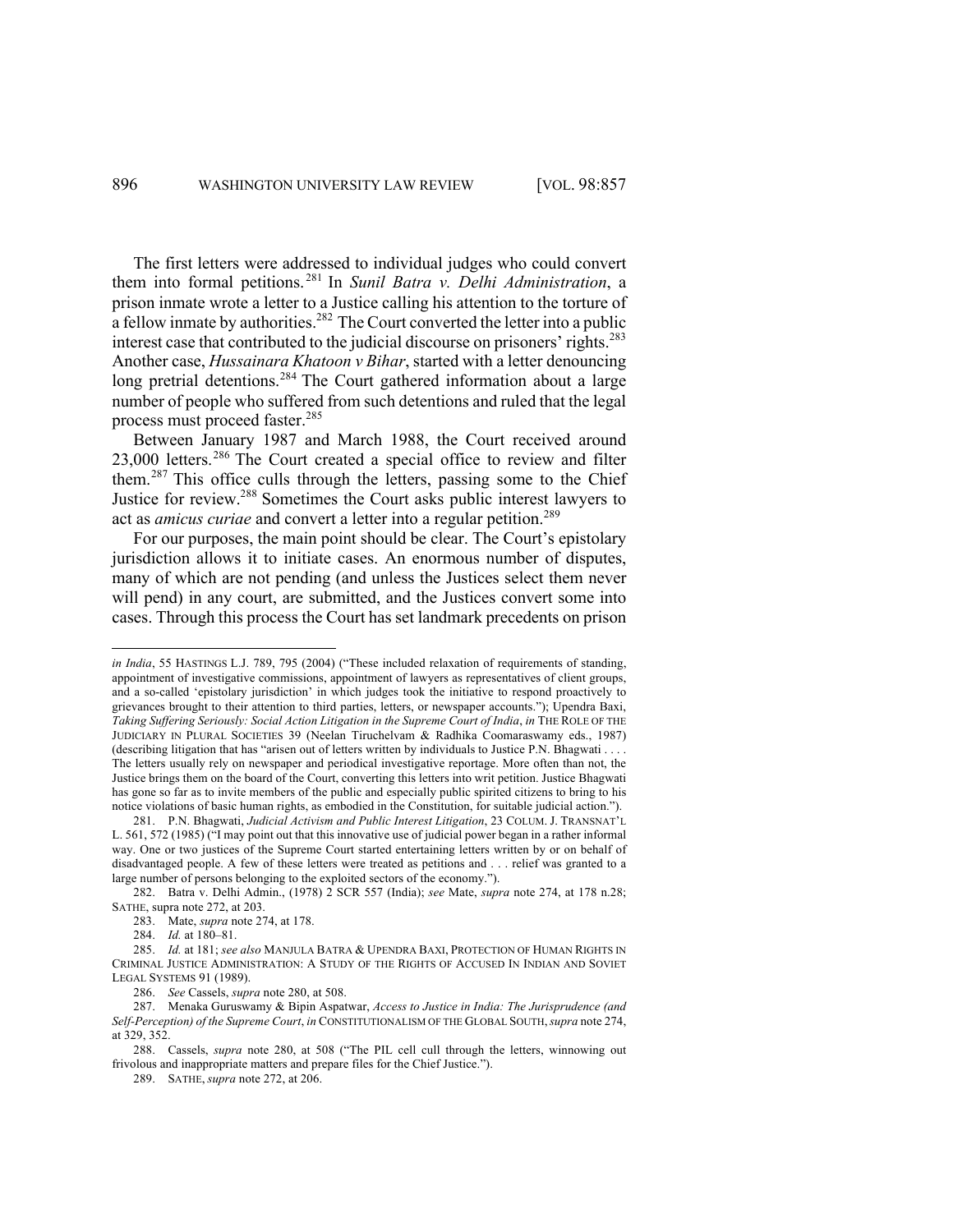conditions, due process, the right to counsel, pollution, industrial hazards, and the right to livelihood and human dignity. $^{290}$ 

The Court did not stop with accepting letters and converting them into formal petitions. Some Justices have requested letters. <sup>291</sup> These Justices did not just open the Court's doors; they invited specific cases to come in.<sup>292</sup>

Consider this example. In 1976, India enacted the Bonded Labor Act, abolishing bonded labor.<sup>293</sup> Enforcement was imperfect. In 1981, over two million laborers remained in bondage. <sup>294</sup> Vidhayak Sansad, an advocacy group, met with Justice P.N. Bhagwati of the Indian Supreme Court and told him about the struggle to enforce the Act.<sup>295</sup> Justice Bhagwati encouraged the advocates to send letters to the Supreme Court, which they did, one asking for the identification of bonded laborers and the other requesting their release. <sup>296</sup> Soon the Court received more letters from across the country.297 The Court converted the letters into formal petitions, and they resulted in one of the Court's most celebrated cases.<sup>298</sup> Reflecting on these changes, Justice Bhagwati wrote:

<sup>290.</sup> *See* Cassels, *supra* note 280, at 497.

<sup>291.</sup> ANUJ BHUWANIA, COURTING THE PEOPLE: PUBLIC INTEREST LITIGATION IN POST-EMERGENCY INDIA 35 (2017) ("A Judge of the Supreme Court asked a lawyer to ask me to ask the reporter to go to these areas, get affidavits from some of the victims . . . . The affidavits were got, compiled, sent and he entertained a writ. Eight months later some one came to me saying that the same judge had sent him . . . . to ask me to ask the correspondent to file such and such information in a letter through so and so . . . . A third time a civil rights activist asked that the same thing be done. He said that the same judge had asked him.").

<sup>292.</sup> *See* Carl Baar, *Social Action Litigation in India: The Operation and Limitations of the World's Most Active Judiciary*, 19 POL'Y STUD.J. 140, 142 (1990) ("The earliest epistles were addressed to individual members of the Supreme Court, and reports abound of individual judges soliciting petitions . . . ."); *see also* S.K. AGRAWALA, PUBLIC INTEREST LITIGATION IN INDIA: A CRITIQUE 16–17 (1985) ("Some judges have been strong protagonists of PIL on the Bench and outside it. In fact they have also been mentioned as soliciting such petitions. The letters were, therefore, directly addressed to them . . . . A well-known journalist . . . remarked, 'the point that the opponents of the case were making was that the litigants were choosing a judge. As it turns out, some judges were choosing their litigants.'").

<sup>293.</sup> *See* GYAN PRAKASH, BONDED HISTORIES: GENEALOGIES OF SERVITUDE IN COLONIAL INDIA xi (2003).

<sup>294.</sup> Monika Sangeeta Ahuja, Public Interest Litigation in India: A Socio-Legal Study 180 (Aug. 1995) (Unpublished Ph.D. Dissertation, London School of Economics & Political Science) (on file with the London School of Economics), *available at* http://etheses.lse.ac.uk/1417/1/U084680.pdf [https://per ma.cc/JTS2-CHJD] .

<sup>295.</sup> *Id.* at 182 ("Unable to mobilise adequately the administration and labourers . . . visited Justice Bhagwati, then a sitting judge of the Supreme Court, in May 1983.").

<sup>296.</sup> *Id.* at 182–83 ("After meeting with Justice Bhagwati again, two letters were sent to the Court on his advice - one asking for the identification of bonded labourers and the other for their release."). 297. *Id.* at 184.

<sup>298.</sup> Morcha vs. Union of India, (1984) 2 SCR 67 (1983) (India). The Supreme Court's decisions on bonded labor are credited with helping to implement the will of Parliament in the Bonded Labor Act of 1976. *See* Ahuja, supra note 294, at 187 ("It is certainly true that without the courts, the 1976 Act would not have been implemented at all, nor would its provisions have become known."). The Court's judgments added "to the growing force of national opinion against bonded workers." *Id.* at 189. After the Court's intervention many bonded laborers were released. *See id.* at 186.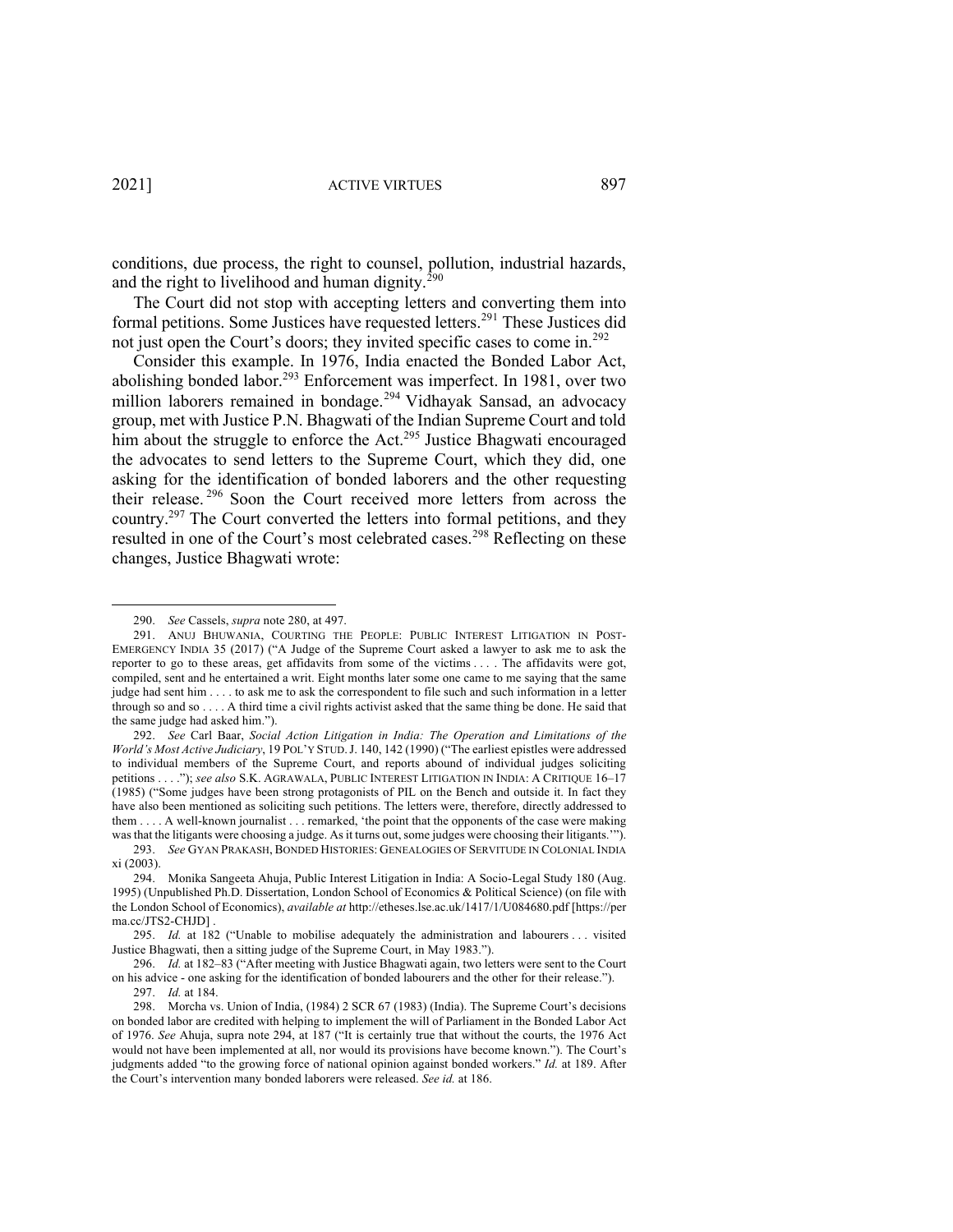[P]rocedures is just a handmaiden of justice and the cause of justice can never be allowed to be thwarted by any procedural technicalities. . . . Today, a vast revolution is taking place in the judicial process; the theatre of the law is fast changing and the problems of the poor are coming to the forefront. The Court has to innovate new methods and devise new strategies for the purpose of providing access to justice to large masses of people who are denied their basic human rights and to whom freedom and liberty have no meaning.<sup>299</sup>

What explains the Court's development and use of epistolary jurisdiction? According to scholars, the answer is a combination of justices' policy preferences and a "desire to rehabilitate and bolster the institutional legitimacy" of the Court.<sup>300</sup>

#### *B. Synthesis: Attraction and Strategy*

From 19th century America to India today, courts worldwide engage in striking, strategic behavior. Some of this behavior appears to reflect active virtues. The examples supported that claim with details. Here we offer generalizations.

Perfection need not be the enemy of the good. The perfect case for exercising active virtues fully aligns law and politics. It presents an opportunity to make a unanimous, salient, popular, and legalistic decision. In reality, perfection is elusive. A case might present some but not all of these opportunities, as the examples demonstrate. In Mexico, freeing the indigenous women supported due process rights and generated support for the court among politicians, interest groups, and the public. But it must have embarrassed the police. Improving oil stoves must have been popular among consumers, but not stove manufacturers. Our theory does not require perfection. If a court attracts a reasonably unifying case with some expectation that its legitimacy score will grow, it has exercised active virtues.

<sup>299.</sup> BHUWANIA, *supra* note 291, at 30 (emphasis omitted).

<sup>300.</sup> Manoj Mate, *Public Interest Litigation and the Transformation of the Supreme Court of India*, *in* CONSEQUENTIAL COURTS, *supra* note 68, at 262, 264; *see also* BHUWANIA, *supra* note 291, at 25 ("The axiomatic explanation for the rise of PIL has been that it was an attempt by the post-Emergency Supreme Court to restore its image in the public eye . . . ."); Upendra Baxi, *Taking Suffering Seriously: Social Action Litigation in the Supreme Court of India*, 1985 THIRD WORLD LEGAL STUD. 107, 113 ("Judicial populism" in India was partly "an attempt to refurbish the image of the Court tarnished by a few emergency decisions and also an attempt to seek new, historical bases of legitimation of judicial power."); Divan, *supra* note 270, at 678 ("Indian courts have set apart judicial resources to foster PIL to a point where this jurisdiction defines public perception of the higher judiciary. . . . Their decisions generally add to the prestige of the judiciary. . . .").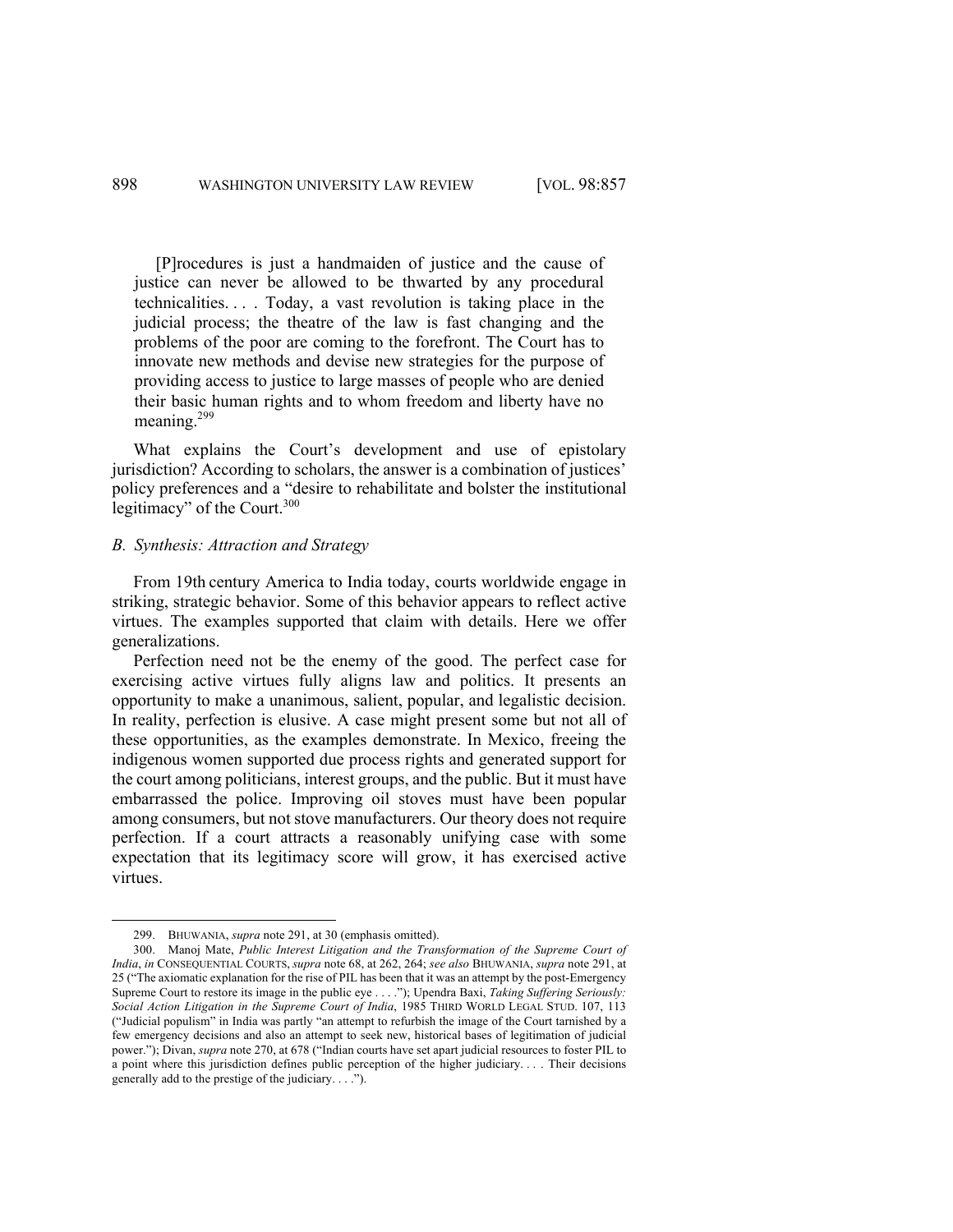2021] ACTIVE VIRTUES 899

Imperfection requires courts to balance. In contemplating a case, judges must decide whether the legitimacy gains from one corner will more than offset the losses from another. Sometimes courts will make mistakes. This is true with active virtues and its twin, passive virtues. Consider Bickel's tools for passive virtues: justiciability doctrines like standing and ripeness. The Supreme Court uses these tools *after* it grants certiorari, and that suggests a mistake. If the Court had foreseen the difficulties in the case, it would have denied certiorari. 301

Mistakes in active and passive virtues might sometimes connect. Active virtues cause courts to take cases that appear unifying. Passive virtues offer a lifeline for the subset of those cases that turn out to be divisive. If this is right, then the passive virtues we have observed are relics of the active virtues we have missed.

Whether the virtues are active or passive, judges should make fewer mistakes as their information improves. Think again of India. Private actors, divorced from pending litigation, can scratch a plea on a postcard and mail it to the Supreme Court. A similar system operates in Pakistan and to a lesser extent Mexico. These mechanisms do more than empower courts to initiate cases. They feed information to courts so they know which cases to initiate. Thousands of notes on exploding stoves or bonded labor tell judges that thousands of people suffer from a common problem and seek redress.<sup>302</sup> For courts seeking politically favorable cases, this is helpful input.

As discussed, courts can exercise active virtues through filtration, elevation, and initiation. The mechanism courts choose presumably relates to barriers to litigation. The easier it is to sue—loose standing and other justiciability rules, low filing fees, active legal cultures—the more courts can rely on filtration. Many cases arrive at their doorsteps, and they can pick the unifying ones. Conversely, the harder it is to sue, the more judges must rely on the other tools.

Another factor must affect the choice between filtration, elevation, and initiation: settlement. If parties settle, then courts cannot resolve their dispute.<sup>303</sup> Broad standing rules open the door to court, but they do not help if litigants never enter. Failure to appeal presents a similar problem for

<sup>301.</sup> This assumes denying certiorari is an option. When jurisdiction is mandatory, the Court cannot exercise this option.

<sup>302.</sup> *Cf.* Tom S. Clark & Jeffrey K. Staton, *An Informational Model of Constitutional Jurisdiction*, 77 J. POL. 589 (2015) (arguing that resolving many low-stakes cases provides courts with information necessary for formulating appropriate rules).

<sup>303.</sup> *See* Owen M. Fiss, Comment, *Against Settlement*, 93 YALE L.J. 1073, 1085 (1984) (arguing that the settlement decision fails to account for the benefits to third parties of precedents); William M. Landes & Richard A Posner, *Adjudication as a Private Good*, 8 J. LEGAL STUD. 235 (1979) (suggesting that precedents can be a public good); Steven Shavell, *The Level of Litigation: Private Versus Social Optimality of Suit and of Settlement*, 19 INT'L REV. L. & ECON. 99, 111 (1999) (recognizing that precedent has social value).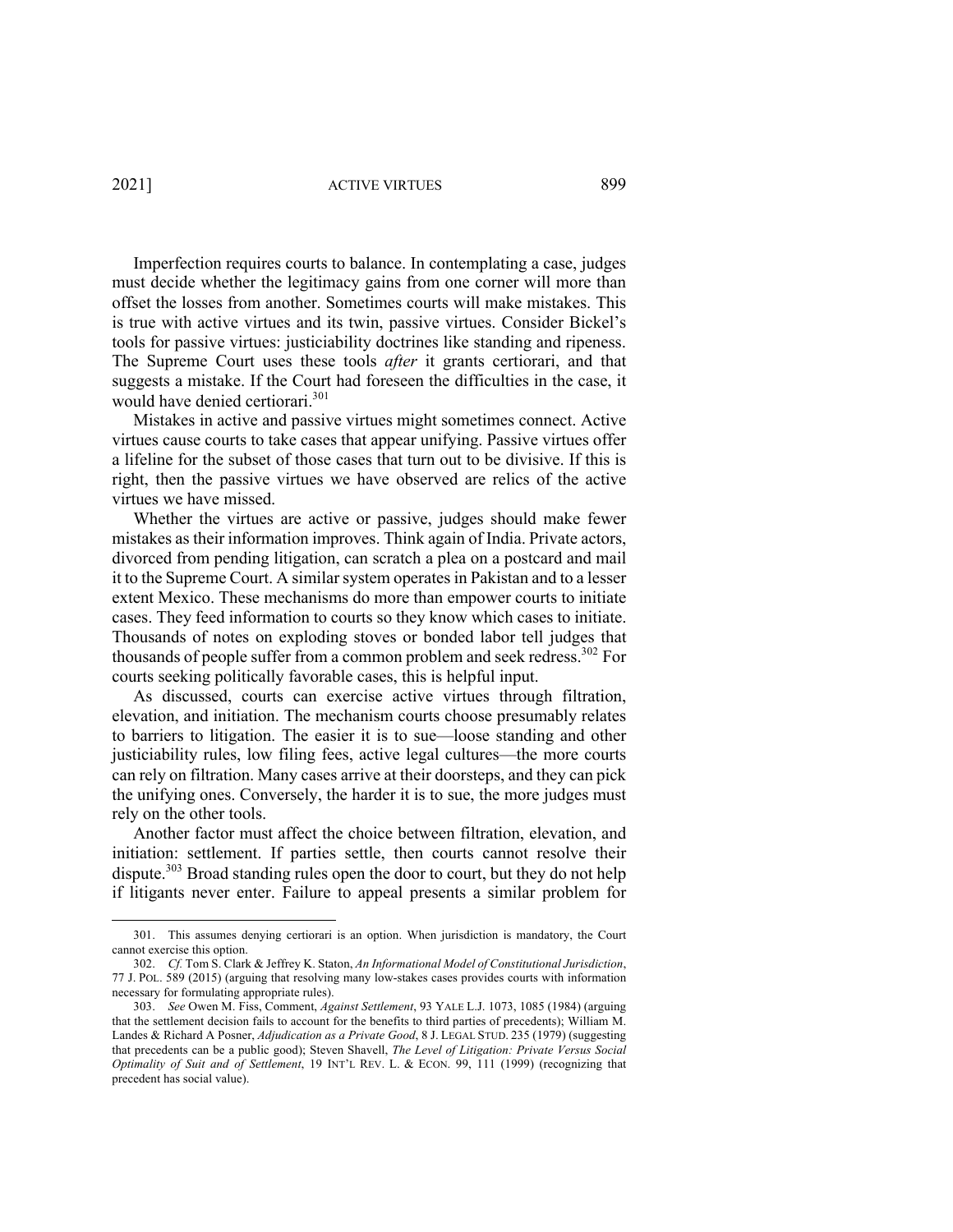appellate courts. If litigation is structured in a way that unity cases do not move upward, then appellate judges lack the main ingredient of our recipe. $304$  To exercise active virtues, courts in these circumstances must preserve disputes. This may help explain why Colombia's Constitutional Court can take a case even if no party has appealed. More generally, it may explain why some courts combine filtration, elevation, and initiation.

A final factor must affect the choice between filtration, elevation, and initiation: legal culture. Judges in India and Pakistan attract cases in ways anathema to American legal norms. Perhaps the U.S. Supreme Court could, without loss of legitimacy, openly elevate cases in the 1800s, but it is nearly impossible to imagine the Court doing that now. In today's United States, the norm of judicial modesty (or professed modesty) favors avoidance over attraction and, to the extent attraction occurs, filtration over elevation<sup>305</sup> or initiation.<sup>306</sup> This observation enriches our analysis. Earlier we wrote that the ideal unity case is unanimous, popular with the public, favorable to government actors, publicized effectively, and written and resolved legalistically. That last criterion should be understood to capture culture. A court will score poorly on that criterion if it violates the local legal culture.<sup>307</sup>

Our examples involve courts that one might characterize as developing, not established. Even our discussion of the U.S. Supreme Court fits this picture. Surely, the power of the Court was not unshakeable in Justice Story's era. This makes sense. Courts use active virtues to build legitimacy, which developing courts in particular need. However, we do not think active virtues are confined to developing courts. Justices on the U.S. Supreme Court still worry about legitimacy today. Justice O'Connor expressed this worry in *Casey*308; Justices Breyer and Stevens expressed it in *Bush v.* 

<sup>304.</sup> *Cf.* George L. Priest & Benjamin Klein, *The Selection of Disputes for Litigation*, 13 J. LEGAL STUD. 1 (1984) (arguing that the incentives of litigants filter easy cases out of the appellate process); Frederick Schauer, *Judging in a Corner of the Law*, 61 S. CAL. L. REV. 1717 (1988) (suggesting that cases that reach courts are a skewed sample of disputes).

<sup>305.</sup> Although rarely used, the U.S. Supreme Court has the power to elevate by using a procedure called certiorari before judgment. *See generally* James Lindgren & William P. Marshall*, The Supreme Court's Extraordinary Power to Grant Certiorari Before Judgment in the Court of Appeals*, 1986 SUP. CT. REV. 259, 262–63.

<sup>306.</sup> Unlike lawyers, non-lawyers probably do not know or care about the American tradition of judicial modesty. *Cf.* David Fontana & Donald Braman, *Judicial Backlash or Just Backlash? Evidence from a National Experiment*, 112 COLUM. L. REV. 731, 758 (2012) (presenting evidence that people's perceptions of the Supreme Court depend on the fit between their policy preferences and the Court's decisions).

<sup>307.</sup> *See* Robert Post & Reva Siegel, *Popular Constitutionalism, Departamentalism, and Judicial Supremacy*, 92 CAL. L. REV. 1027, 1042 (2004) (explaining that the legitimacy of judicial review depends on the constitutional culture of non-judicial actors). For an overview of cultures of legality, see CULTURES OF LEGALITY: JUDICIALIZATION AND POLITICAL ACTIVISM IN LATIN AMERICA (Javier Couso, Alexandra Huneeus & Rachel Sieder eds., 2010).

<sup>308.</sup> *See supra* Section I.B.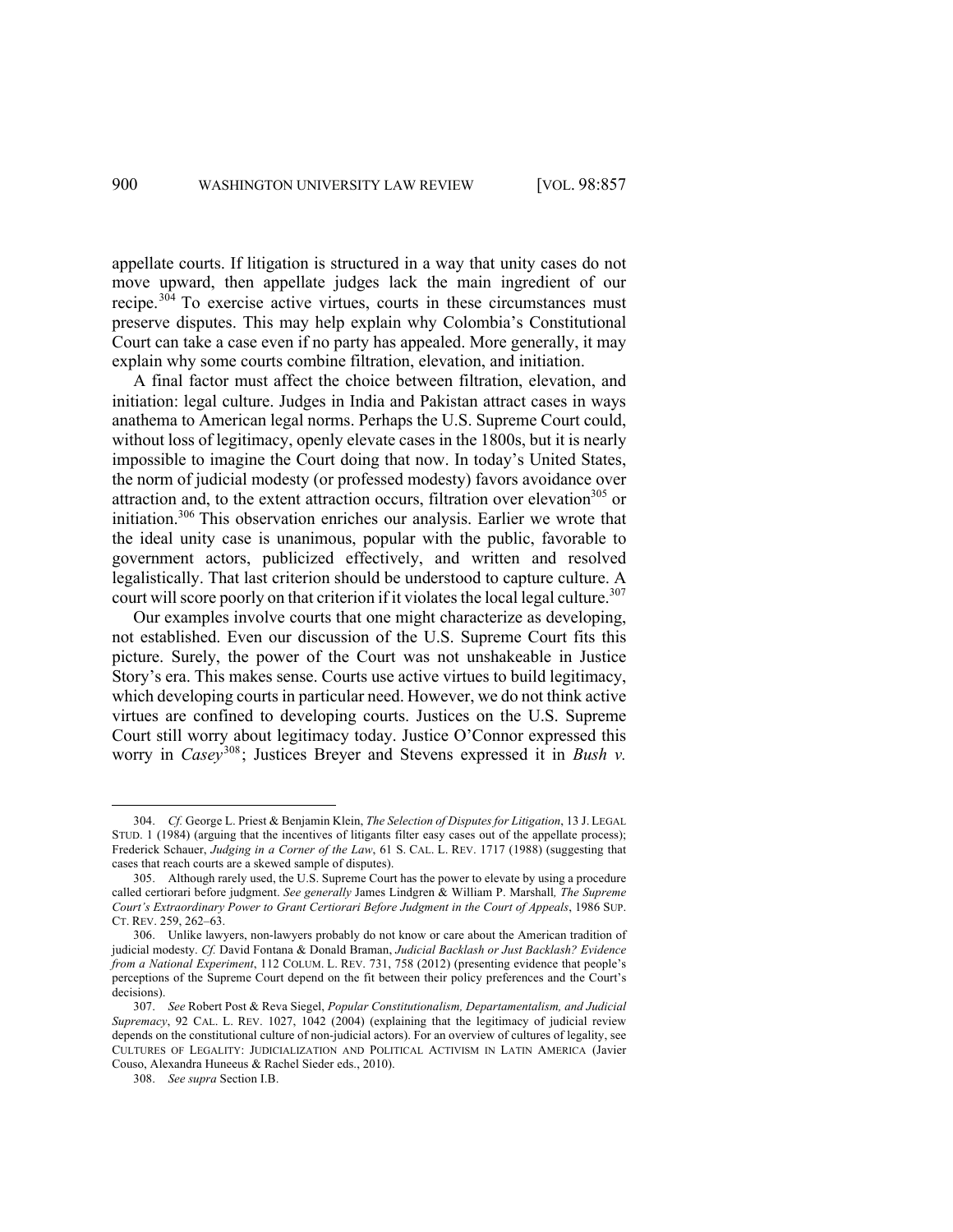2021] ACTIVE VIRTUES 901

Gore<sup>309</sup>; and by many accounts Chief Justice Roberts expressed it by upholding the Affordable Care Act in *National Federation of Independent Business v. Sebelius.*<sup>310</sup> After the controversy over Justice Kavanaugh's nomination, some observers predict that the Supreme Court will "lower the temperature" by focusing on low-profile cases instead of "fiery social issues."<sup>311</sup> Even powerful courts seem to worry about maintaining their stature. Thus, even powerful courts might practice active virtues.

Today's Supreme Court seems especially well-positioned to exercise active virtues. Not only does the Court get thousands of appeals from which to select, it has a small docket. The Court decides only about eighty cases per year, half as many as it decided in the 1980s.<sup>312</sup> Perhaps this is part of the problem; the Court focuses on a few, divisive cases. The Justices have the capacity to decide many more cases, and perhaps they should. They could grow the Court's docket with unity cases.

One final observation is in order. Case filtration, elevation, and initiation might reflect a conscious institutional decision. Designers might expressly permit courts to engender cases. In this respect, there is an interesting difference between the passive and active virtues. To avoid a case, courts usually do not need an explicit power. Instead, they can just invoke general

<sup>309.</sup> *See supra* Section I.A.

<sup>310.</sup> Nat'l Fed'n of Indep. Bus. v. Sebelius, 567 U.S. 519 (2012). On Roberts's worries about legitimacy, see, for example, Jeffrey Rosen, *Big Chief*, THE NEW REPUBLIC (July 12, 2012), https://newr epublic.com/article/104898/john-roberts-supreme-court-aca [https://perma.cc/SQ6D-8D7F] ("Roberts set aside his ideological preference to protect the Court from a decision along party lines that would have imperiled its legitimacy.").

<sup>311.</sup> Adam Liptak, *A Quiet Docket May Be Just the Right Medicine for the Supreme Court*, N.Y. TIMES (Sept. 30, 2018), https://www.nytimes.com/2018/09/30/us/politics/supreme-court-new-term.htm l [https://perma.cc/SNL4-TZC4]; *see also* Grove, *supra* note 4, at 2242, 2253–54, 2269–76 (discussing the legitimacy challenges facing today's Supreme Court); Mark Sherman, *Supreme Court's Low-Profile Approach to Be Tested*, ASSOCIATED PRESS (Dec. 29, 2018), https://apnews.com/a1e2459a374e4bae9e5 4b404d5e7f0a3 [https://perma.cc/SV5G-KYUC] ("The Supreme Court began its term with the tumultuous confirmation of Justice Brett Kavanaugh, followed by a studied avoidance of drama on the high court bench—especially anything that would divide the five conservatives and four liberals."); Melissa Quinn, *Cautious After Kavanaugh Furor, Supreme Court Braces for Controversy*, WASH. EXAM'R (Dec. 13, 2018, 10:32 AM), https://www.washingtonexaminer.com/policy/courts/cautious-afte r-brett-kavanaugh-furor-supreme-court-braces-for-controversy [https://perma.cc/7PMA-K95A] ("[T]he court, after the bruising battle over Justice Brett Kavanaugh's confirmation, has spurned cases that touch on hot-button issues . . . ."); Pete Williams, *New Justice on the Bench: Kavanaugh's First Supreme Court Cases*, NBC NEWS (Oct. 8, 2018, 11:11 AM), https://www.nbcnews.com/politics/supreme-court/ new-justice-bench-kavanaugh-s-first-supreme-court-cases-n917811 [https://perma.cc/H4XK-EU92] ("[T]he justices undoubtedly worry that the sharply partisan confirmation fight could undercut the Supreme Court's reputation . . . . Chief Justice John Roberts may urge the court's other members to avoid taking up highly controversial cases this term, hoping to allow the climate to cool."); *Panel 1: Abortion and Gay Rights*, 35 GA. ST. U. L. REV. 871, 896 (2019) (predicting that the Supreme Court will not, after Kavanaugh's confirmation, decide cases that appear to "hurt the interests of women").

<sup>312.</sup> *See* Oliver Roeder, *The Supreme Court's Caseload Is on Track to Be the Lightest in 70 Years*, FIVETHIRTYEIGHT (May 17, 2016, 9:00 AM), https://fivethirtyeight.com/features/the-supreme-c ourtscaseload-is-on-track-to-be-the-lightest-in-70-years/ [https://perma.cc/Y7DS-ST7P].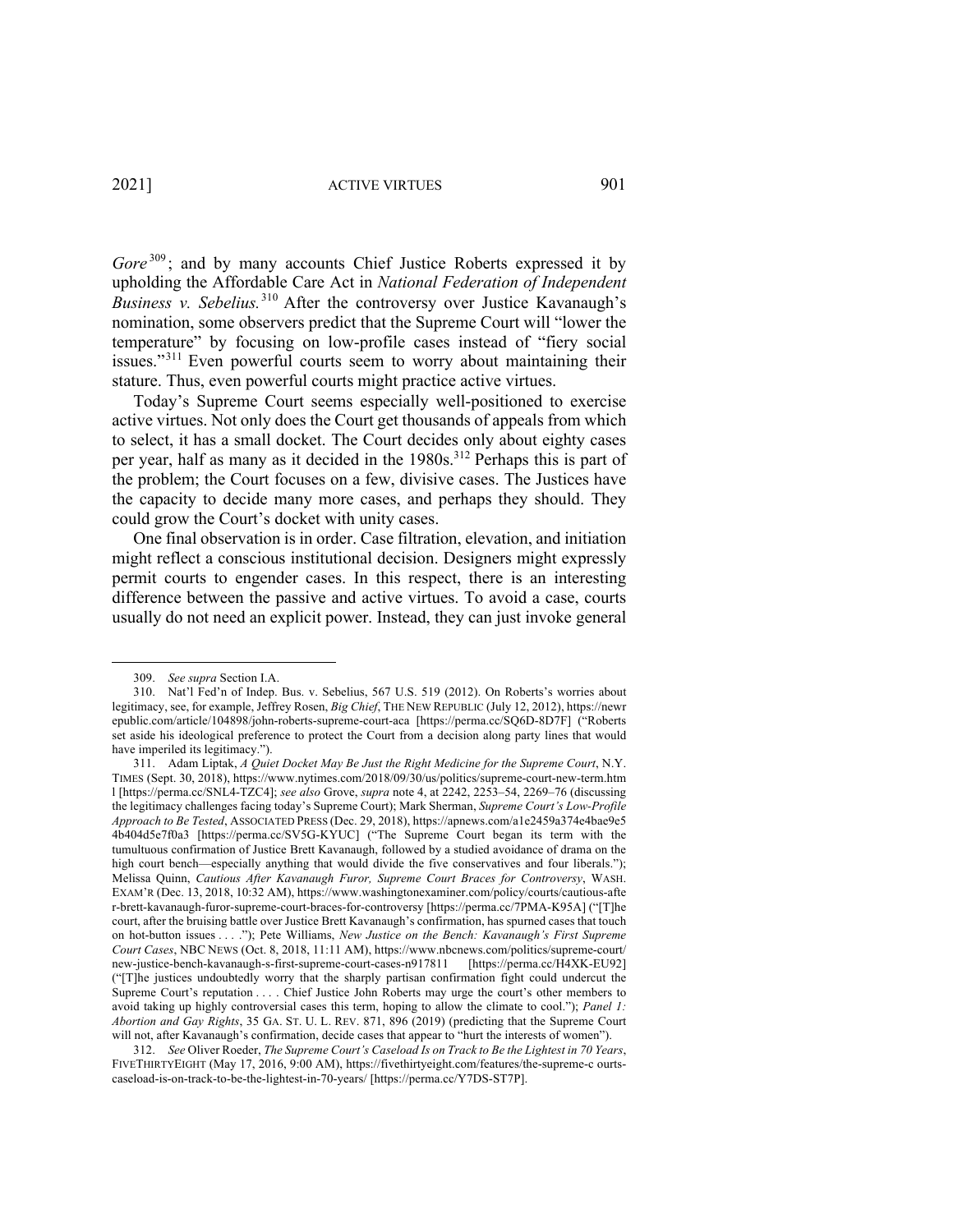procedural rules, or they can just engage in strategic delay.<sup>313</sup> The same might not be true for case attraction. To filter or elevate cases, courts might need some form of docket control, and to initiate cases they might need some *ex-officio* powers. Our examples gestured at some of these underlying design decisions, but we will delay fuller exploration of them for later work.

#### IV. JUDICIAL POWER AND VALUES

So far, we have emphasized descriptive claims. We have argued that courts exercise active virtues in fact and that the practice is a means to an end—it can promote legitimacy. This Part situates those claims in a broader framework. We propose a portfolio theory of judicial power. According to our theory, courts earn and spend legitimacy by deciding unifying and divisive cases. They do not maximize their power; they optimize their effectiveness given pragmatic constraints. The portfolio theory is both a tentative description and an ideal. It might help explain courts' actions, and it can justify those actions. After developing the theory, we address concerns over impartiality and activism.

# *A. The Portfolio Theory of Judicial Power*

We have argued that courts exercise active virtues to grow their legitimacy. We feel confident about that claim and have evidence to support it. Here we make a broader but more tentative claim. Courts do not exercise active virtues to grow their legitimacy unendingly. Courts grow their legitimacy so they can spend it. Remember the imaginary legitimacy score that floats above every court. Under our account, judges do not attract some cases and avoid others to continually increase that score. Instead, they work to keep that score above the threshold required for effectiveness. As they decide unity cases, the score grows. As they decide divisive cases, the score shrinks. Courts balance cases like investors balance safe and risky investments. This is the portfolio theory of judicial power.

The portfolio theory fuses active and passive virtues in a single strategy. Courts do not attract or avoid in isolation. They do both, sequentially or even simultaneously, as part of a unified effort. Whether a court decides a divisive case today depends on whether it decided a unity case yesterday, and vice versa. Consider some plausible examples. The U.S. Supreme Court decided *Harper*, the unity case that invalidated Virginia's poll tax, in 1966.<sup>314</sup> That increased the Court's legitimacy score. One year later the

<sup>313.</sup> *Cf.* Saul Levmore, *Strategic Delays and Fiduciary Duties*, 74 VA. L. REV. 863, 875–76 (1988) (discussing the costs and benefits of strategic delay in many areas of litigation).

<sup>314.</sup> Harper v. Va. Bd. of Elections, 383 U.S. 663, 670 (1966).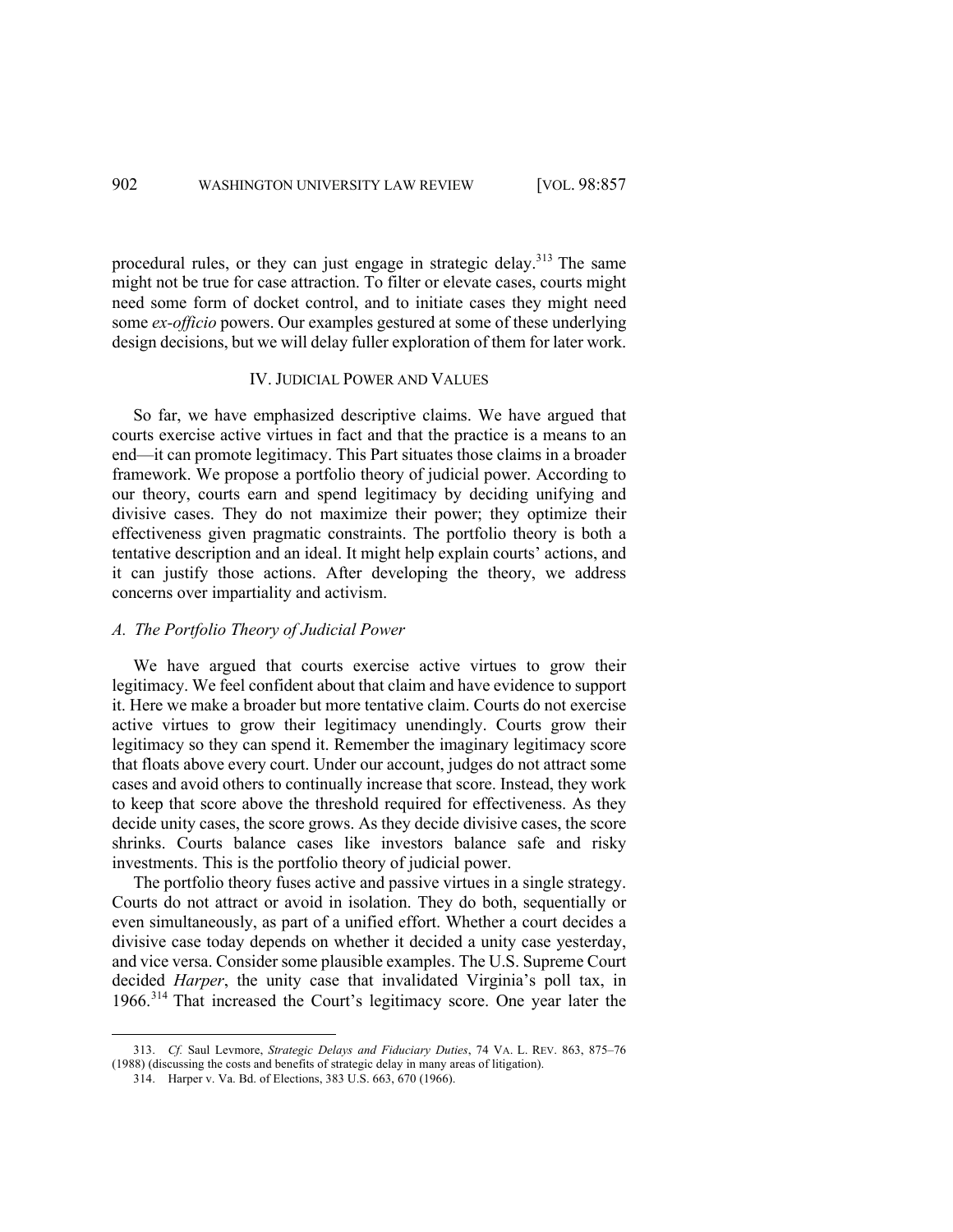2021] ACTIVE VIRTUES 903

Court spent some of that legitimacy on *Loving v. Virginia*, <sup>315</sup> which invalidated prohibitions on interracial marriage. *Harper* made *Loving*  possible. Similarly, the Court avoided cases on segregation in the years following *Brown*. It had spent its capital on a divisive case—the legitimacy score was low—and it required replenishment. The Court needed unity cases before lining up another divisive case.

Now consider a modern example. We discussed *Timbs*, the case on asset forfeiture that plausibly increased the Court's legitimacy. The Court granted certiorari in that case in June 2018316—the same month that it decided controversial cases on discrimination against same-sex couples, President Trump's travel ban, and public sector unions.317 As discussed, we are not certain the modern Court seeks out unity cases. But if it does, *Timbs* was a welcome addition to the docket during a tense time.

The portfolio theory is a generalization. Courts need not behave this way at all times for the account to have merit; they need to behave this way sufficiently often. Do they? We cannot say with absolute confidence. Nevertheless, we think the theory has value. First, it offers a mnemonic. The label "portfolio theory" provides an intuition about active virtues, their conceptual link to passive virtues, and why courts might attract and avoid cases. Second, we think the portfolio theory resonates with intuitions. Many people have a sense that courts build legitimacy with some cases and burn it with others.<sup>318</sup> Our theory just pushes the intuition. We argue that courts are conscious of this dynamic and use active virtues to manage it. Third, portfolio theory illuminates the key normative question that we have finally reached: should courts exercise active virtues?

### *B. The Case for Active Virtues*

Some readers might argue (perhaps reflexively) that courts should not exercise active virtues. Judges might exercise them in fact—in Mexico, Pakistan, and elsewhere—but they are wrong to do so. Active virtues are simply inconsistent with the judicial function, the argument might go, and so courts should not practice them. We respectfully disagree. The passive, conservative sense of the judiciary that motivates this position dominates in

<sup>315.</sup> Loving v. Virginia, 388 U.S. 1 (1967).

<sup>316.</sup> Timbs v. Indiana, 138 S. Ct. 2650 (2018) (granting certiorari on June 18).

<sup>317.</sup> *See* Masterpiece Cakeshop, Ltd. v. Colo. C.R. Comm'n*.*, 138 S. Ct. 1719 (2018) (permitting a baker to discriminate against a same-sex couple); Trump v. Hawaii, 138 S. Ct. 2392 (2018) (upholding by a 5–4 vote the travel ban); Janus v. AFSCME, Council 31, 138 S. Ct. 2448 (2018) (prohibiting by a 5–4 vote public sector unions from requiring non-union members to pay fees).

<sup>318.</sup> *See, e.g.*, Jeffery J. Mondak & Shannon Ishiyama Smithey, *The Dynamics of Public Support for the Supreme Court*, 59 J. POL. 1114, 1139 (1997) ("Individuals who are vehemently opposed to a decision this year may back the Court next year when memory of the case fades, and either value-based regeneration *or a favorable ruling* wins them over." (emphasis added)).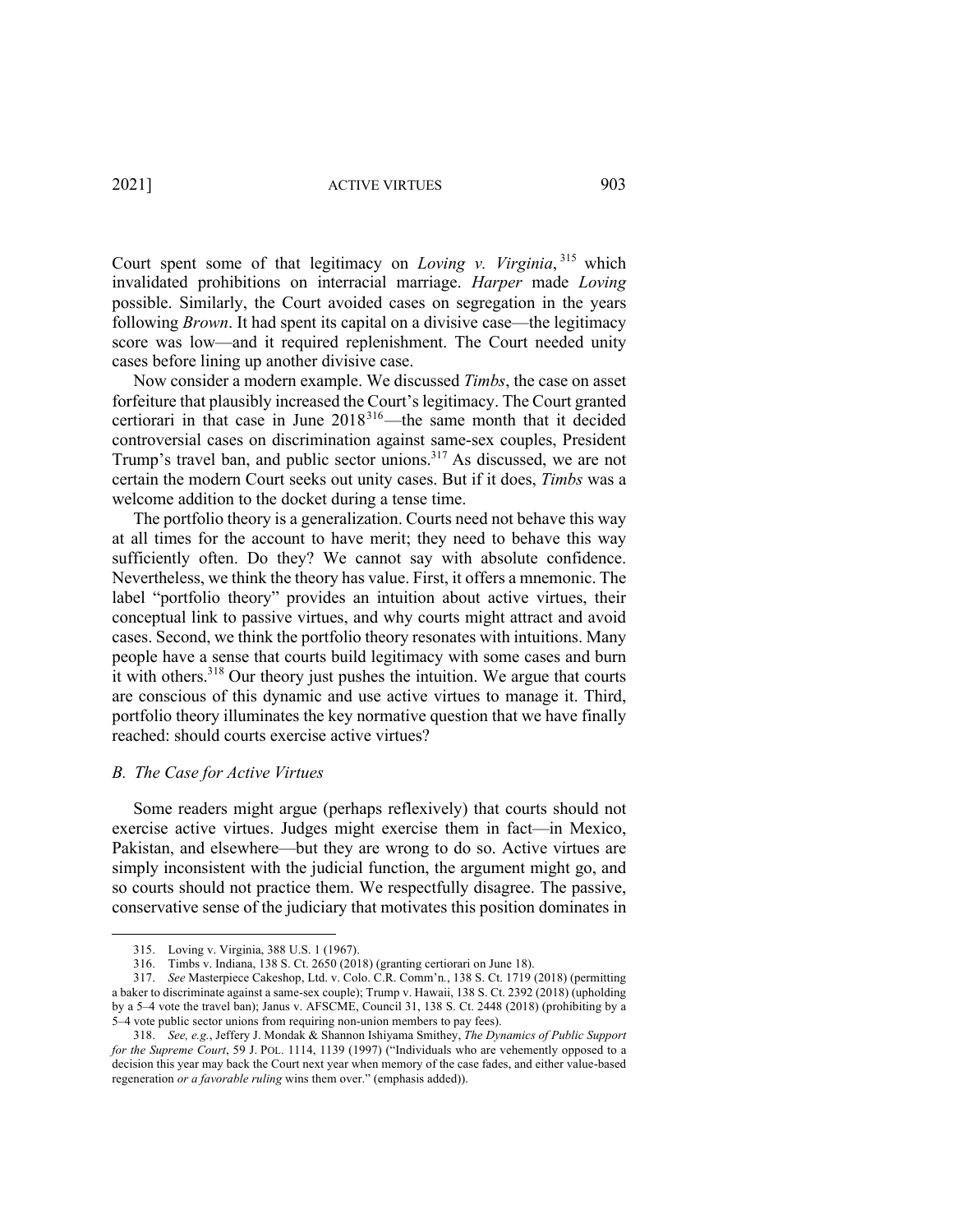places like the United States, but it is not universal. Active virtues are a widespread phenomenon.

We disagree for a second and more fundamental reason. If one places *any* weight on judicial effectiveness—on the power of courts not only to apply law but to secure compliance with their decisions—then courts need legitimacy (which, remember, for our purposes is a sociological concept tied to support). We think nearly everyone places weight on effectiveness. Few people would celebrate a court that eschews all strategy to make correct but pointless decisions. Few would stand by a court that resolves no disputes, restrains no government, and guides no behavior. It follows that nearly everyone sees the value of legitimacy, and so nearly everyone ought to take active virtues seriously. Their practice, we believe, can promote legitimacy.

To conclude that active virtues can promote legitimacy, however, does not end the inquiry. Courts can follow a wide variety of strategies to cultivate their legitimacy. Instead of the judges themselves, other actors or institutions could bring legitimacy-enhancing cases to court. <sup>319</sup> To justify active virtues requires rejecting those alternatives as insufficient.

We do not reject those alternatives across the board. The practice of active virtues cannot be optimal everywhere. If alternative institutions and strategies can generate enough legitimacy for courts to be effective, then active virtues might not be necessary.320 Likewise, if courts have already mustered enough legitimacy to function as a co-equal branch of government, continuing to attract cases might be unjustified and even detrimental. Active virtues are justifiable when these alternative institutions and strategies are insufficient.

Even when justifiable, the practice of active virtues needs boundaries. No one supports a program of legitimation that primes courts for activism or unbalances the branches of government. Thus, support for active virtues is conditional. Under what conditions are active virtues laudable? We cannot provide a comprehensive answer. For now, we sketch two conditions necessary to justify active virtues.

The first condition we call *legalistic ends*. If judges seek power to aggrandize themselves, to supplant elected officials, or to impose their policy visions on citizens, then of course they should be restrained. For judges like these, active virtues should be forbidden. But suppose judges are not so avaricious. They might occasionally take liberties on jurisdiction, as when they avoid or attract cases for prudential reasons not explicitly

<sup>319.</sup> *Cf.* Christopher S. Elmendorf, *Advisory Counterparts to Constitutional Courts*, 56 DUKE L.J. 953, 955–60 (2007) (documenting the establishment of independent institutions charged with investigation and advice-giving functions).

<sup>320.</sup> *Cf.* Grove, *supra* note 4, at 2272–76 (discussing effects of other political actors on judicial legitimacy).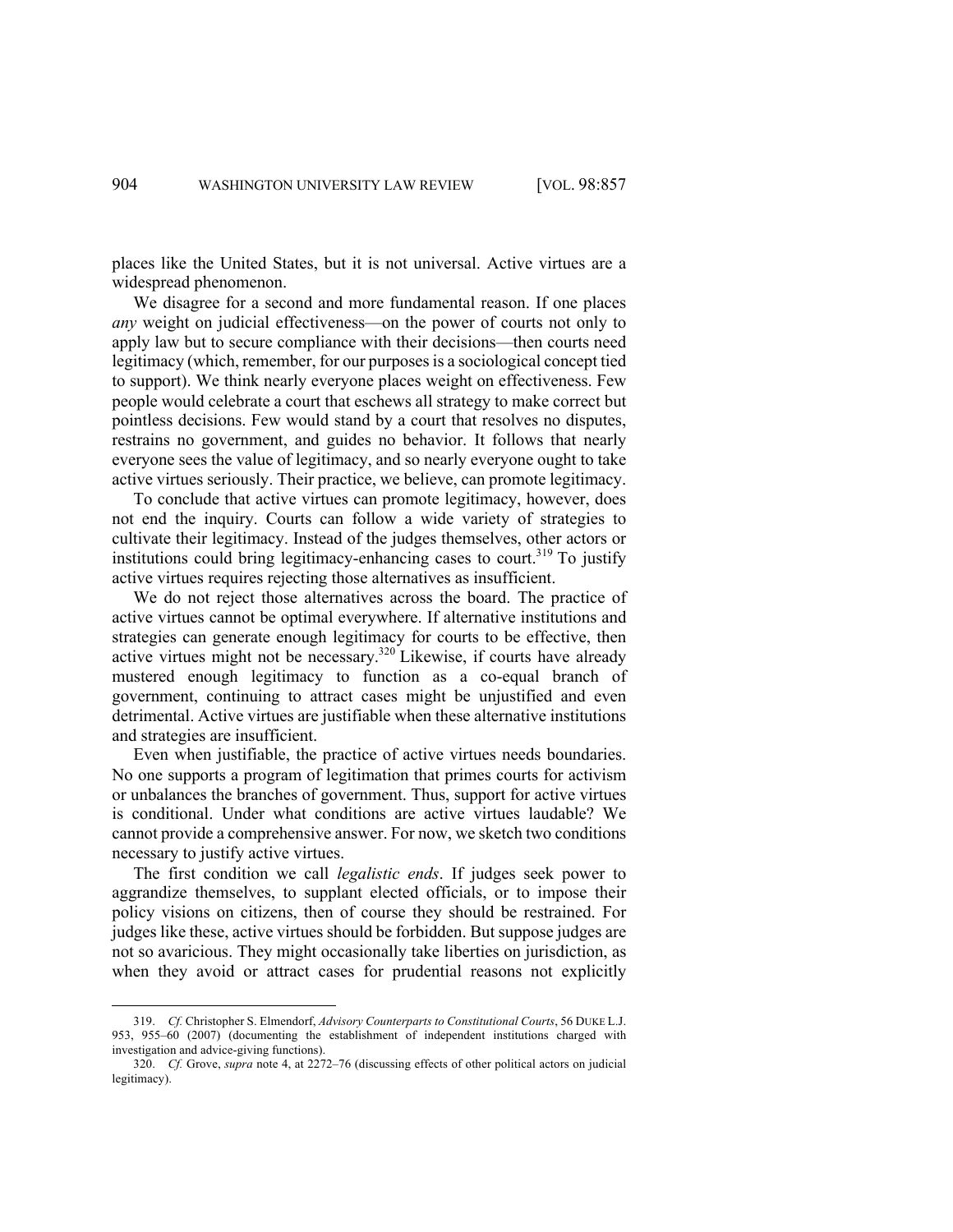countenanced by law. But mostly they abide by the rules, jurisdictional and substantive. They usually try to resolve cases objectively, interpret law correctly, and exercise discretion reasonably. This account is hopeful but not naive. We do not envision perfect judges but realistic, well-intentioned judges. They try to do right in the main. When judges behave this way, the legalistic ends condition is met.

The second condition we call *minimalist means*. If judges seek to maximize their legitimacy, then we object. Judges do not need maximum legitimacy. Like independence, legitimacy beyond a certain threshold can lead to trouble.<sup>321</sup> But suppose judges simply seek effectiveness. They need a threshold level of legitimacy to pursue legalistic ends, and they use active virtues to generate and sustain it. Judges under this account follow the portfolio theory, which we now present as a normative ideal instead of a description of actual behavior. When judges satisfy this ideal—when they balance unity and divisive cases, but only as needed to pursue legalistic ends—the minimalist means condition is satisfied.

When courts use minimalist means to pursue legalistic ends, there is at least a prima facie case for active virtues.

These conditions have an analogue in avoidance. Bickel and other proponents of avoidance do not support its use on all occasions. Clearly, they would object to a judge avoiding a case out of laziness. Presumably they support avoidance when it promotes legitimacy that judges use to do their jobs properly.

Notwithstanding this analogue, the normative analysis of passive and active virtues differs in an important way. When courts avoid cases, they leave something undecided. Litigants burn time and resources on motions, briefs, oral arguments, and fees, only to have the court close the door. This hurts litigants and can stymie the development of law. Active virtues are not vulnerable to this criticism. With active virtues, cases get decided.

# *C. Objections: Activism and Impartiality*

Active virtues will raise concerns about activism. To support active virtues, one might argue, is to support a robust, aggressive judiciary. Instead of waiting passively and ruling cautiously, we envision judges behaving actively, attracting the cases they want rather than accepting the cases they

<sup>321.</sup> *Cf.* Michael D. Gilbert, *Judicial Independence and Social Welfare*, 112 MICH. L. REV. 575, 595–606 (2014) (analyzing optimal judicial independence); *see also* Owen M. Fiss, *The Limits of Judicial Independence*, 25 U. MIA. INTER-AM. L. REV. 57, 60 (1993) (arguing that removing courts from popular control interferes with democratic values). A legitimacy-maximizing judge might, in cases presenting discretion, always act to grow his or her legitimacy at the expense of other important values.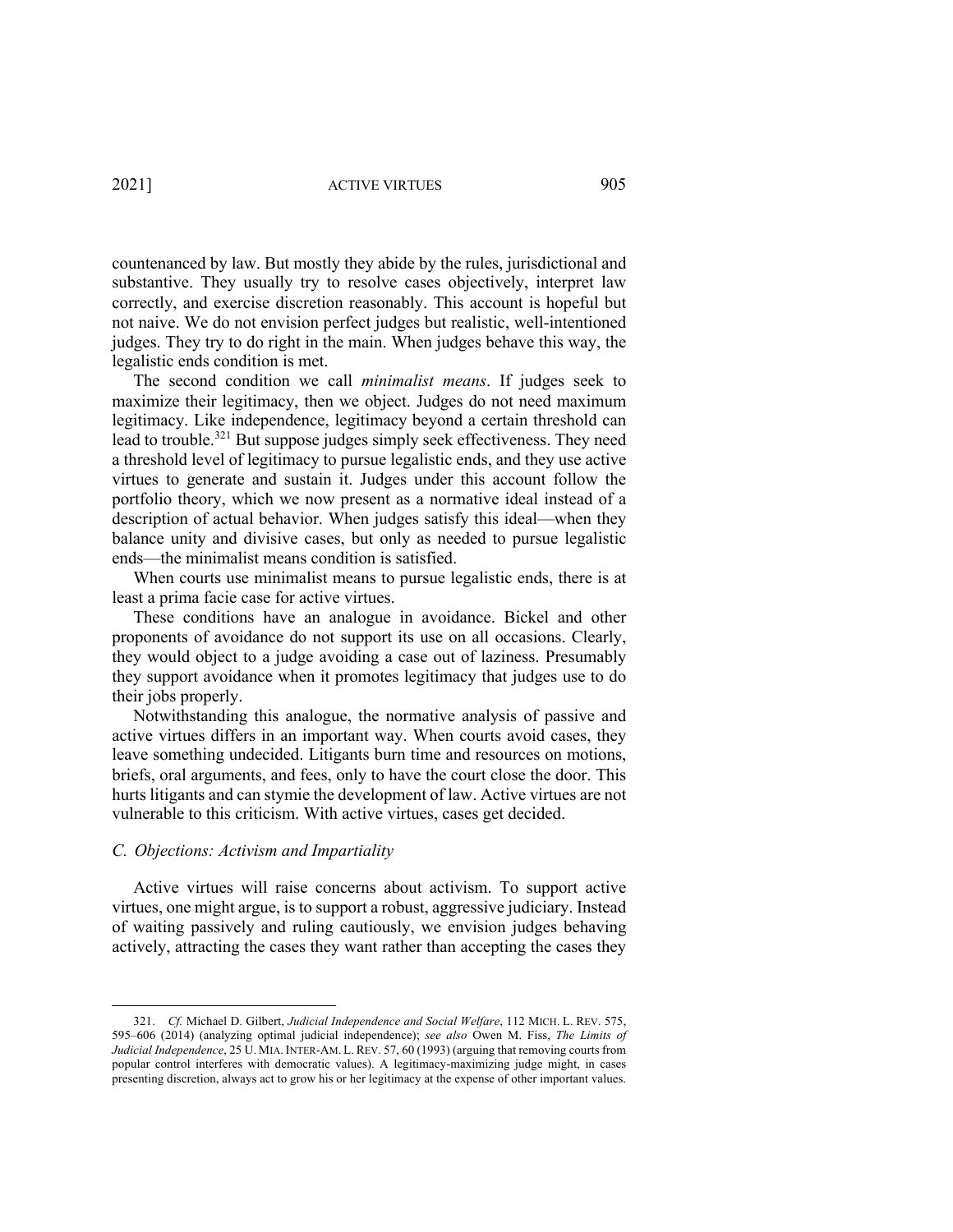have.<sup>322</sup> Instead of making decisions faithful to law, we envision judges trespassing on the terrain of other branches and making decisions faithful to their institutional desires.

We can deflect this line of criticism with two reminders. First, our analysis is confined to active virtues, meaning case attraction for the purpose of enhancing judicial legitimacy. Judges might like to attract cases for all kinds of reasons. Some reasons, like clarifying law, might seem admirable, but many others, like overseeing a friend's case, do not. Case attraction in general raises many questions that we do not explore. Second, the normative case for active virtues hinges on satisfaction of the legalistic ends and minimalist means conditions. Those conditions preclude the kind of activism that many people fear.

A critic might respond as follows. Conceding, at least for the sake of argument, that judges *can* and *should* use attraction to build legitimacy does not mean we should endorse the practice. Regardless of any conditions we might like to attach, judges *will* use attraction for activist ends.

This is an argument about unintended consequences. The claim is not that active virtues are problematic *per se* but that the mechanisms required for active virtues can and will be used nefariously. Of course, this could be correct, but we have no way of knowing. Nor does anyone else—and that supplies our first defense. Permitting active virtues could do more harm than good, but the scales could tilt the other way. The question is empirical, and so far the only tool for sorting this out is intuition. We would not dismiss active virtues, which we believe to be common and potentially beneficial, because of conflicting intuitions.

Consider a related but distinct concern: impartiality. By most accounts, impartiality is central to the judicial function and the rule of law. Active virtues might threaten impartiality.

Scholars have long considered case initiation incompatible with impartiality.323 Lon Fuller, for example, asked if courts should initiate cases,

<sup>322.</sup> Consider MURPHY, *supra* note 63, at 21 ("The first of the more important technical checks [on the power of the judiciary] is that the Supreme Court lacks a self-starter. The Justices cannot initiate action. They can make policy only by deciding individual cases . . . which litigants must bring to the Court. Furthermore, Justices are supposed to decide only the issues which the litigants themselves raise."). *See also* EPSTEIN & KNIGHT, *supra* note 104, at 57, 161 (expressing similar ideas); Owen M. Fiss, *The Supreme Court, 1978 Term–Foreword: The Forms of Justice*, 93 HARV. L. REV. 1, 17 (1979) (same); Owen M. Fiss, *The Social and Political Foundations of Adjudication*, 6 L. & HUM. BEHAV. 121, 122 (1982) (same); Lee Epstein, Jeffrey A. Segal & Timothy Johnson, *The Claim of Issue Creation on the U.S. Supreme Court*, 90 AM. POL. SCI. REV. 845 (1996) (same); Rosemary Krimbel, *Rehearing Sua Sponte in the U.S. Supreme Court: A Procedure for Judicial Policymaking*, 65 CHI.-KENT L. REV. 919, 943 (1989) (same). One might argue that to support active virtues is to support giving courts a selfstarter.

<sup>323.</sup> Daniel Klerman and Greg Reilly have argued against case attraction in their work on forum selling, but their research focuses on courts competing against other courts. *See* Daniel Klerman & Greg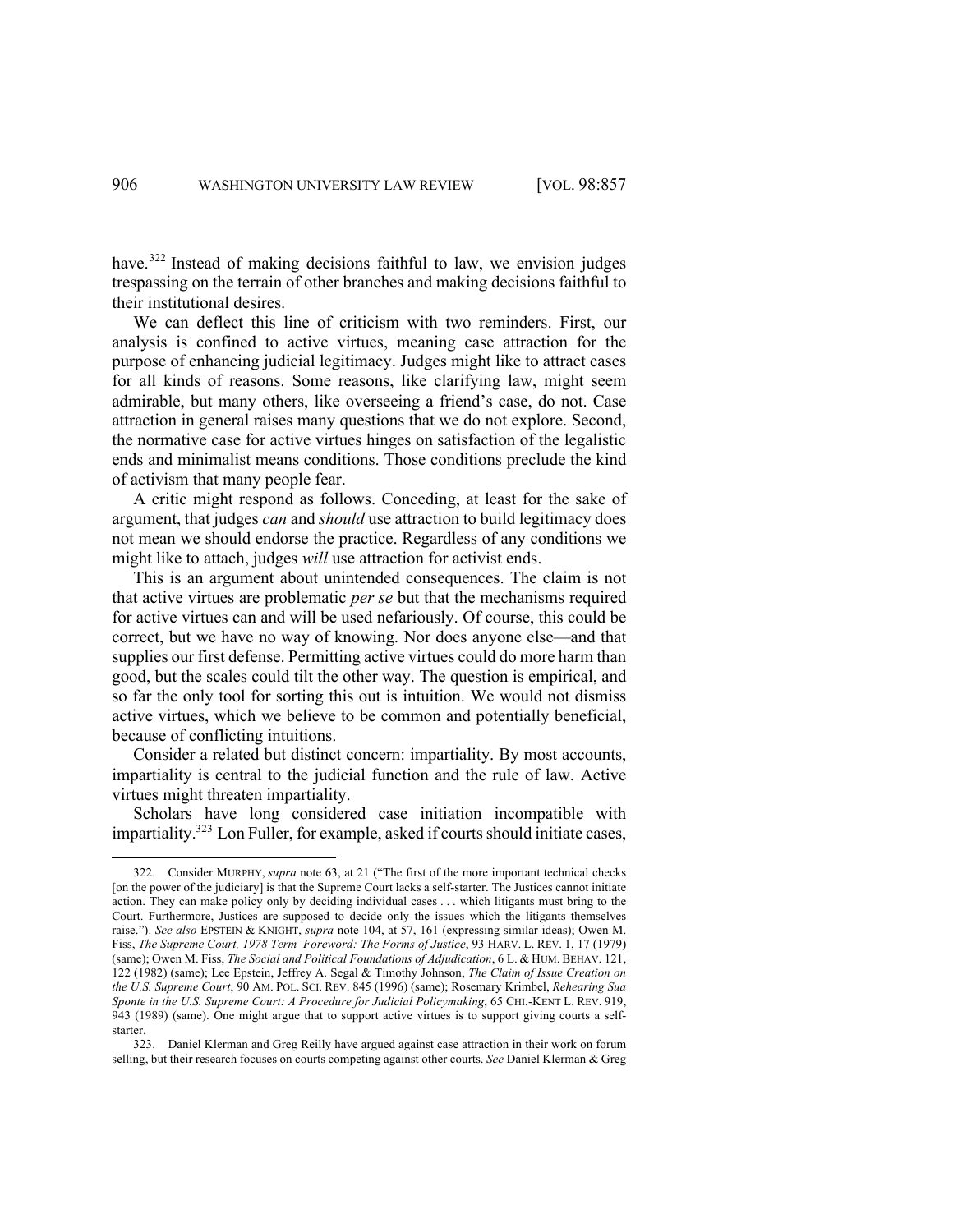2021] ACTIVE VIRTUES 907

and his general answer was no.  $324$  He worried that initiation would undermine impartiality or its appearance.<sup>325</sup> In his view, judges should have an "uncommitted mind," especially in cases involving private agreements between parties. <sup>326</sup> The initiation of cases usually implies a committed mind—a theory of what occurred and its proper resolution.<sup>327</sup> Fuller wrote, "it is clear that the integrity of adjudication is impaired if the arbiter not only initiates the proceedings but also, in advance of the public hearing, forms theories of what happened and conducts his own factual inquiries."328

For similar reasons, Martin Shapiro considers initiation detrimental. His argument begins with the genesis of adjudication:

[W]henever two persons come into a conflict that they cannot themselves solve, one solution appealing to common sense is to call upon a third for assistance . . . . So universal across both time and space is this simple social invention of triads that we can discover almost no society that fails to employ it. And from its overwhelming appeal to common sense stems the basic political legitimacy of courts everywhere.<sup>329</sup>

The key phrase is "call upon a third." In Shapiro's view, courts function best when parties voluntarily approach a neutral "third" to resolve their dispute. If parties bring the case to the judge, and if the judge is neutral, then the parties can hardly complain when the judge rules for one and against the other.<sup>330</sup>

When courts initiate cases, Shapiro's triad breaks down. Judges do not initiate cases solely to resolve conflicts between parties. They initiate cases to achieve some broader social goal. "When we move from courts as conflict resolvers to courts as social controllers, their social logic and their independence is . . . undercut. For in this realm, while proceeding in the guise of triadic conflict resolver, courts clearly operate to impose *outside* interests on the parties."<sup>331</sup>

Reilly, *Forum Selling*, 89 S. CAL. L. REV. 241 (2016); *see also* Stefan Bechtold, Jens Frankenreiter & Daniel Klerman, *Forum Selling Abroad*, 92 S. CAL. L. REV. 487 (2019).

<sup>324.</sup> *See* Lon L. Fuller, *The Forms and Limit of Adjudication*, 92 HARV. L. REV. 353, 385 (1978). 325. *Id.* at 387.

<sup>326.</sup> *Id.* at 386.

<sup>327.</sup> *Id.* at 385–86.

<sup>328.</sup> *Id.* 

<sup>329.</sup> SHAPIRO, *supra* note 33, at 1.

<sup>330.</sup> *See id.* at 1–8.

<sup>331.</sup> *Id.* at 37 (emphasis added); *id.* at 2 ("A substantial portion of all behavior of courts in all societies can be analyzed in terms of attempts to prevent the triad form breaking down into two against one."); *see also* J. Woodford Howard, Jr., *Adjudication Considered as a Process of Conflict Resolution: A Variation on Separation of Powers*, 18 J. PUB. L. 339, 344 (1969) (describing the adversarial process as an instrument to provide information to judges).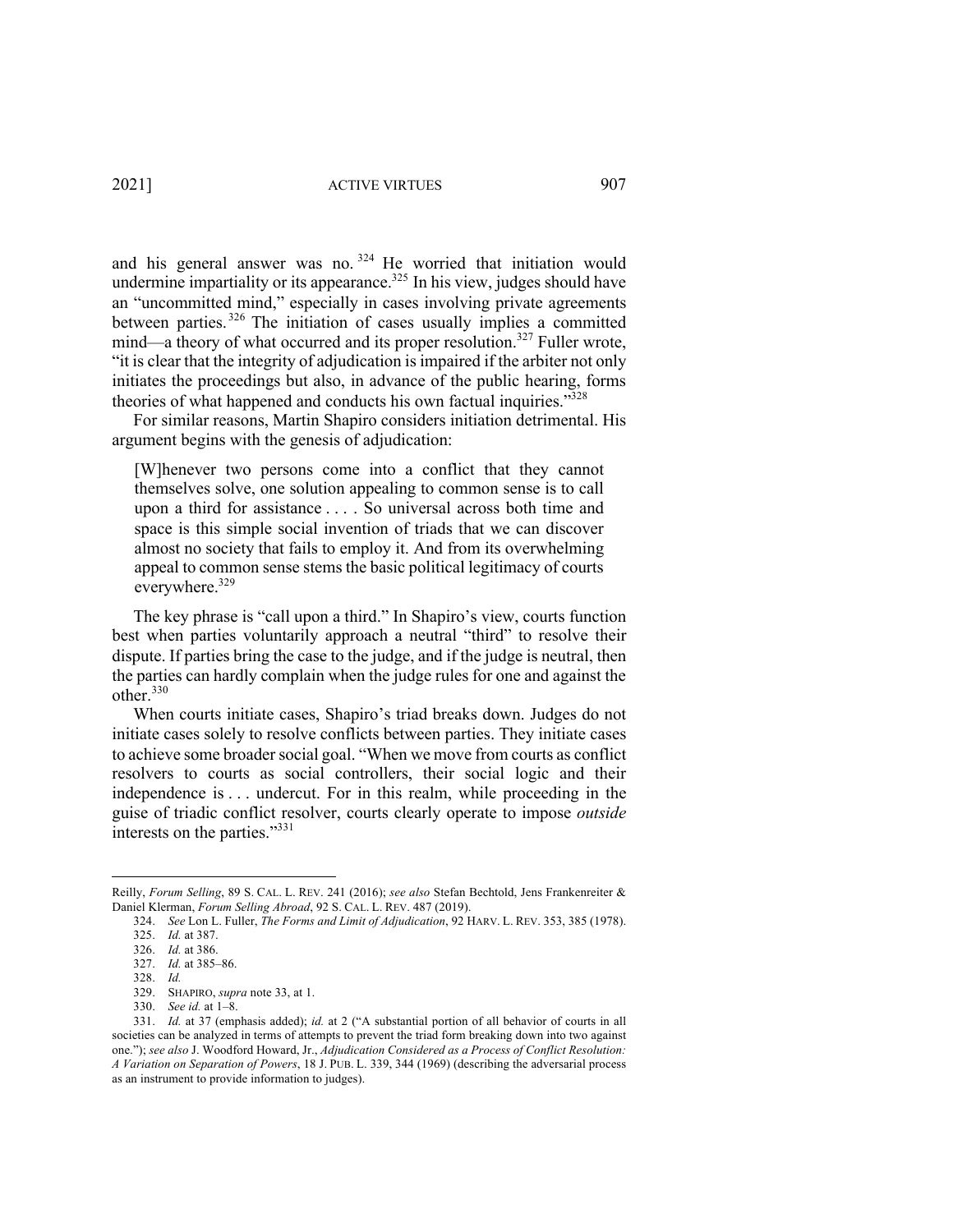Fuller and Shapiro might be right about case initiation in general. However, initiation to practice active virtues might escape their concern. Legitimacy and impartiality must correlate. A court will enjoy greater legitimacy when people perceive it as impartial, and vice versa. Thus, the kinds of cases that courts seeking legitimacy want to attract should tend to be cases that do *not* threaten their impartiality.

To elaborate, Fuller and Shapiro worried most about courts hijacking private disputes. The danger peaks when courts have a "committed mind" and impose "outside interests" on private parties. But consider the examples of initiation from Part III. Mexico's Supreme Court attracts "transcendent" cases. <sup>332</sup> Pakistan's court initiates cases of "public importance" and to protect "fundamental rights."<sup>333</sup> The Supreme Court of India's epistolary jurisdiction applies to "public interest cases" concerning "poor and disadvantaged groups."334 None of this sounds like courts hijacking private disputes. It sounds like jurisdiction to resolve cases on public controversies. The litigants in these cases may suffer from collective action problems, meaning that but for initiation their cases would not get heard. Fuller recognized that concerns for impartiality fade where "the facts themselves speak eloquently for the need of some kind of inquiry" and where "initiation of the proceeding implies nothing more than a recognition of this need."<sup>335</sup>

Notwithstanding these arguments, suppose Fuller and Shapiro have it right. Initiation to practice active virtues, at least some of the time, undermines judicial impartiality. In that event we face a tradeoff. Courts can grow their legitimacy at the expense of impartiality. Which of these fundamental values should courts prioritize? The answer cannot always be impartiality. In some circumstances, courts must pursue legitimacy first. What good is impartiality when judicial decisions have no force? Who will use an ineffective court?

# *D. Coda: The Counter-Majoritarian Difficulty*

Bickel is famous not for his work on legitimacy *per se* but on the countermajoritarian difficulty. The "difficulty" arises when unelected judges review the constitutionality of popular laws, striking some down and thus frustrating the will of the majority.<sup>336</sup> Legitimacy and the difficulty go hand-

<sup>332.</sup> *See supra* Section III.A.2.

<sup>333.</sup> *See supra* Section III.A.3.

<sup>334.</sup> *See supra* Section III.A.4.

<sup>335.</sup> Fuller, *supra* note 324, at 386.

<sup>336.</sup> *See, e.g.*, Barry Friedman, *The Birth of an Academic Obsession: The History of the Countermajoritarian Difficulty, Part Five*, 112 YALE L.J. 153, 201 (2002). For the sake of argument, we assume the "difficulty" is real, but some evidence suggests it is not. *See, e.g.*, Richard H. Pildes, *Is the Supreme Court a "Majoritarian" Institution?*, 2010 SUP. CT. REV. 103, 158.